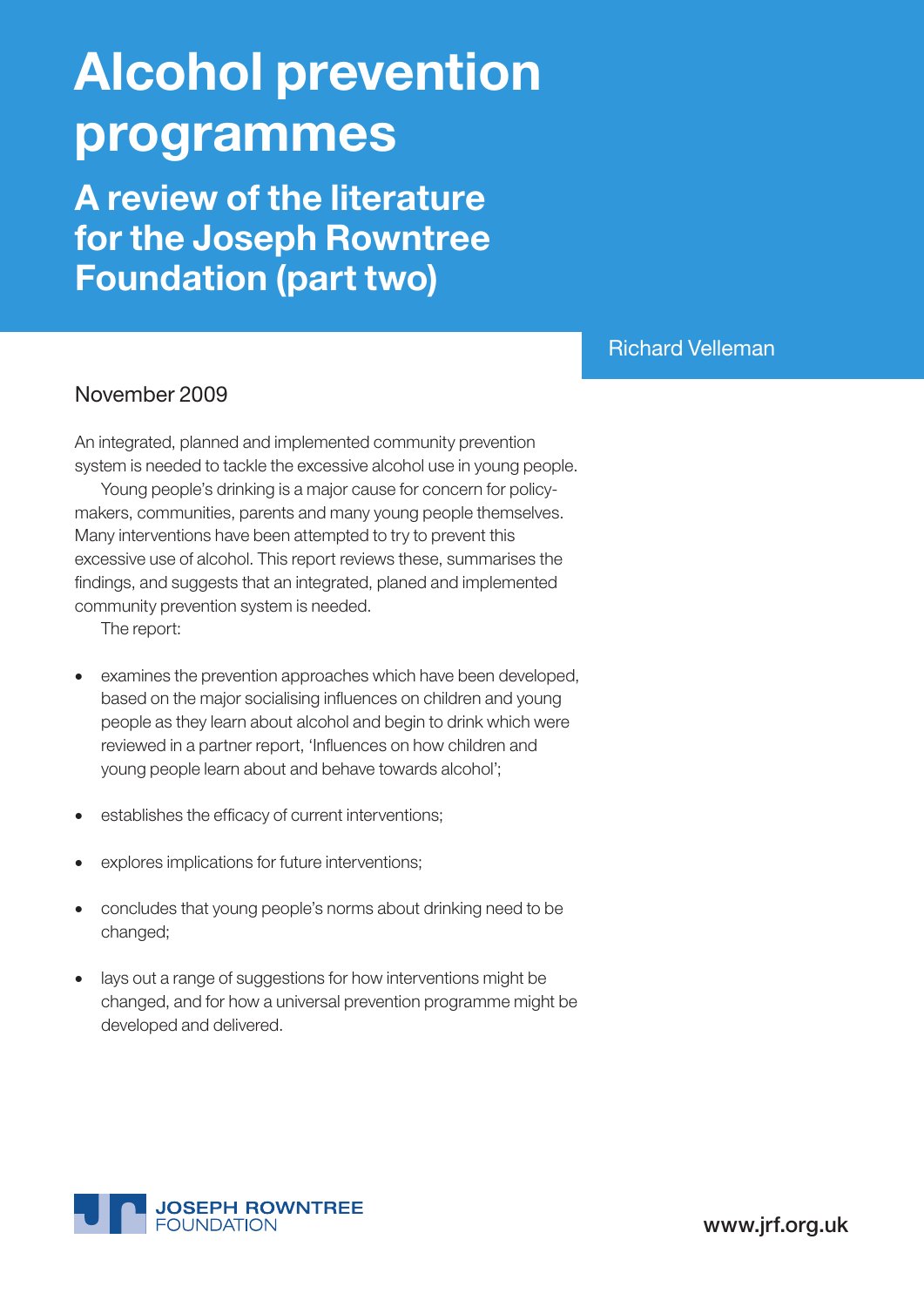## **Contents**

| Preface                                                                                                                                                                         |                                                  | 3  |  |
|---------------------------------------------------------------------------------------------------------------------------------------------------------------------------------|--------------------------------------------------|----|--|
| Executive summary                                                                                                                                                               |                                                  |    |  |
|                                                                                                                                                                                 |                                                  |    |  |
| 1                                                                                                                                                                               | <b>Introduction</b>                              | 7  |  |
| $\mathbf{2}$                                                                                                                                                                    | <b>Prevention programmes</b>                     | 9  |  |
|                                                                                                                                                                                 | Parents and family                               | 9  |  |
|                                                                                                                                                                                 | Direct work with young people                    | 14 |  |
|                                                                                                                                                                                 | Advertising, the media, culture, and social/     |    |  |
|                                                                                                                                                                                 | cultural norms                                   | 21 |  |
|                                                                                                                                                                                 | Multi-component approaches                       | 27 |  |
|                                                                                                                                                                                 | Researching complex interventions: issues        |    |  |
|                                                                                                                                                                                 | and challenges                                   | 29 |  |
|                                                                                                                                                                                 |                                                  |    |  |
| $\mathbf{2}$                                                                                                                                                                    | Implications for policy and practice             | 32 |  |
|                                                                                                                                                                                 | Messages                                         | 32 |  |
|                                                                                                                                                                                 | What needs to be done: more than teaching        |    |  |
|                                                                                                                                                                                 | about alcohol                                    | 33 |  |
|                                                                                                                                                                                 | Future research needs                            | 40 |  |
| 4                                                                                                                                                                               | <b>Conclusion</b>                                | 43 |  |
|                                                                                                                                                                                 | <b>Notes</b>                                     |    |  |
|                                                                                                                                                                                 | <b>References</b>                                |    |  |
|                                                                                                                                                                                 | Appendix 1: Brief summaries of key interventions | 53 |  |
| 55<br><b>Appendix 2</b><br>Table 1: Risk, protective and resilience factors for children<br>Table 2: Developmental assets<br>Table 3: Relation of assets to high-risk behaviour |                                                  |    |  |
| Acknowledgements                                                                                                                                                                |                                                  | 58 |  |
| About the author                                                                                                                                                                |                                                  | 60 |  |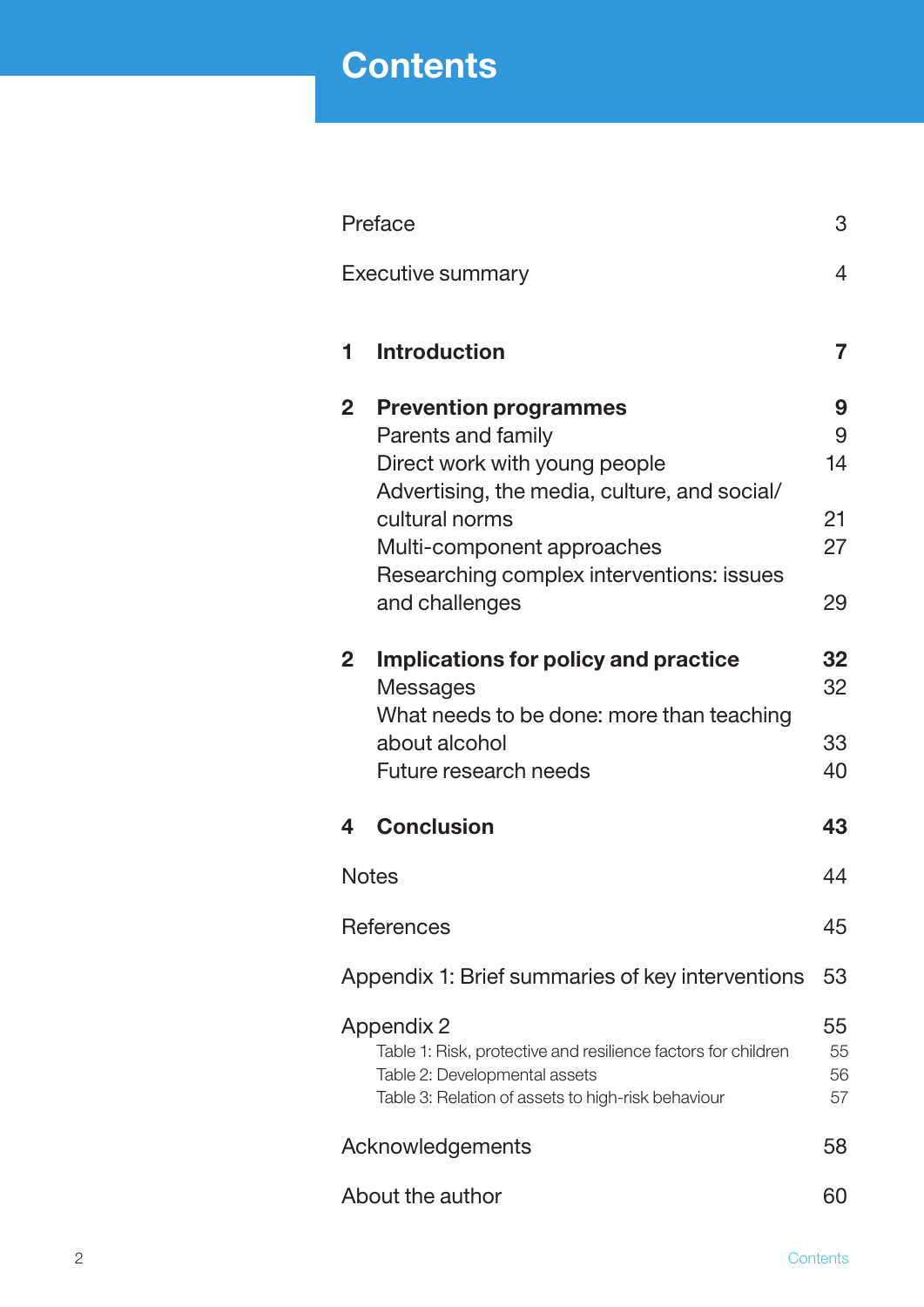The present review is drawn from a much larger and more comprehensive review (Velleman, 2009a), available online and for downloading from the University of Bath website (http:// www.bath.ac.uk/health/mhrdu/). A second short review published at the same time as this present one focuses on how young people learn about alcohol, the impact of family, peers and the media and of cultural variation (Velleman, 2009b).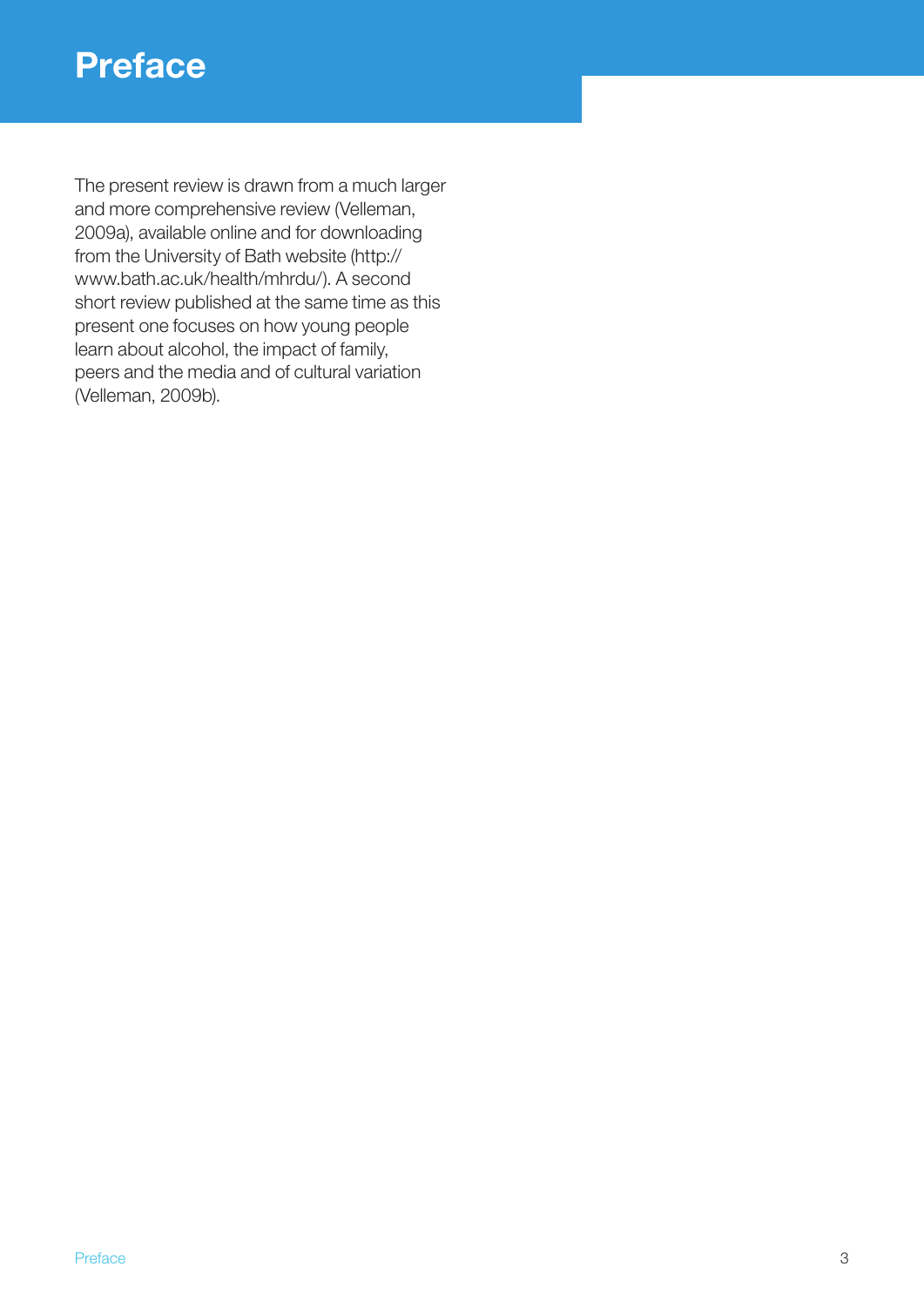Some of the ideas outlined in the first review – *Influences on how children and young people learn about and behave towards alcohol* (Velleman, 2009b) – have been used to develop interventions, and these interventions serve as a good test of whether the ideas are correct. If the interventions 'work', then it adds weight to our belief in the ideas behind them; if they do not 'work', then further research is needed to clarify whether the original ideas were incorrect, or if other, as yet un-theorised processes, have interfered with the intervention.

The first review (Velleman, 2009b) suggested that there are a number of factors that serve to increase the risks to children and young people: risks of commencing alcohol use early, and risks of then developing problems with that alcohol use. Various prevention programmes focus on one or more of these issues: altering how children learn about and develop attitudes and expectancies towards alcohol, reducing more general risk factors and enhancing protective factors and developing resilience.

Of all of the interventions that have been tried, ones based on the family have the best evidence for their efficacy, implying that the theories that place the family's influence as central are being supported. One major systematic review of psychosocial and education-based alcohol misuse primary prevention programmes among young people found that family-based programmes (and especially the Strengthening Families Program [SFP]) were the only primary alcohol prevention programmes to show longer-term results in the alcohol field. Another showed that family-based prevention approaches have effect sizes two to nine times greater than approaches that are solely child focused (eg schools-based, peer-based or individual-based). There is, however, some evidence that a combination of family- and childfocused approaches might work well (and indeed the SFP works in this way).

These family-based interventions generally have worked on a number of aspects of family processes aimed at enhancing family bonding and relationships, including:

- • skills training on parent supportiveness of children;
- parent–child communication;
- parental involvement;
- parental monitoring and supervision;
- practice in developing, discussing and enforcing family policies on substance misuse.

The SFP has separate components for both parents and children independently, and a third component for both parents and children together. The programme is designed to develop a number of specific protective factors, including:

- the development in parents of improved communication styles with their children;
- improved parental rule-setting, disciplining and management of intergenerational relationships;
- a more nurturing and supportive parenting style;
- greater school involvement;
- greater use of contingent parenting;
- development in children of positive goals for the future;
- a far greater incidence of following rules;
- improved family communication;
- improved relationships with parents;
- stress management;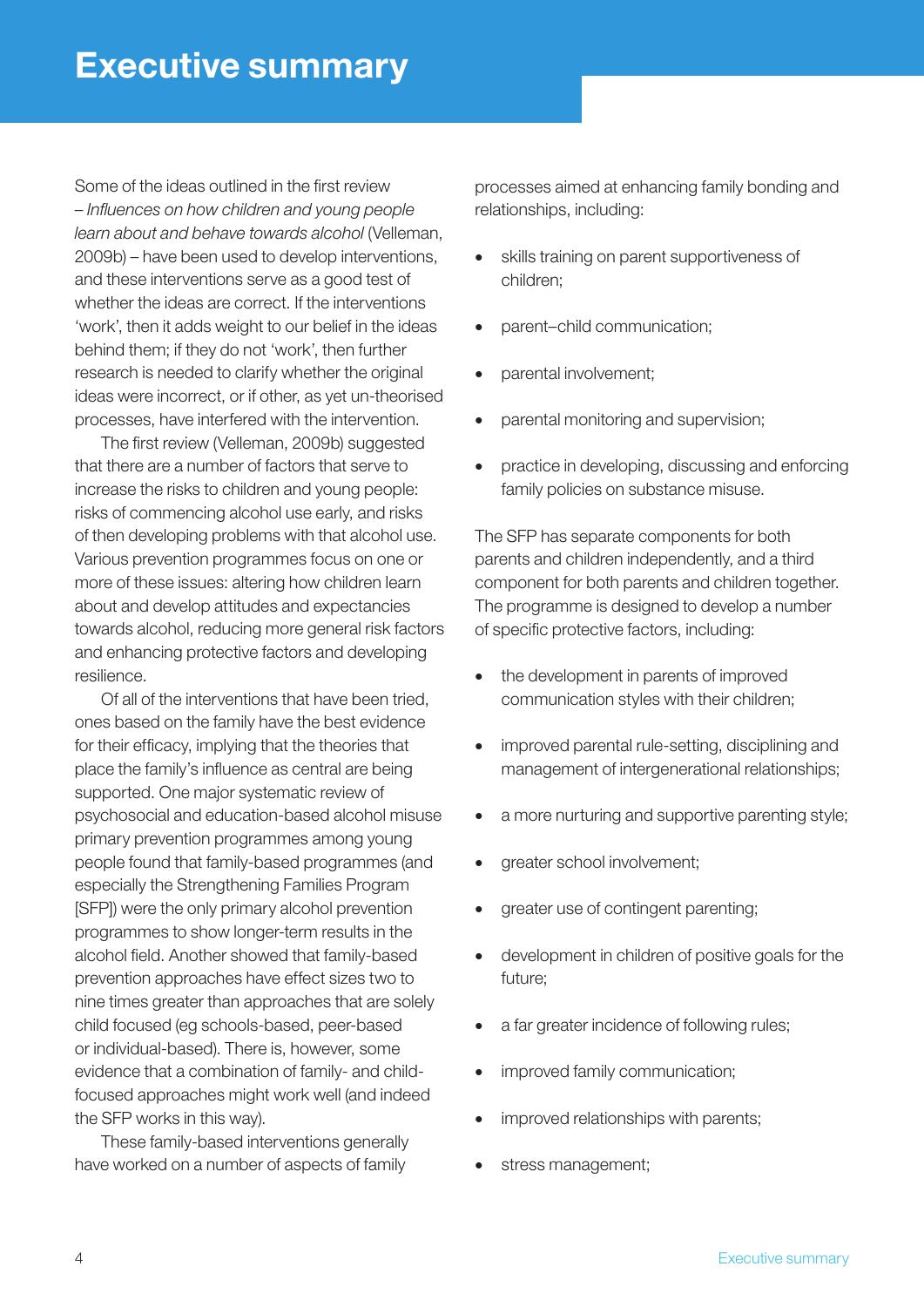skills for dealing with peer pressure and refusal of alcohol or drug offers.

Although many family interventions are relatively complex, aiming to improve a wide range of family, parent–child and parenting behaviours, one recent study suggested that the single most important thing that parents needed to do was to regularly and frequently (five times per week or more) eat dinner with their children. This study suggested that this relatively simple intervention worked to effectively protect children not only from substance misuse, but also from poor school and academic performance, shown to be an independent factor related to many poor outcomes, including early substance misuse. Obviously, 'family dinners' work here as a proxy for a range of other variables: what is likely to occur when families eat together every or almost every night is that all the other important variables such as family communication and family joint activity also improve. It may be that persuading families to eat together could work as an important proxy for these other vital family factors, and one that is far easier to encourage in the general population than retraining communication, rules, contingencies and so on.

However, one problem with all universal family interventions is recruiting and retaining parents into the programmes. One reason for this might be that, despite the research evidence, parents do not have a strong sense of the importance of parental influence and modelling of behaviour on subsequent behaviour in their children. The present review concludes that it is of primary importance to educate parents about the effects of their own behaviour in influencing young people's use of alcohol or drugs. Programmes that work with parents need to equip parents with three sorts of skills: *parenting skills*, giving parents the skills to develop family cohesion, clear communication channels, high-quality supervision and the ability to resolve conflicts; *substance-related skills*, providing parents with accurate information and highlighting the need to model the attitudes and behaviours they wish to impart; and *confidence skills*, to enable parents to communicate with their children about drugs.

There is some, although less strong, evidence suggesting that interventions based around

altering peer influence can work, by improving young people's skill to resist peer pressure, or by improving their skills in dealing with general life issues, or by recruiting and engaging with peers to train them to become educators and attitudeformation leaders. The interventions that appear to work best are those that are interlinked with ones that also involve the family. This also corroborates the findings from the earlier sections of the review, which showed that peer influences were more short term than family ones, and that the family also exerted a significant influence on who young people select and maintain as friends in the first place.

There have been very few preventative interventions based on the ideas of the dominance of media and cultural representations of alcohol, meaning that it is not possible to come to any even tentative conclusions about this area from such intervention studies. However, the wealth of evidence outlined in the section on advertising and the media suggest that these are indeed dominating influences on young people's knowledge, attitudes and then behaviour towards alcohol. Multi-component interventions have also been used and these, especially the ones that have used family interventions as one of the components, have also been effective.

Finally, all previous reviews as well as the present one reach the conclusion that there is a major lack of robust UK-based evaluations of prevention interventions and programmes, whether oriented towards alcohol initiation, general substance initiation or later patterns of drinking. It is clear that more research is required (and hence to be funded) in the UK to undertake mediumterm, longitudinal studies of a range of family, school-based, community-based programmes (including mass media campaigns as a part of multi-component prevention programmes) to allow some understanding of what works in a range of UK settings.

Implications for future interventions are explored. The review concludes that young people's norms about drinking need to be changed, as do adults' and society's. A range of suggestions is laid out for how these might be changed, and for how a universal prevention programme might be developed and delivered.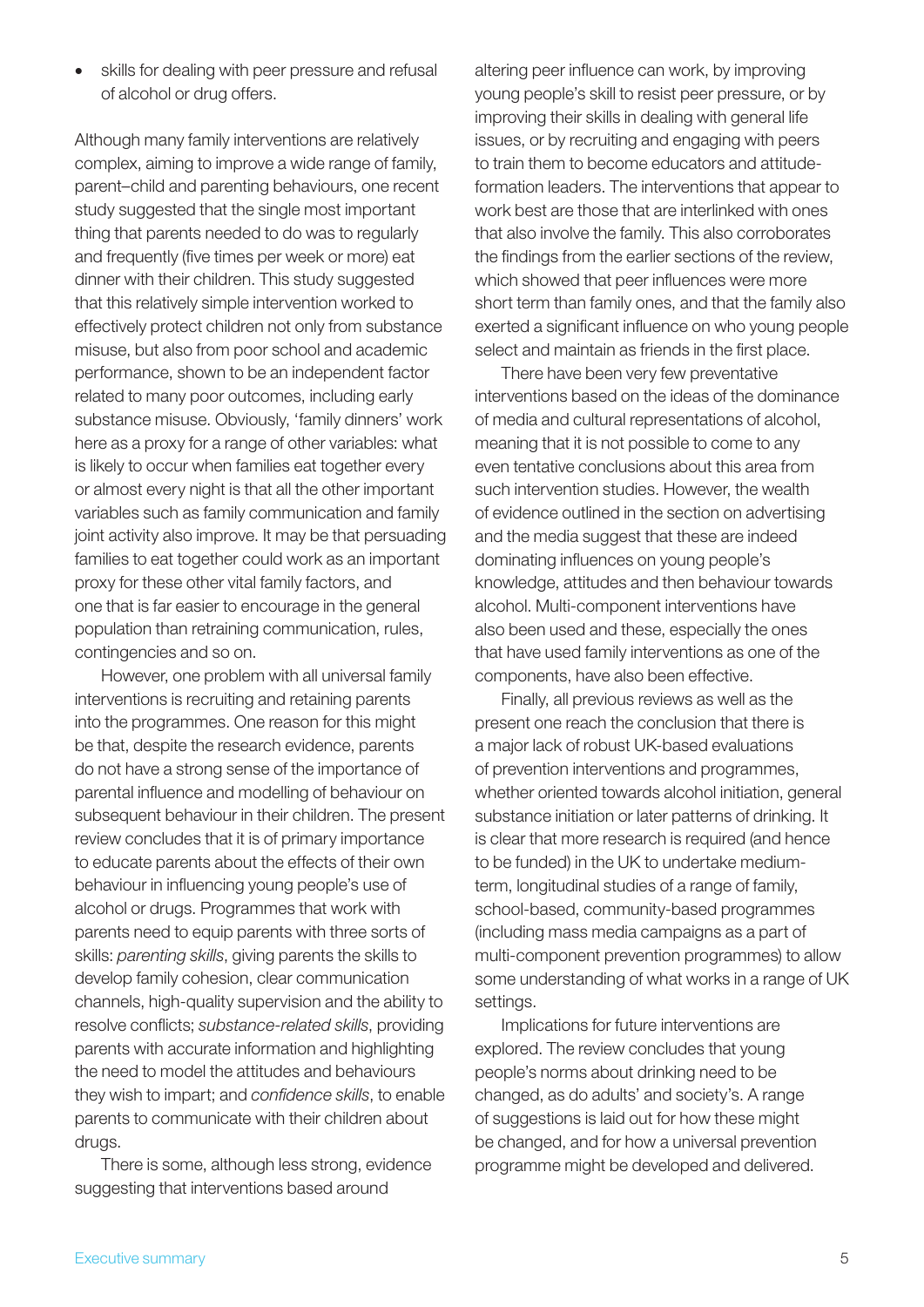Programmes need to:

- delay the onset of drinking;
- provide coherent messages about which age is appropriate for parents to introduce their children to alcohol;
- help parents to realise that it is a good thing to delay the onset of drinking and that there are things that they can do to achieve this;
- change children's and young people's norms about drinking;
- get parents to provide alcohol to young people and to supervise their drinking when they do start.

The task is to *replace the cultural norm* of (and therefore the resulting peer support for) bingeing and other forms of drinking dangerously, with positive parental role models for sensible alcohol consumption.

As well as the elements concerning drinking, programmes also need to encourage parents to create a strong family life, family bonds, family values, family concern, family rules and family supervision, and a balance between family care and family control.

Parents may need help with this, implying a need for a universal prevention programme, which needs to be started when children are young, not when families are starting to consider how to prevent teenage drinking.

Another way in which cultural norms about age of onset and regularity of excessive drinking need to be altered is via improving the enforcement of restrictions on alcohol purchasing for young people. This relates to the wider issue of alcohol and its availability and affordability to children. Recommendations to start to deal with these issues include:

an increased use of test purchasing and greater investment in policing underage sales;

- increased enforcement of immediate and severe penalties for every individual or establishment found to be selling alcohol to young people;
- universal adoption of age checks for individuals purchasing alcohol who look under the age of 21;
- advice to parents about monitoring the income and expenditure of children so that there is a better understanding about how much money children have and whether it is being spent appropriately.

What is needed is an integrated, planed and implemented community prevention system, which draws together what is known about effective parenting training programmes, organisational change programmes in schools, classroom organisation, management and instructional strategies, classroom curricula for social and emotional competence promotion, multi-component programmes based in schools, community mobilisation, community/school policies, enforcement of laws relating to underage purchasing and selling alcohol to intoxicated people, altering community and cultural norms so that drunken comportment behaviour is not tolerated (and certainly not encouraged), and how to effect policy changes with respect to price, availability and accessibility, and to implement them in a planned fashion. There is evidence that, if integrated multi-component programmes are undertaken, then outcomes can be much superior, and the programmes can be very effective, although there have been no research projects funded to allow for evaluations of sufficient power to test these ideas in a UK context.

Future research needs are outlined.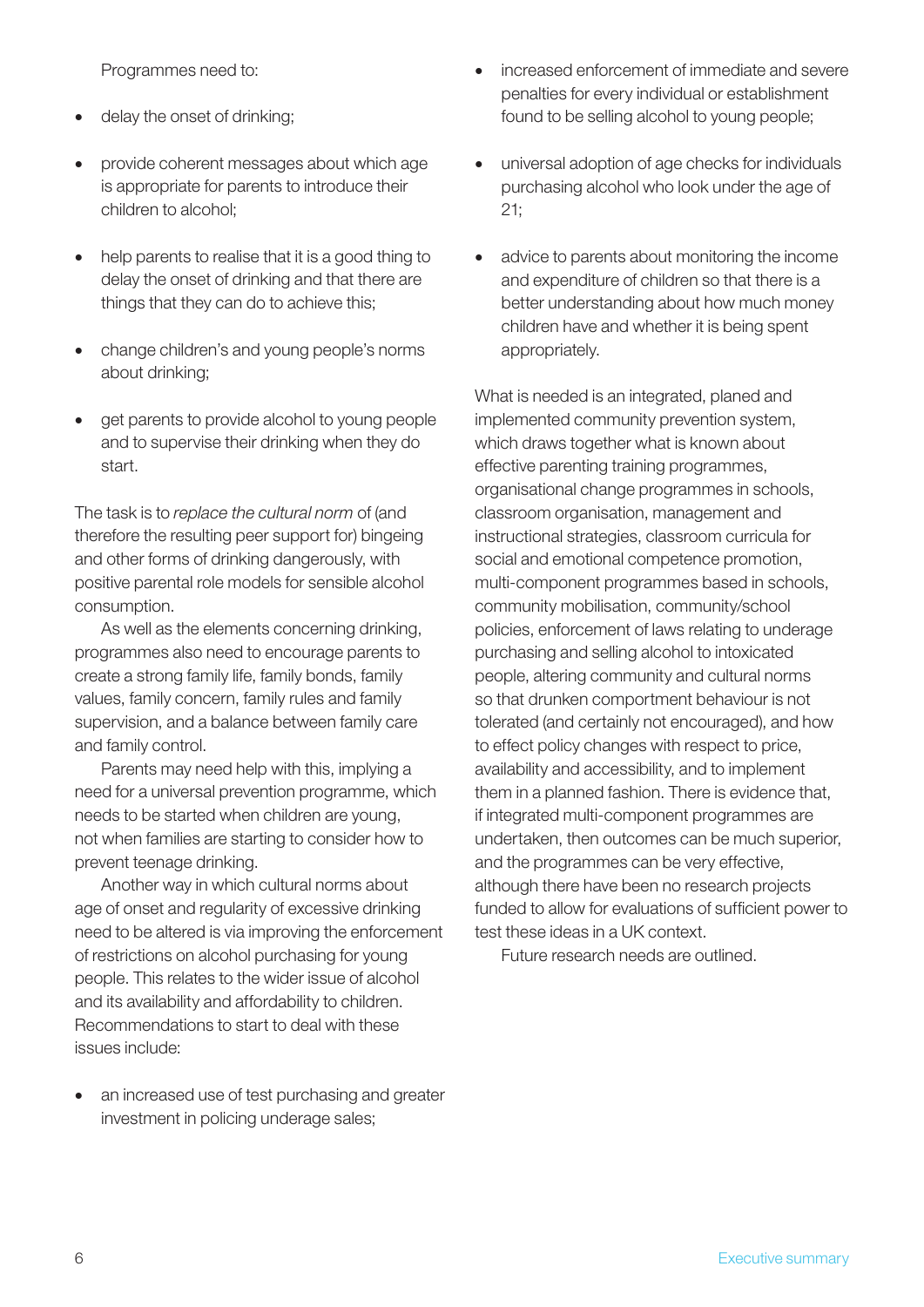## 1 Introduction

*Influences on how children and young people learn about and behave towards alcohol* (Velleman, 2009b) reviews the literature on how children learn about alcohol and summarises what we know about how knowledge, attitudes and behaviour towards alcohol are formed in young people. That review suggests that:

- there is strong evidence linking a wide range of parental and family factors to developments in young people's attitudes and behaviour towards alcohol;
- there is also quite strong evidence for the influence of peers;
- there is also strong evidence for the influence of advertising, the media and wider cultural socialisation processes;
- there is some evidence about the influence of ethnicity, religion and other societal or cultural factors such as sport and other extra-curricular activities.

That review also suggests that there are a number of other factors, over and above what and how they learn, which serve to increase the risks to children and young people: risks of commencing alcohol use early, and risks of then developing problems with that alcohol use. These other factors that increase risk (such as child abuse, truanting and poor school performance) were briefly reviewed in the first review, alongside a brief review of some of the protective factors that research has shown are linked to greater resilience in young people.

This range of findings summarised above are all important for this present review, because various prevention programmes focus on one or more of these issues: altering how children learn about and develop attitudes and expectancies towards alcohol, reducing more general risk factors and enhancing protective factors and developing resilience.

If it is the case that children learn about alcohol via a mixture of influences from primarily parents and other family members, peers and the media, and if it is the case that alcohol use is not simply a matter of knowledge, but also of attitudes, expectations and intentions, and if it is the case that there are certain risk factors that make it more likely that young people will start to drink problematically, and other protective factors that make it more likely that young people will become resilient, then prevention programmes that target these areas, and/or target those young people who appear to be at particular risk of developing problems with their alcohol use, should be more effective than others, which solely provide knowledge and information, or which just tell young people not to drink.

If the evidence linking parental and family factors to the development of attitudes, intentions and behaviour towards alcohol is correct, then preventative interventions involving parents ought to lead to changes in these attitudes, intentions and behaviour. If the link with peers is correct, then preventative interventions with peers ought to work; and if advertising and general culture is a driving factor, then interventions aimed at these elements ought to work.

Similarly, if it is the case that there are certain more general risk factors that make it more likely that young people will develop problems, and if it is the case that there are certain protective factors that lead to increased resilience in young people, then preventative interventions that focus on these elements (such as social skills training or changes to the school environment or the development of extra-curricular activities) ought also to work.

If any of these prevention programmes do work, then we obtain important corroboration of our theories. If they do not work, this may be because our theories are incorrect, or because we have focused on the wrong part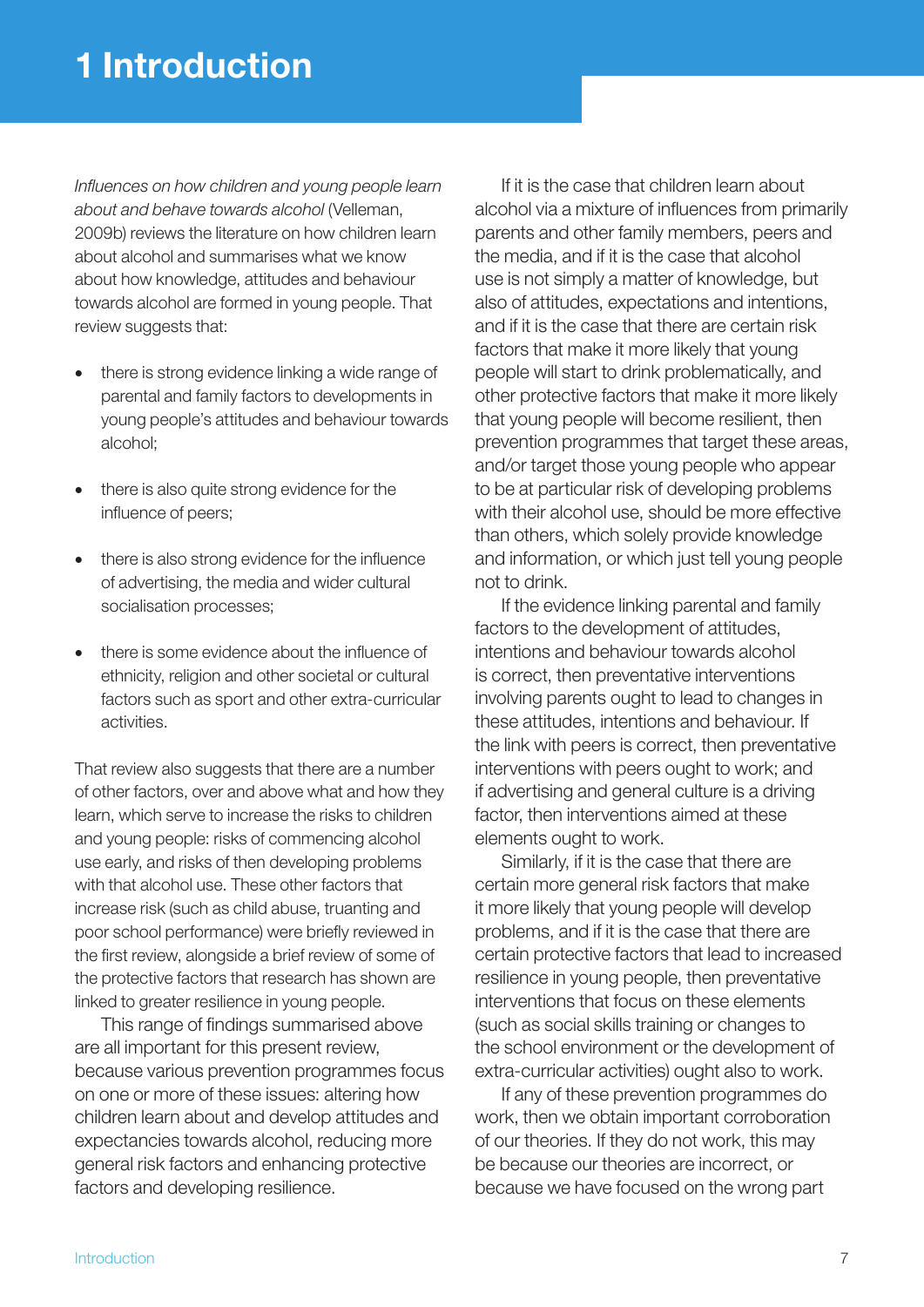of the theory, or because the way we have implemented the ideas stemming from the theory are wrong. It may also be the case that the measurement and evaluation techniques that have been employed are inadequate or inappropriate.

So, how have prevention interventions based on these ideas worked in practice? There have been a number of reviews recently of the effectiveness of alcohol or other substance prevention programmes (Tobler *et al.*, 2000; Cuijpers, 2002a, 2002b, 2003, 2005; Foxcroft *et al.*, 2002, 2003; Kumpfer *et al.*, 2003; NIDA, 2003; Skara and Sussman, 2003; Tait and Hulse, 2003; Roe and Becker, 2005; Gates *et al.*, 2006; Jones *et al.*, 2006a, 2006b, 2007a, 2007b; Stead *et al.*, 2006; Jefferson *et al.*, 2007; NICE, 2007; Taylor *et al.*, 2007), and this present review draws on these, as well as on primary research. Brief summaries of the key interventions discussed in this review can be found in Appendix 1.

In Chapter 2, interventions targeting parents and family, peers, advertising and the media, and more general risk and protective factors are examined. Chapter 3 follows on from this with a discussion of the implications for policy and practice, which points to areas where further research is needed. The report is drawn to a conclusion in Chapter 4.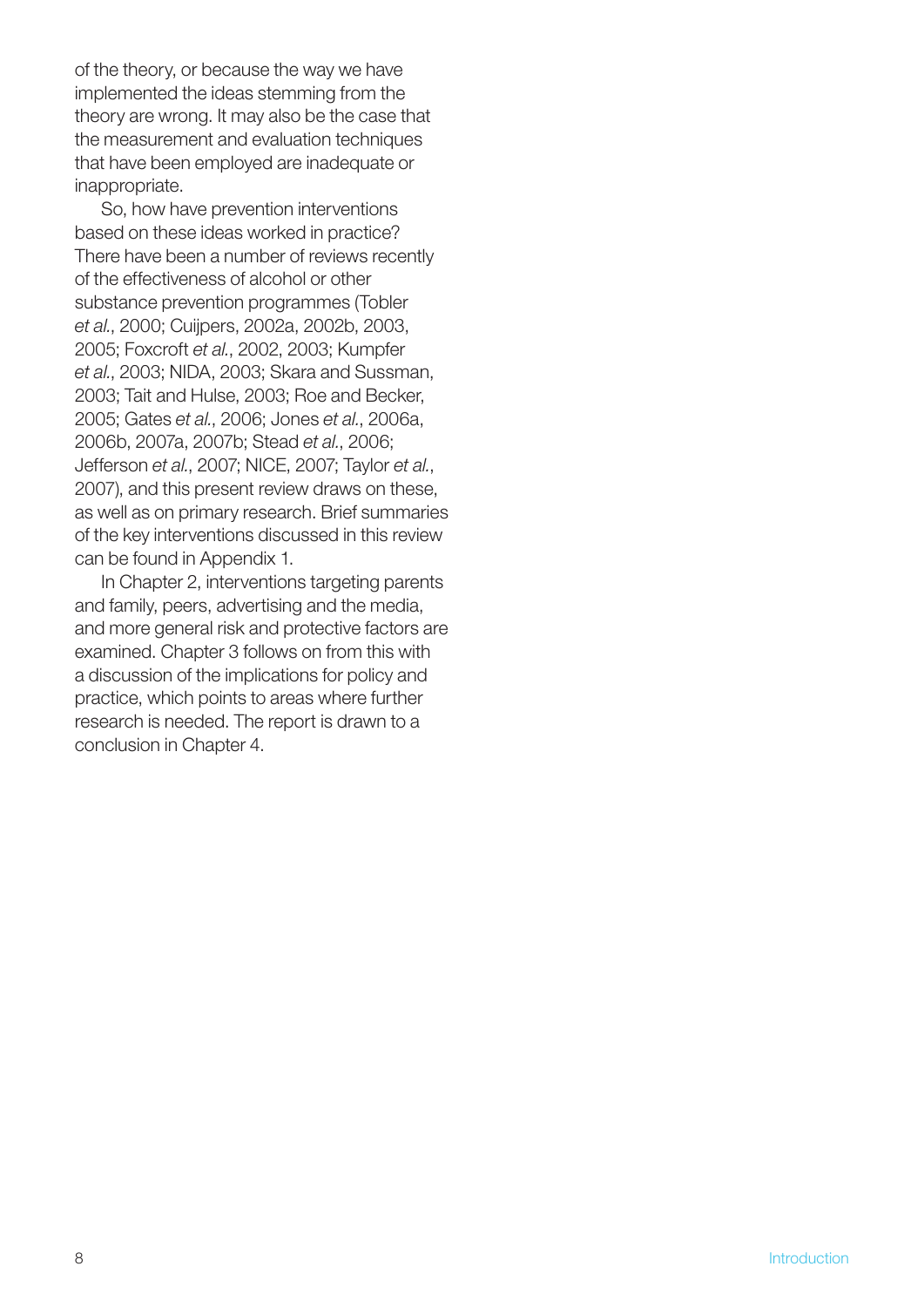## Parents and family

There is evidence that interventions utilising the family and the family/parenting factors examined in Velleman (2009a, 2009b) are among the most effective. There are a number of examples of wellevaluated parent- or family-based interventions, for example the Strengthening Families Program (SFP) (see Box 1 and described in more detail later in this chapter). Systematic reviews (Foxcroft *et al.*, 2002, 2003; Kumpfer *et al.*, 2003; NIDA, 2003; Stead *et al.*, 2006; Jones *et al.*, 2007a) have found evidence for the effectiveness of a number of family-based interventions. Foxcroft *et al.* (2002, 2003), from their systematic review of psychosocial and educationbased alcohol misuse primary prevention programmes among young people, argue that family-based programmes (and especially the SPF) are the only primary alcohol prevention programmes to show longer-term results in the alcohol field. Stead *et al.* (2006), in their review of the effectiveness of social marketing interventions related to alcohol, tobacco and substance misuse, found four studies that had examined the longterm impact (over two years) of their intervention on alcohol use. Although it is not clear that these are in fact 'social marketing approaches' (which Stead *et al.*, 2006, p 6 define as 'The systematic application of marketing concepts and techniques to achieve specific behavioural goals relevant to a social good'*)*, two of the four studies had positive effects: one was a multi-component community intervention (Project Northland: Perry *et al.*, 1996, which will be described in a later section on multicomponent programmes), the other was the SFP (Spoth *et al.*, 2001).

However, Foxcroft *et al.* (2002, 2003) draw attention to the fact that the majority of the studies they were able to review emanated from the US and this meant that the core prevention outcome used tended to be abstinence. They suggested that consideration needs to be given to how these prevention approaches may transfer to other countries, where messages regarding consumption of alcohol (and indeed other drugs) are very different.

## Box 1: Examples of familybased interventions

- Strengthening Families Programme (SPF) developed by Spoth and Molgaard.
- Family Check-Up, developed by Dishion and colleagues.
- Adolescent Transitions Programme (ATP), developed by Dishion and colleagues.
- STARS (Start Taking Alcohol Risks Seriously) for Families, developed by Werch and colleagues.

The National Institute on Drug Abuse (NIDA, 2003), in its review of the prevention of drug use among children and adolescents, also shows that familybased prevention programmes that deal with many of the issues outlined in Velleman (2009a, 2009b) are to be encouraged. Its review argues that:

*Family bonding is the bedrock of the relationship between parents and children. Bonding can be strengthened through skills training on parent supportiveness of children, parent–child communication, and parental involvement.… Parental monitoring and supervision are critical for drug abuse prevention. These skills can be enhanced with training on rule-setting; techniques for monitoring activities; praise for appropriate behaviour; and moderate, consistent discipline that enforces defined family rules.… Drug education and information for parents or caregivers reinforces what children are learning about the harmful effects of drugs and opens opportunities for family discussions about the abuse of legal and illegal substances.... Brief, family-focused*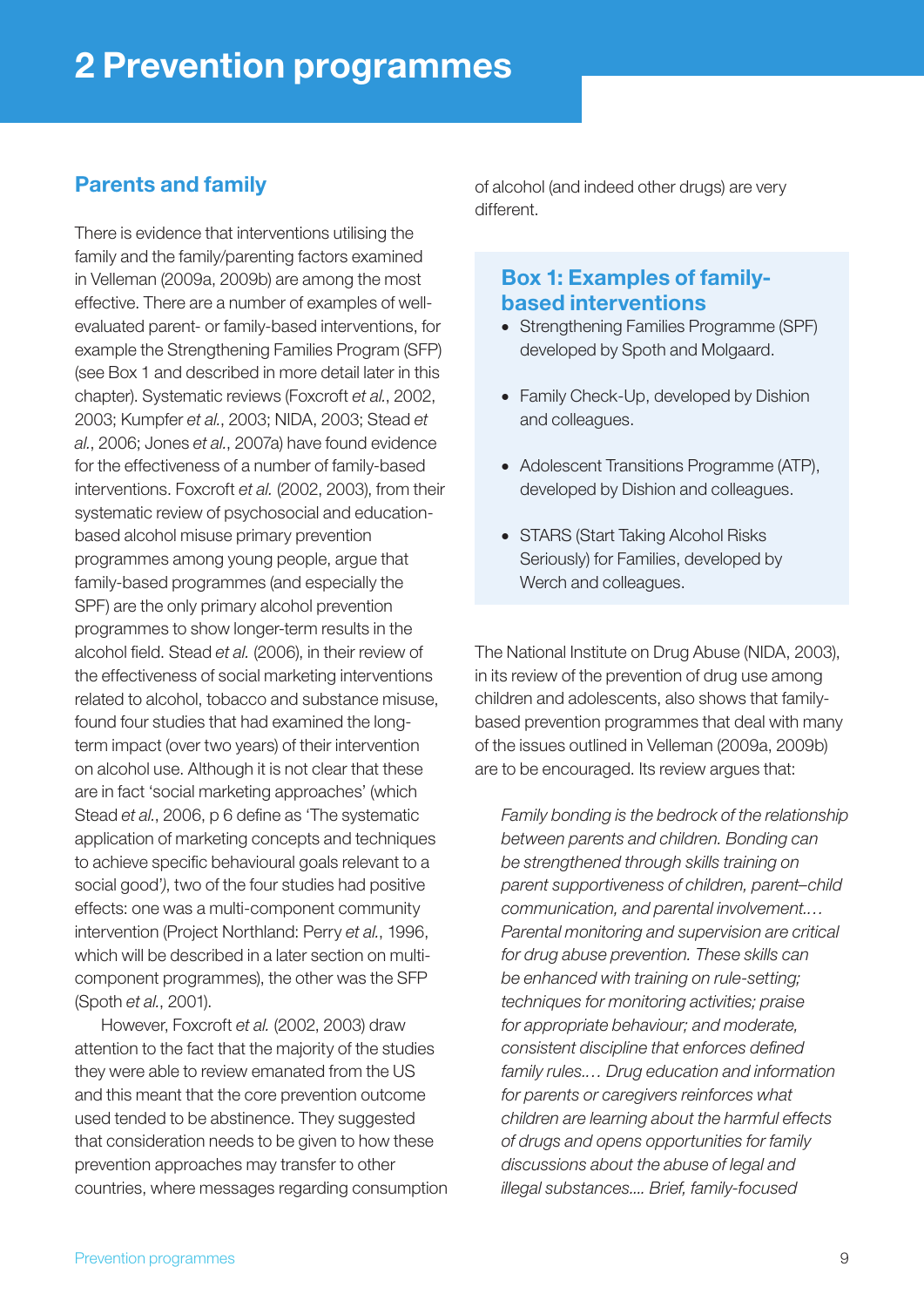*interventions for the general population can positively change specific parenting behaviour that can reduce later risks of drug abuse.*  (NIDA, 2003, p 3)

Kumpfer *et al.* (2003) found evidence of the effectiveness of a number of types of family-based prevention approaches, including in-home family support, behavioural parent training, family skills training, family education and family therapy. These authors stated that family-based prevention approaches have effect sizes of between two and nine times greater than approaches that are solely child-focused (eg schools-based, peer-based or individual based) and they argue that effective family strengthening prevention programs should be included in all comprehensive substance abuse prevention activities' (2003, p 1759). Core components of family-focused prevention programmes that they identify include that they are interactive, able to engage and retain hard-toreach families and aim to build the core elements of resilience.

Bolier and Cuijpers (2000, reported in Cuijpers, 2003) conducted a systematic review of family-based drugs intervention programmes, and identified seven such programmes that had mounted a controlled evaluation. One was the STARS (Start Taking Alcohol Risks Seriously) for Families programme: Werch and colleagues undertook a randomised controlled trial of this intervention versus a minimal intervention control with 650 school students (Werch *et al.*, 1999, 2003a). They demonstrated the intervention's effectiveness at one-year follow-up, with those in the intervention arm being significantly less likely to intend to drink in the next six months.<sup>1</sup>

Jones *et al.* (2007b), in their comprehensive review of community-based interventions for the reduction of substance misuse among vulnerable and disadvantaged young people concluded that, despite a wide variety of approaches producing improvements in substance use *knowledge and attitudes*, regardless of the type of population targeted, few interventions resulted in a reduction of use behaviours that lasted beyond the immediate post-intervention assessment phase. However, they concluded that, in general, for young people exhibiting multiple risk factors, family-focused work

showed most potential for success. Many parent and family-focused interventions also produced significant improvements in some secondary outcomes of family functioning (including positive parenting styles and child behaviour). They also reported that they considered that this type of approach had high applicability, after suitable adaptation, to UK settings. However, Jones *et al.* (2006b), in their review of universal drug prevention interventions, suggest that:

*more research is needed to identify which types of family-orientated interventions are effective in the UK. This may include interventions to promote engagement of parents in drug prevention activities, interventions that help facilitate parent/child communication, and interventions that help to build parents' knowledge about and confidence of dealing with drug issues. The tiered approach, incorporating different levels of engagement, is useful to avoid stigmatisation of families.* (Jones *et al.*, 2006b, p 16)

There is some evidence that a *combination* of family- and child-focused approaches might work well. The best-known example is the SFP (eg Spoth *et al.*, 2005, 2008). This programme is a US-based community programme for parents and their children. It was developed by Spoth and Molgaard at Iowa State University and emerged from a major revision of the earlier Strengthening Families Program (SFP), developed by Kumpfer and associates at the University of Utah (Kumpfer, 1998). The original SFP was developed for substance-misusing parents and their children while at elementary school (aged 6–10), and the current Iowa SFP has extended this both as a prevention programme for all families, irrespective whether the parents misuse substances, and aiming at the older age range of 10–14. The revised SFP programme aimed at young people aged 10-14 is named 'SFP-10-14'. The SFP is primarily a drug and alcohol problems prevention programme, although it has also been used with young people who themselves misuse substances alongside these young people's parents. The main features of this programme are that it has been extensively tested, with diverse audiences, across quite a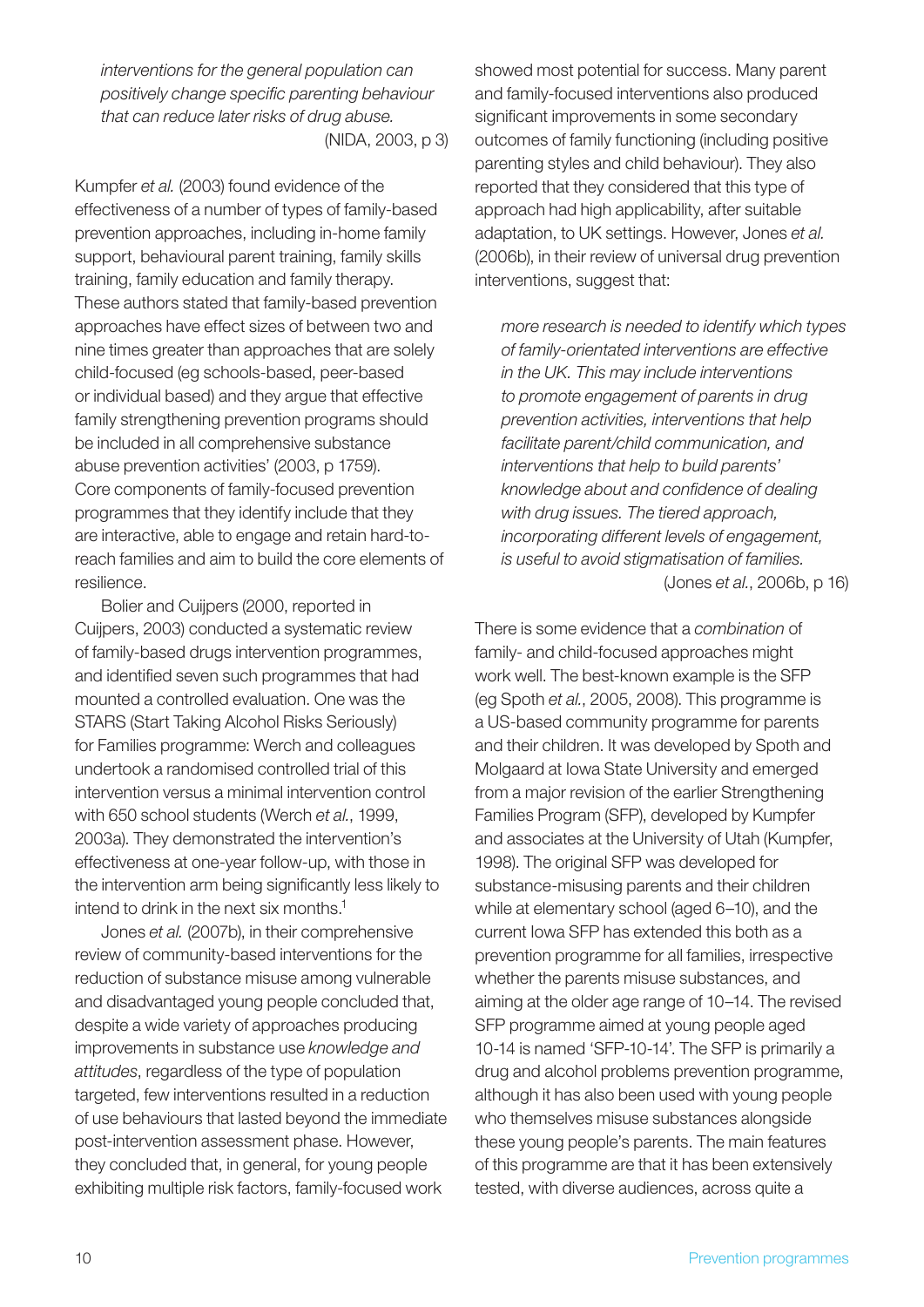wide age range of children and families, in both rural and urban settings, and across a number of sociocultural and ethnic groups within the US.

The programme, which has components for each group (parents and children) independently, and for the two groups combined, is designed to develop a number of specific protective factors, and to work to reduce a number of specific risk factors. These include:

- the development in parents of improved communication styles with their children;
- improved parental rule-setting;
- a more nurturing and supportive parenting style;
- greater school involvement;
- the development in children of positive goals for the future;
- a far greater incidence of following rules;
- improved family communication;
- improved relationships with parents;
- improved skills for dealing with peer pressure and refusal of alcohol or drug offers.

There have been a number of evaluations of the programme (eg Molgaard and Spoth, 2001; Spoth *et al.*, 2001, 2004, 2008). As an example, one study (Spoth *et al.*, 2001, 2004) randomly assigned 667 families (who lived in areas with a high percentage of economically stressed families) to either the programme or a control condition; 447 of these families were followed up from the children's 6th through to their 10th grade (ages 11–12 to 15–16). The research team found significant differences between the control and interventions groups, both in the young people and their parents (see Box 2 for details). The differences between programme and control youth increased over time, indicating that skills learned and strong parent–child relationships continue to have a greater and greater influence.

## Box 2: Key findings from the SFP evaluation (randomised controlled trial of 446 families at follow-up) (Spoth et al., 2001, 2004)

Compared to the control group, young people attending the programme had significantly:

- lower rates of alcohol, tobacco and marijuana use;
- fewer conduct problems in school.

Parents showed:

- gains in specific parenting skills, including setting appropriate limits and building a positive relationship with their child;
- an increase in positive feelings towards their child;
- gains on general child management, including setting rules and following through with consequences;
- increased skills in general child management such as effectively monitoring youth and having appropriate and consistent discipline.

Another effectiveness trial of 118 families with substance misuse problems, randomised to SFP or care as normal, showed a range of significant effects, including on the substance use of children, the substance misuse of parents and the 'educational skills of the parents, self-efficacy of the parents, social skills in the children, and improvements in family relations' (Cuijpers, 2005, p 473).

In a recent study (Brody *et al.*, 2006), over 300 families were randomly assigned to be invited to participate in the programme or to carry on as usual. Two years later, 19% of programmeassigned children had started to drink compared to 29% of the controls, a significant difference.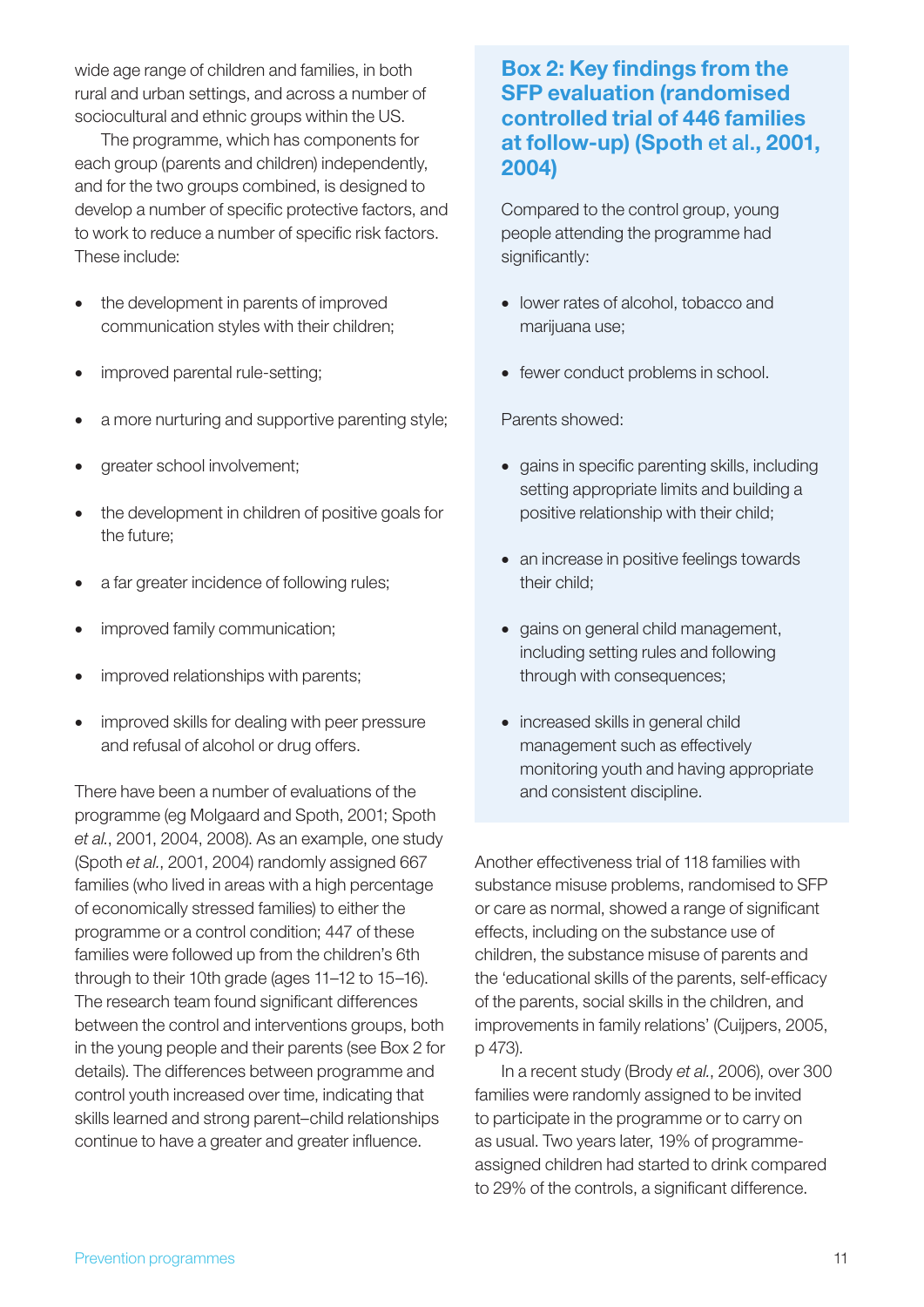Gerrard *et al.* (2006) examined the same study and tested whether these effects were due to the intended effects on parenting and on the children's attitudes. The effects were meant to be that enhanced parental monitoring and collaboration alongside clear rule making and implementation (in particular about alcohol) would slow any growth in children's active *intentions* to drink. Alongside that, the programme aimed to foster less attractive images of young drinkers. Gerrard *et al.* (2006) showed that it was through these mechanisms that the programme did seem to exert its restraining effect on age-related increases in drinking.

The SFP has come in for particular praise (eg Foxcroft *et al.*, 2002, 2003) due to its longterm effects on postponing drinking initiation. The Number Needed to Treat<sup>2</sup> (NNT) for this programme over four years for a major postponement of three alcohol initiation behaviours (alcohol use, alcohol use without permission and first drunkenness) was nine. $3$  This was the case for each of these behaviours: that is, for every nine young people who received the intervention, one fewer had initiated alcohol use, one fewer had initiated alcohol use without permission, and one fewer reported that they had ever been drunk. It has also been found that the increase in 'ever use' and 'ever been drunk' was lower in the intervention group than in the control group at every followup up to four years, with increasing effect sizes, suggesting that the intervention intensified in impact over time. Foxcroft *et al.* (2002, 2003) suggest that the SFP needs to be evaluated on a larger scale and in different settings and that it needs to be adapted and evaluated in different countries and cultural settings. This has started to occur: one UK study piloted SFP-10-14 in Barnsley using the US specific materials and found very positive results (Coombes *et al.*, 2006, 2009), and a further UK evaluation has adapted the US materials for British families and started to test their impact (Allen *et al.*, 2007, 2008), reporting that both families and workers thought that the approach was workable in a UK context. Nevertheless, further research based on a randomised controlled trial design, with an adequate sample size, is required to fully evaluate the potential of the programme in the UK (Allen *et al.*, 2008). A more important criticism is that most of the evaluations of the SFP have been undertaken

by members of the SFP research group, and there is considerable evidence (from a very wide range of types of intervention) that more positive research findings are produced from evaluations conducted by the initial developers of an intervention. Further evaluations from completely separate research teams should be encouraged.

One problem with the SFP is that of recruiting parents and children into the study, and retaining them. Some of the SFP results derive from just over a third of the eligible families, the remainder either not participating in the study or failing to complete all the relevant measures. Indeed, for universal family interventions, the main problem is recruiting parents, something found also in UK studies of drug prevention programmes (see, for example, Velleman *et al.*, 2000).

Velleman *et al.* (2000) undertook an evaluation of five drug prevention programmes that involved parents, and which used a wide variety of approaches, including drugs awareness events, 'Living with Teenagers' and 'Parenting Teenagers' courses, interventions to raise self-esteem, peer education training, volunteer befriender schemes and parent–child shared learning. These projects showed that it is possible to recruit parents and secure their active participation, although most projects found it difficult to recruit the poorest or most marginalised parents, who did not attend school events or respond to discussion opportunities. Lack of time, money, childcare and fear of stigma were all barriers to involvement. These projects found it particularly difficult to recruit fathers, even though there is much evidence to show that boys want more communication about drugs from their fathers, and are influenced by their father's behaviour. The research found several positive effects on parents, including more accurate knowledge and realistic understanding of the potential of drugs prevention; and greater confidence in communicating with their children, in positively influencing them and in coping with any drug-related behaviour. The evaluation concluded that a key task for such programmes is to improve parenting skills: many parents need to develop confidence, communication skills and general understanding of young people through small, more intensive courses. Further, longer-term support is needed for families in difficulties. The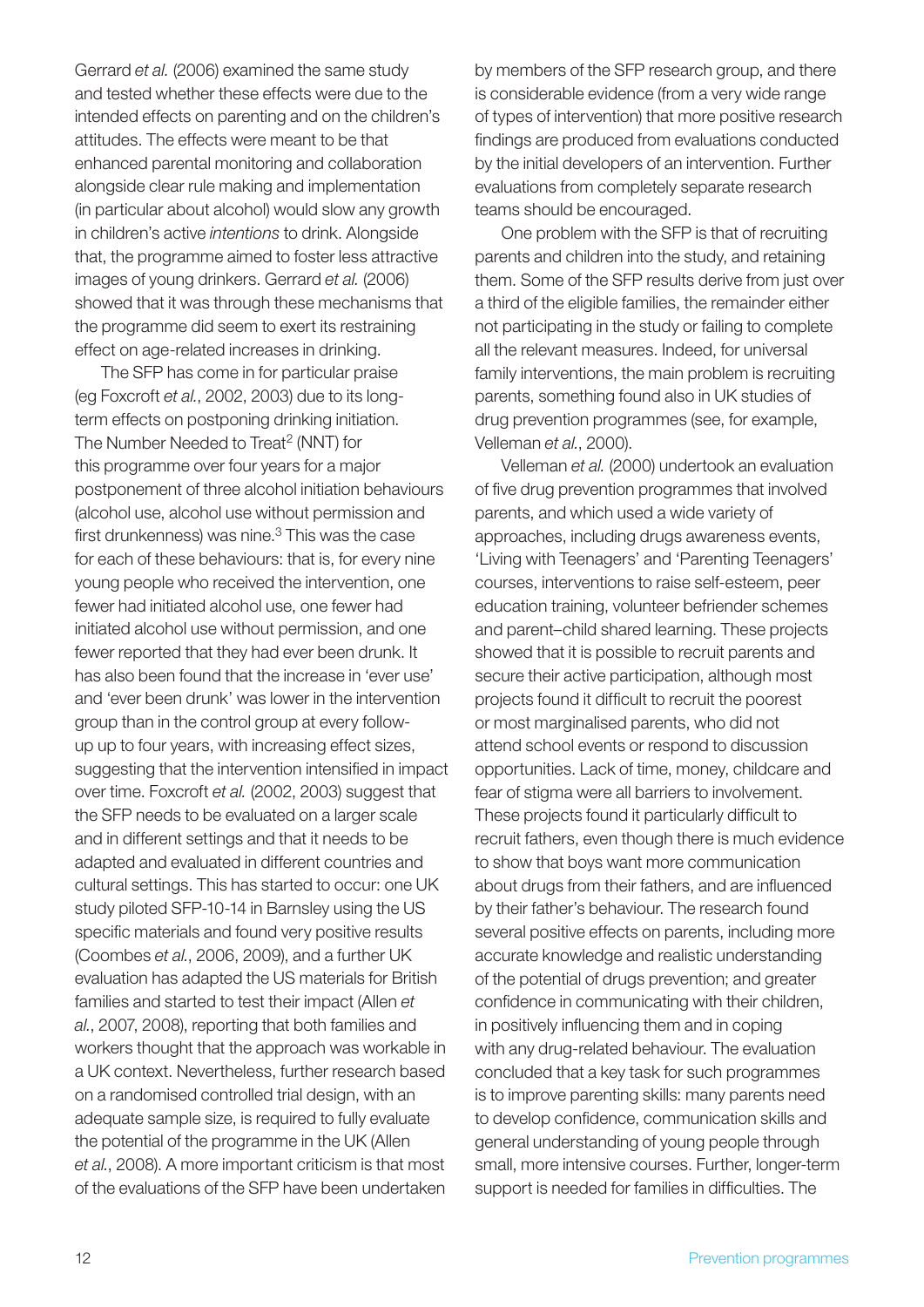evaluation concluded that more focused 'drugs' work should not be conducted at the expense of these vital activities. Velleman *et al.* (2000) argued that drug prevention work involving parents needed to try to equip parents with three sorts of skills:

- parenting skills, giving parents the skills to develop family cohesion, clear communication channels, high-quality supervision and the ability to resolve conflicts;
- substance-related skills, providing parents with accurate information and highlighting the need to model the attitudes and behaviour they wish to impart;
- confidence skills, to enable parents to communicate with their children about drugs.

The SFP is not the only family-oriented programme to show promise. Connell *et al.* (2007), part of the Dishion group (see the multi-component section below), describe an adaptive approach to family interventions, which links engagement in a familycentred intervention to reductions in adolescent rates of substance use and antisocial behaviour. They randomly assigned 988 young people aged 11–17 to a family-centred intervention  $(N = 998)$ at age 11–12 and offered a multilevel intervention that included (a) a *universal* classroom-based intervention, (b) the Family Check-Up (*selected*) and (c) family management treatment (*indicated*).4 All services were voluntary, and approximately 25% of the families engaged in the selected and indicated levels. Participation in the Family Check-Up was predicted by 6th-grade (age 11–12) teacher ratings of risk, youth reports of family conflict, and the absence of biological fathers from the young people's primary home. Relative to the randomised matched controls, adolescents whose parents engaged in the Family Check-Up exhibited less growth in alcohol, tobacco and marijuana use and problem behaviour during all of the years between ages 11–17, along with decreased risk for substance use diagnoses and police records of arrests by age 18.

Another of Dishion's programmes (the Adolescent Transitions Program (ATP): Dishion and Kavanagh, 2000) is similarly a tiered, multilevel

(universal, selected and indicated), family-centred prevention strategy that has been tested in a number of controlled studies. One (Dishion *et al.*, 2002) allocated nearly 700 middle school students and their families to ATP or a control condition. Despite poor engagement in the selected and indicated interventions, results at follow-up showed that the cost-effective intervention 'reduced initiation of substance use in both at-risk and typically developing students' (Dishion *et al.*, 2002, p 191; with 'substance use' meaning in this paper drinking alcohol and smoking cigarettes). Given evidence that integrated prevention strategies are more effective than single ones (Cuijpers, 2003), such programmes as this, using family-centred integration into school-based drugs prevention, are important. The ATP is discussed further in the multicomponent section later in the chapter.

One study by Turrisi *et al.* (2001) demonstrated that intervening with parents in order to prevent problematic alcohol-related behaviour does not have to be confined to childhood or early adolescence. The researchers examined the shortterm efficacy of a parent intervention to reduce the onset and extent of binge drinking during the first year of college (ie the students were aged 18, and hence all below the legal drinking age in the US). The approach was based on influencing the students before they started college, through their parents, during the critical time between high school graduation and the beginning of college. Specifically, parents were educated about binge drinking and how to convey information to their teenage children, and then encouraged to talk with their children just before they embarked on their college education. Teenagers whose parents implemented the intervention materials were compared with a control sample during their first term on drinking outcomes, perceptions about drinking activities, perceived parental and peer approval of drinking, and drinking-related consequences. The researchers found that young people in the treatment condition were significantly different on nearly all outcomes in the predicted directions (eg lower drinking tendencies/drinking consequences).

Most of these family interventions have been relatively complex, aiming to improve a wide range of family, parent–child and parenting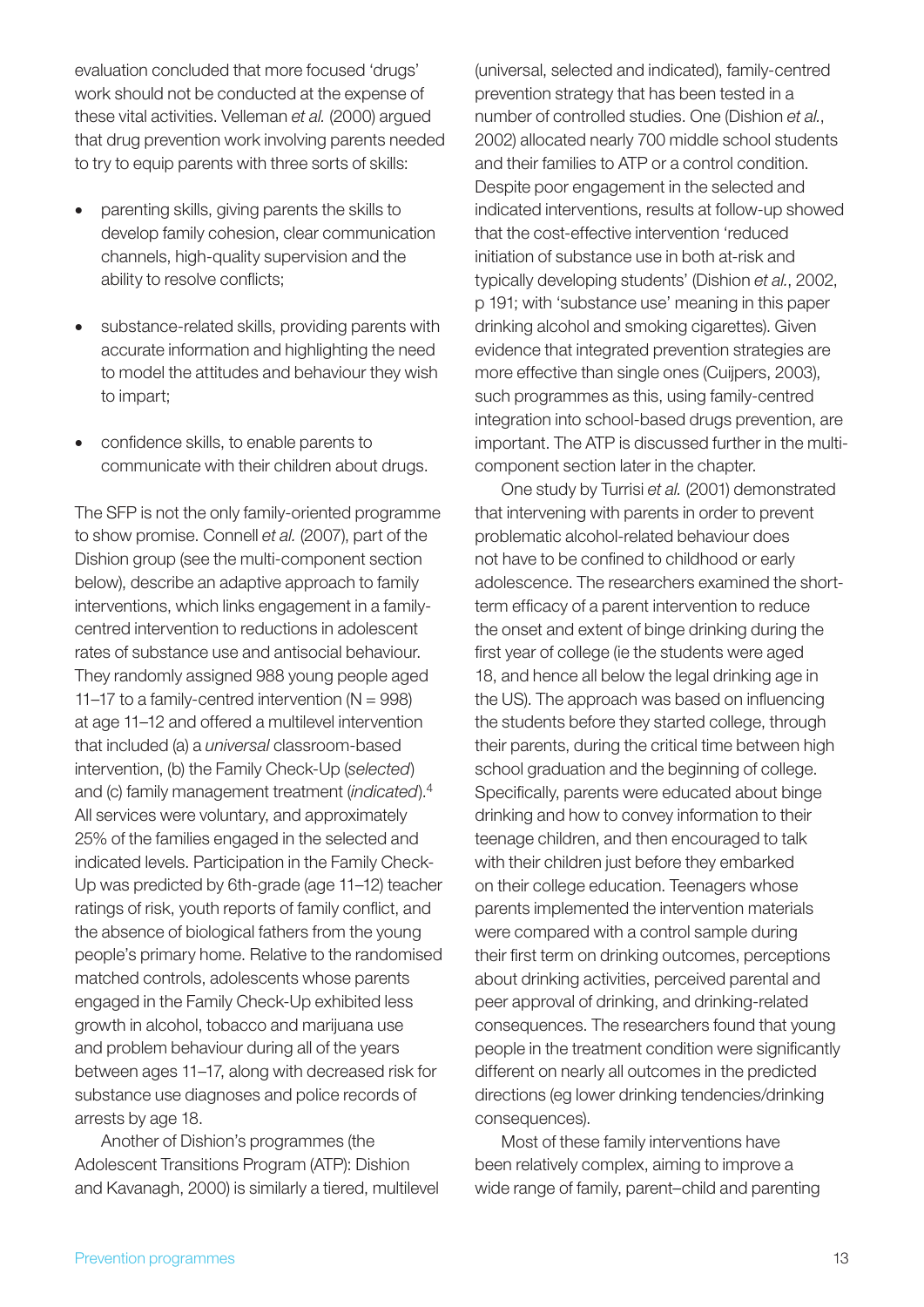behaviours. However, a much simpler short cut has been suggested. The recent CASA (2007) study, on the basis of research showing a close association between regular and frequent eating of dinner together as a family and reduced levels of substance use, concluded that the single most important thing for families to do is to eat together. The danger here is that there may well be another set of variables that lie behind this association. Indeed, this is obviously the case here: no one would suggest that the simple fact of eating a meal leads to a lower risk of substance misuse. It is very likely that the intervening set of variables are exactly some of the family and parenting ones that are focused on in the family-based interventions described above, and which are reviewed in detail in Velleman (2009a, 2009b). What is likely to occur when families spend time together, is that all these other important variables also increase: there is likely to be greater family communication, greater family joint activity, the family unit is more likely to gel together as a whole, family monitoring of their children's behaviour is likely to increase, it is more likely that family rules about substance misuse might be discussed, parental approval or disapproval for various behaviours might be increased and made more explicit, etc. So it is likely that families who do all of these things, also tend to eat together as well. Unfortunately, while providing an opportunity for many of these factors to flourish, simply eating together may not suffice. Nevertheless, encouraging families to eat together may also act as a proxy for some of these other areas.

There is a further point here that needs to be made about the wider benefits of parenting programmes. The focus in this present review has been on using these parenting programmes as a way of preventing early alcohol use and subsequent problems. But it should be noted that such parenting programmes have many other significant benefits to both young people and society. For example, the ATP (Dishion and Kavanagh, 2000) is specifically predicated on the idea that parenting practices can serve a protective function within a disrupted community; that by enabling parents to utilise greater levels of parental supervision, they may be better able to protect their young people from escalating patterns of problem behaviour in

high-risk neighbourhoods; that by supporting the caregivers' use of behaviour management skills and building strong parent–child relationships, they will be able to reduce early oppositional problems in the preschool years, antisocial behaviour in middle childhood, and problem behaviour (as well as substance use) in early adolescence. The ATP is but one example – all of the familybased programmes examined in this review utilise inputs that are predicted to lead to stronger family processes and structures, which in turn affect not simply their young people's future use of alcohol (and drugs), but their present and future values, self-esteem and stability, as well as of course impacting on the overall 'culture of parenting', with the consequent possibility of affecting future generations of parenting. In some ways, the fact that these programmes are often funded within the US by the National Institute of Alcoholism and Alcohol Abuse (NIAAA) or the National Institute of Drug Abuse (NIDA) is an oddity, explicable by programme designers and researchers following the funding: if finding existed to develop more general prevention programmes, they might equally have been funded by these funding streams.

To sum up this section, key findings with regard to parent and family interventions are presented in Box 3.

## Box 3: Key findings: parent and family interventions

- There is evidence that parenting and family-centred interventions are among the most effective interventions and the impact can be long term.
- The evidence is primarily from US evaluations;
- Recruitment and retention of parents and children in programmes has proved to be difficult.

### Direct work with young people

There is also some (although less strong) evidence that interventions that enhance young people's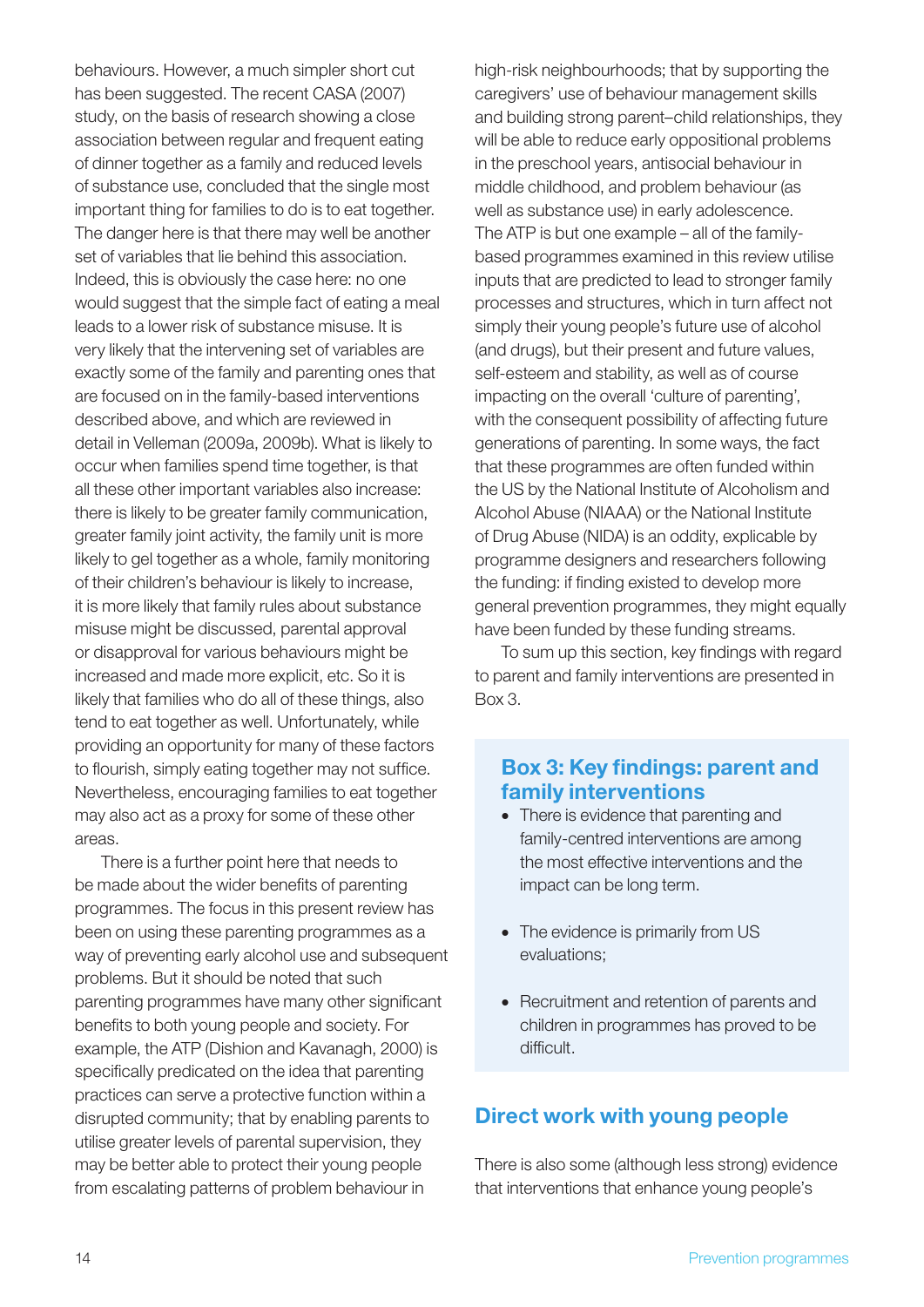social skills, and/or utilise peers and/or work to develop individuals' ability to withstand peer pressure, can be effective.

Three related areas will be examined here: skills enhancement, peer interventions and interactions with an individual's personality. Most of these interventions aimed specifically at young people are undertaken in schools. There is some evidence that work at the overall school level may be effective (and this is discussed in the following main section, on the media and culture), but the programmes described here are not overall school-level ones. Instead, they are focused on young people's interactions, and they take place in schools primarily because these are places where young people can easily be accessed; and where they can practice the social interactions on which these programmes are designed to impact.

#### Enhancing young people's social and refusal skills<sup>5</sup>

Stead *et al.* (2006) found only one study of the long-term impact (over two years) on alcohol use that involved the enhancement of young people's abilities to refuse offers of substances, and of other skills young people need to effectively negotiate adolescence and deal with social influences, among other components. This was Project Northland (Perry *et al.*, 1996), a three-year programme that involved the school curriculum, peer and parent activities and community taskforces. The researchers found a significant impact on past month and past week alcohol use (*p*<0.05 for each) in the intervention group compared with the control group at 2.5 years, although the effect had dissipated at four years. This will be discussed further in the multicomponent section later in the chapter. Stead *et al.* (2006) did find evidence for medium-term effects (one to two years) for two other programmes based on skills enhancement work: the Dutch school programme (Cuijpers *et al.*, 2002; Smit *et al.*, 2003), where, in a trial of a three-year schoolbased programme, they found a significant impact on daily alcohol use at immediate post-test and at two years after the start of the intervention, and also a significant decrease in the number of drinks consumed per occasion at both follow-ups; and Project SMART (Hansen *et al.*, 1988), a schoolbased social influences programme, which found lower alcohol-use onset among students who received the intervention compared with control group students at one- and two-year follow-ups.

Skara and Sussman (2003) were more positive after their review, where they examined 25 long-term adolescent tobacco- and other druguse prevention programme evaluations. They specifically restricted their review to published programme evaluation studies that followed adolescents across the transitional period between junior high and high school (the transition occurs between ages 13–14 and 14–15) for a period of at least two years. They concluded that the majority of the 25 studies deemed suitable for examination reported significant programme effects for longterm smoking, alcohol and marijuana outcomes, while indicating a fairly consistent magnitude of programme effects. All but one of these prevention projects was school-based, with the final one, adapted from a school-based curriculum, being delivered through youth clubs (the Boys & Girls Clubs of America). Five of these studies complemented prevention efforts in the schools with a community component that involved intervention programming through such channels as parents, mass media, or health policy change. The main focus of Skara and Sussman's review was on smoking incidence and prevalence; but of the nine studies that provided long-term assessments of other drug use (including alcohol incidence and prevalence), two thirds (six studies) reported positive programme effects (St Pierre *et al.*, 1992; Botvin *et al.*, 1995; Shope *et al.*, 1998; Taylor *et al.*, 2000; Cuijpers, 2002a; Smit *et al.*, 2003; Pentz *et al.*, unpublished). Skara and Sussman reported that the magnitude of effects was fairly consistent across all of the individual studies (adding further to the evidence indicating that the prevention approaches were effective in preventing or reducing tobacco and other drug use), and stated that the results indicated that programme effects were less likely to decay among studies that delivered booster programming sessions as a supplement to the programme curricula. Of the studies that provided booster sessions, the majority had maintained long-term reductions for all three substances at final follow-up testing and specifically, that preventive effects were maintained over the long term for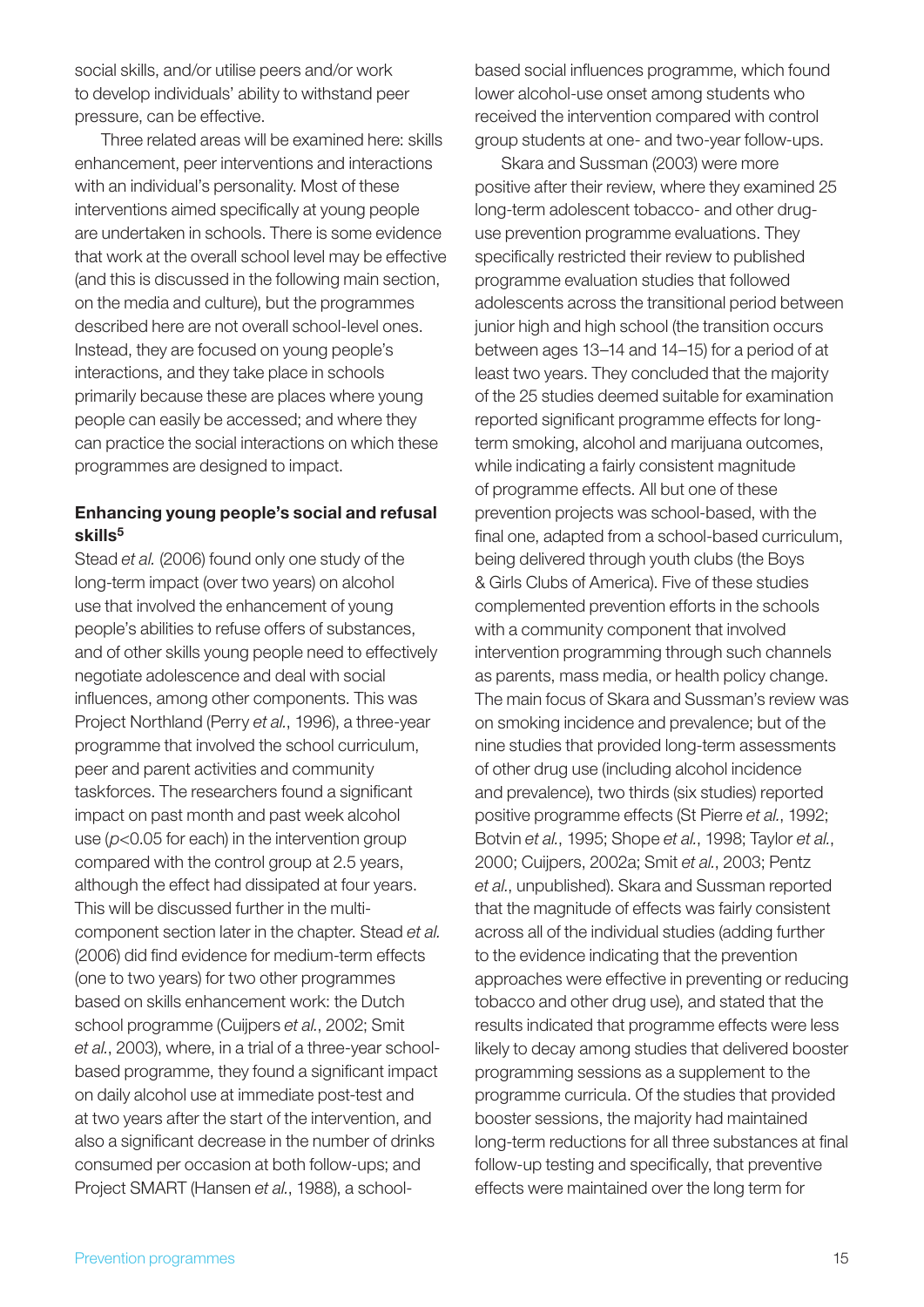75% of the interventions that assessed alcohol or marijuana use, which had demonstrated initial programming effects.

On the other hand, Foxcroft *et al.* (2003) concluded from their systematic review that a number of studies that had evaluated educational and psychosocial prevention programmes showed evidence of *in*effectiveness. They stated that those that reported longer-term evaluations (over three years' follow-up) were examined in more detail, and several promising studies were re-analysed to provide a better indication of the potential impact of the prevention programme. On the basis of this re-analysis, they concluded that none of the school-based or peer-based interventions was effective, and that all of the studies included in their review showed some methodological weaknesses, implying that it is therefore necessary to replicate these studies with more a robust design and analysis, and across different settings.

Jones *et al.* (2007b), in their review of community-based interventions for the reduction of substance misuse among vulnerable and disadvantaged young people, concluded that school-based interventions were the most *popular* type of intervention, and skills training the most frequently evaluated model (whether programmed or generic). Similarly, Jones *et al.* (2006b), in their review of universal drug prevention, also showed that school-based interventions were the most popular and widely researched method of delivering universal drug prevention programmes. Their review suggests that Life Skills Training, or approaches based on it, is one of the few programmes that has demonstrated a small but positive effect on reducing indicators of drug use.

Life Skills Training was developed in the US by Botvin and colleagues (2001) and the publishers describe it as a 'substance abuse prevention/competency enhancement program designed to focus primarily on the major social and psychological factors promoting substance use/abuse' (Stothard and Ashton, 2000, p 6). It is school-based and consists of a block of classes delivered either at ages 11–12 or ages 12–13, followed by booster sessions in the next two years. Specific aims are to:

- provide the skills to resist social (peer) pressures to smoke, drink and use drugs;
- help develop self-esteem, self-mastery, and self-confidence;
- enable children to effectively cope with social anxiety;
- increase knowledge of the immediate consequences of substance use.

The lessons cover:

- personal self-management skills (eg solving problems, managing emotions);
- social skills (eg communication, interacting with others, assertiveness);
- drug-related information and skills (eq knowledge, attitudes, normative expectations, skills for resisting drug offers).

Botvin *et al.* (2001) provided a one- and two-year follow-up of LST, measuring its effectiveness in reducing binge drinking in a sample of 3,000 minority ethnic, inner-city school students with an intervention group who received the programme at the start of their 7th grade (age 11–12) and a control group who did not. The prevention programme had protective effects in terms of binge drinking at the one-year (8th grade, age 12–13) and two-year (9th grade, age 13–14) follow-up assessments. The proportion of binge drinkers was over 50% lower in the intervention group relative to the control group at the follow-up assessments. There were also several significant programme effects on other drinking variables, including drinking knowledge and peer drinking norms. The authors suggest that these findings indicate that a school-based drug abuse prevention approach previously found to be effective among White youth significantly reduced binge drinking among urban minority ethnic youth.

Botvin *et al.* (2003) were interested in seeing if LST could also be effective in younger age ranges, examining the effectiveness of LST in preventing tobacco and alcohol use among school students in grades 3 (age 8–9) through 6 (age 11–12). Rates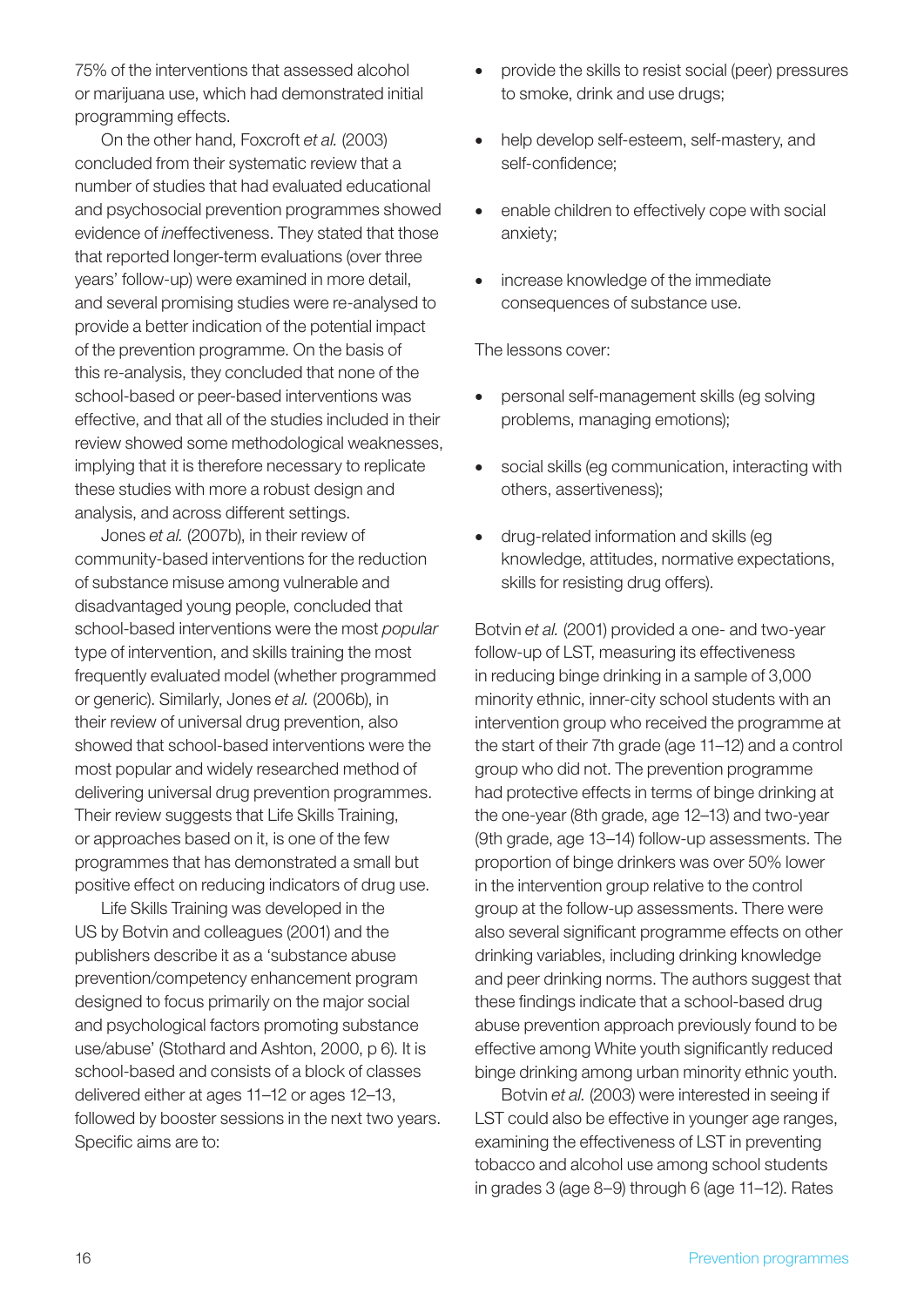of substance use behaviour, attitudes, knowledge, normative expectations and related variables were examined among 1,090 students from 20 schools that were randomly assigned either to receive the prevention programme (nine schools,  $n = 426$ ) or to serve as a control group (eleven schools, n  $= 664$ ). Data was analysed at both the individual level and the school level, and major significant differences emerged between the intervention and control groups, at both these levels (see Box 4 for a summary). As a result, Botvin *et al.* (2003) suggest that their findings indicate that LST, previously found to be effective among middle school students, is also effective for elementary school students.

### Box 4: Key findings: LST for children aged 8–9 to 11–12 (Botvin et al., 2003)

At an individual level, controlling for gender, race and family structure, intervention students reported, relative to control ones:

- less smoking in the past year;
- higher anti-drinking attitudes;
- increased substance-use knowledge and skills-related knowledge;
- lower normative expectations for smoking and alcohol use;
- higher self-esteem at the post-test assessment.

At the school level, relative to control schools, the intervention schools':

- annual prevalence rate was 61% lower for smoking;
- annual prevalence rate was 25% lower for alcohol use;
- mean self-esteem scores were higher.

Research on LST has not only been conducted by the creator of the intervention (Botvin). Trudeau *et al.* (2003) evaluated the effects of LST on growth trajectories of substance initiation (alcohol, tobacco and marijuana), expectancies and refusal intentions in a rural US sample of 847 young people, over three waves of data collection, showing that the intervention significantly slowed the rate of increase in substance initiation and significantly slowed the rate of decrease in refusal intentions. The intervention also slowed the rate of decrease in negative outcome expectancies, although the significance level was only marginal. Gender differences were also found, although the intervention was effective in slowing the rate of increase in initiation for both genders.

Jones *et al.* (2007a) found mixed evidence with regards to the success of life skills approaches, with the balance of evidence suggesting that such approaches were associated with immediate and medium-term (although *not* with long-term) reductions in substance use. They specifically suggest that, although much of the evidence is conflicting or contradictory, there *is* evidence to suggest that:

- when delivered as a stand-alone intervention, life skills approaches may produce mediumterm reductions in substance use, with some evidence to suggest that this effect may be strongest in girls;
- delivering generic life skills with family components can produce both immediate and medium-term reductions in alcohol use and frequency;
- such life skills programmes can produce longterm decreases in young people's association with substance-using peers;
- there may be some long-term effects when delivered either as a discreet stand-alone intervention or throughout the school year infused within the regular curriculum compared with no intervention.

They do, however, sound a note of caution, pointing out that across relevant studies there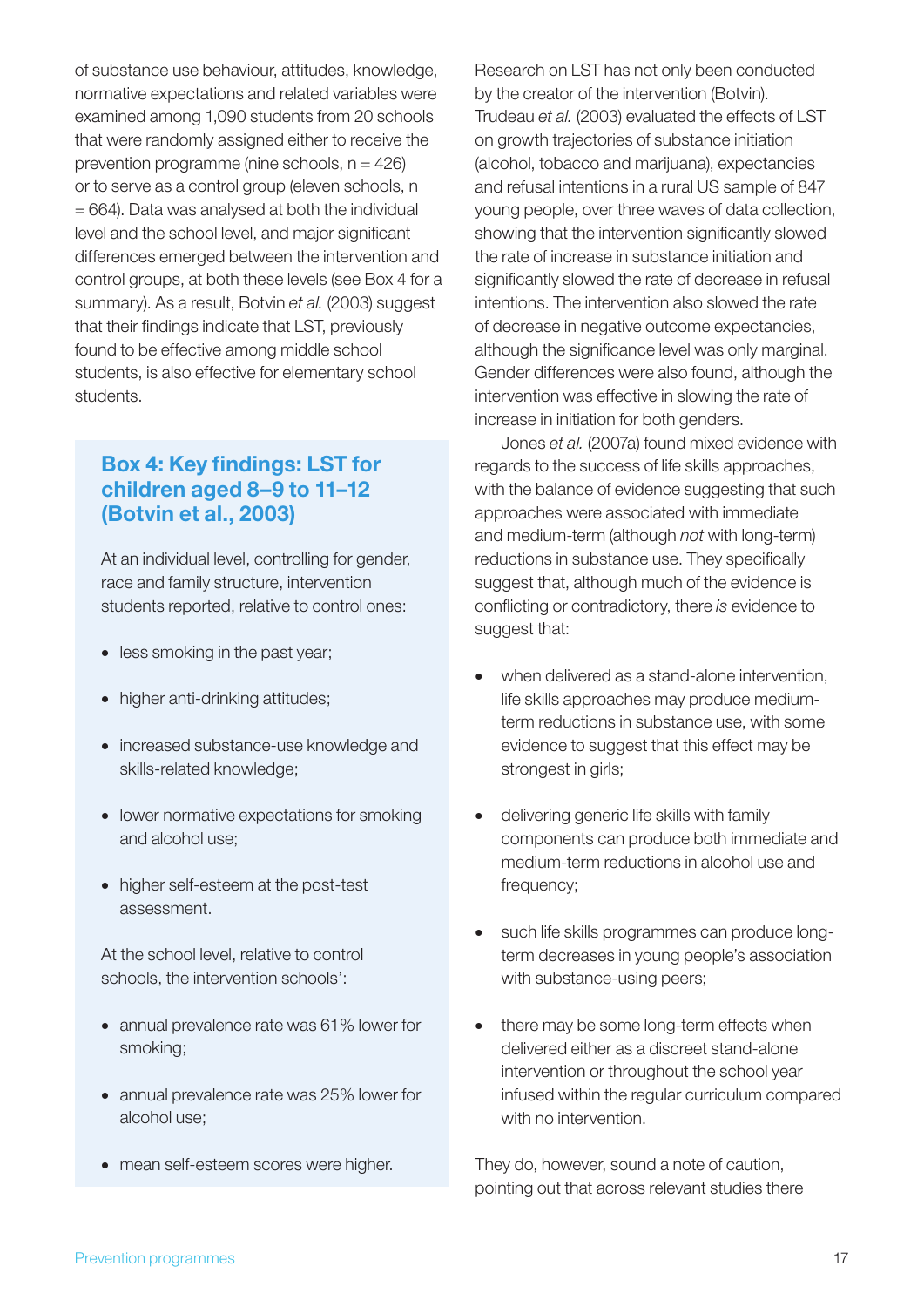was a heterogeneous population, and a high rate of attrition. Furthermore, there were often inconsistent effects of school-based skills training on substance-use attitudes and norms, meaning that more work is needed to identify underlying determinants of success (eg was success due to the attention paid, and support given, to vulnerable young people rather than to the content of the programme delivered?).

Stothard and Ashton (2000) summarise what they consider to be the positive and negative aspects of LST. They show that LST *can* result in lasting curbs on regular smoking, multi-drug use and problem drinking, which could help preserve physical health throughout life. However, they argue, there is insufficient consistency in the findings to be confident that implementing LST *will* cut legal or illegal drug use, only that it *can do* and *has done*, most consistently in relation to smoking. They argue that keys to the programme's successes seem to be its intensity, use of booster sessions, interactivity, emphasis on skills and its potential for delivery by peer leaders. When it does achieve positive effects, these seem to be gained by correcting misconceptions about the normality and acceptability of drug or alcohol use, improving substance-related knowledge and assertiveness in using substance refusal skills, and heightening antidrug or other substances attitudes.

Commentators have called attention to the fact that US programmes (including LST) are abstinence-oriented. In contrast, the School Health and Alcohol Harm Reduction Project (SHAHRP), developed by McBride *et al*. (2003), focused on non-abstinence outcomes. It was a classroom-based programme, with an explicit harm minimisation goal, and was conducted in two phases over a two-year period. McBride *et al.*  (2003) studied its effects on over 2,300 intervention and control young people in metropolitan, government secondary schools (13- to 17-yearolds) in Perth, Western Australia. The results were analysed by baseline context of alcohol use to assess the impact of the programme on students with varying experience with alcohol. Knowledge and attitudes were modified simultaneously after the first phase of the intervention in all baseline context-of-use groups. The programme had little behavioural impact on those who were 'supervised drinkers' at baseline; however, those who were either non-drinkers or unsupervised drinkers at baseline were less likely to consume alcohol in a risky manner, compared to their corresponding control groups. Early unsupervised drinkers from the intervention group were also significantly less likely to experience harm associated with their own use of alcohol compared to the corresponding control group and this effect was maintained 17 months after the completion of the programme. The authors conclude that these results indicate that a school alcohol education programme needs to be offered in several phases and that the programme needs to cater for the differing baseline context-ofuse groups.

The review above on skills enhancement has focused primarily on more promising approaches – those that have shown at least partial success in evaluations. Other schools-based work using other programmes or models (such as the DARE drug prevention curriculum for pupils of secondary school age; Perry *et al.*, 2003) has failed to provide convincing evidence of effectiveness.

#### Peer interventions

Peer interventions are aimed specifically at influencing how peers interact, often by using peer educators or peer support. The concept of peer education has been used for several decades, with the term itself suggesting that young people of the same age, sex and interests provide activities to others at school (or in the streets, slums or community). The idea is that these young people, given the right training, can positively influence each other. Peer education is built on the premise that young people have the power to influence and positively change others' attitudes and social values and ultimately the behaviour of colleagues their peers - once given the necessary knowledge, information and skills. This has also been found to be a useful prevention approach because people of the same age group feel free to talk to each other. Young people feel that their peers are more understanding of their situations and problems or challenges than adults who are more distanced from their reality. Peer-to-peer youth prevention of substance use or misuse also aims at creating an enabling environment for discussions of the issue, and of exploring and providing alternatives to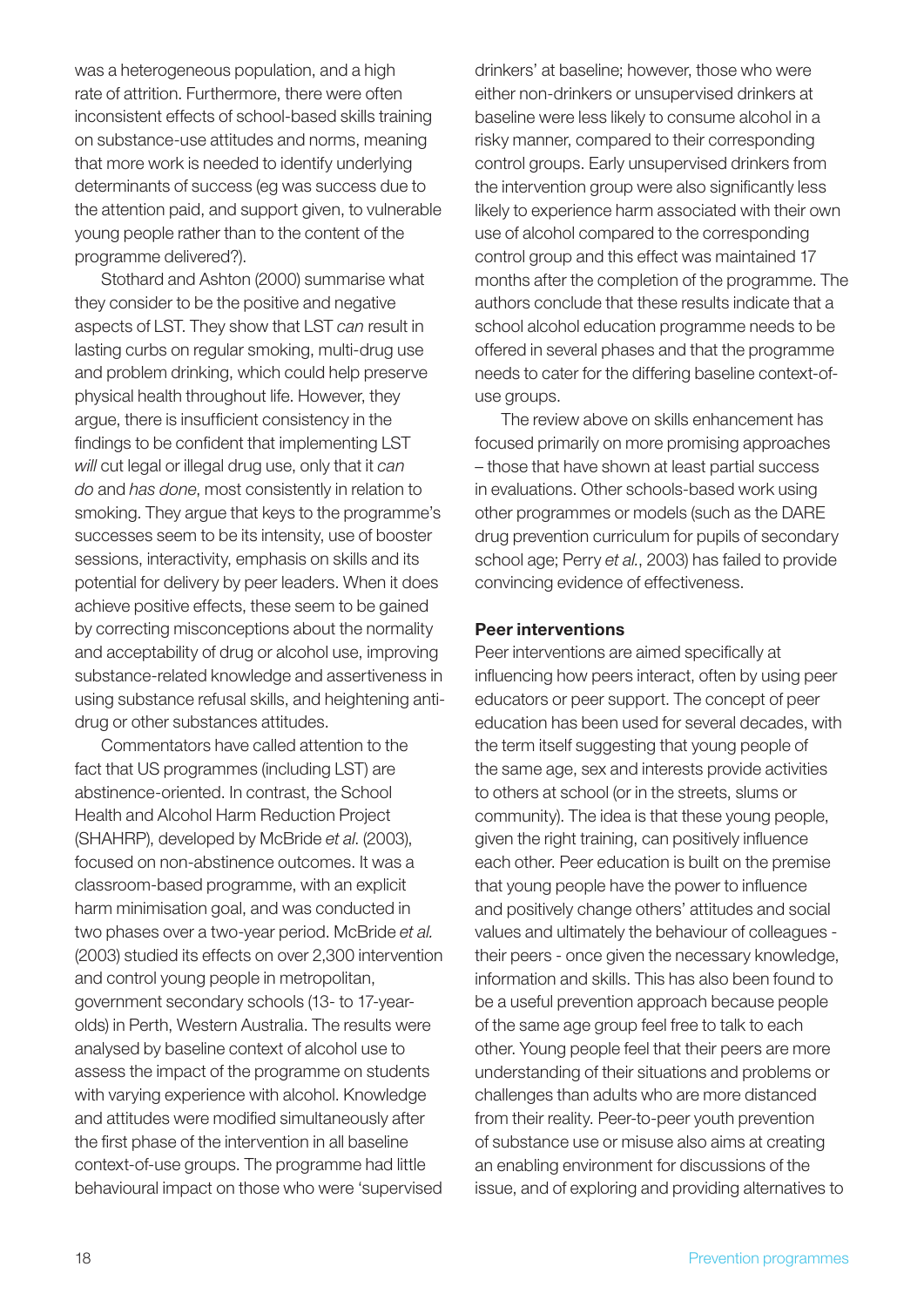use. It is argued that it helps change attitudes and misperceptions, and that these young people will spend more time with each other and often will talk together at the very time when the incident is about to take place or the time when real action is desired to affect behaviour. Many examples exist of peer education in many aspects of behavioural change programmes for young people especially in HIV/ AIDS, outreach and drug equipment provision.

There is, however, some evidence to suggest that peer support programmes do not always work. For example, Webster *et al.* (2002) evaluated the effects of a peer support programme on adolescents' knowledge, attitudes and use of alcohol and tobacco. The main findings were that there were no significant effects of the programme on participants' knowledge, attitudes and use of alcohol or tobacco. Similarly, Sumnall *et al.* (2006), in their review of drug prevention, showed that findings are mixed with regard to the effectiveness of peer-led education. They suggest that:

*It appears that the child or young person delivering the intervention tends to benefit most from the experience. Based on results from one meta-analysis, the use of peer educators was found to be an effective characteristic of multi-component programmes that had 'strong evidence' of effectiveness. However, this positive effect only seems to be supplementary. Evidence suggests that peer educators can only help increase the effectiveness of an already successful programme, and that the effect may be relatively short-lived.* (Sumnall *et al.*, 2006 p 23)

The US Department of Health and Human Services issued a factsheet in 2002 (SAMHSA, 2002) arguing that there were 'proven results' from a programme named 'Protecting You/Protecting Me' (PY/PM), a five-year, classroom-based, alcohol-use prevention curriculum for elementary students in grades 1 to 5 (ages 6–11), delivered by trained high school students. In fact, in line with the Sumnall *et al.* review cited above, the positive results were for the *deliverers* of the intervention, the high school students teaching PY/PM. Those students delivering the intervention showed significantly less usage over the previous 60 days (as compared to

their peers who were not trained and did not deliver the intervention) of all types of alcohol, as well as less binge drinking and an increase in perceptions of the harmfulness of underage alcohol use.

To further complicate matters, Valente *et al.*  (2007) have shown interaction effects between peer education and the makeup of their existing social/peer networks in a classroom randomised controlled trial comparing control classes with those receiving an evidence-based substance use prevention programme (Towards No Drug Abuse [TND]) and TND Network, which is a peer-led, interactive version of TND. Overall, TND Network was effective in reducing substance use; however, the programme effect interacted with peer influence and was effective mainly for students who had peer networks that did *not use* substances: young people with classroom friends who used substances were more likely to *increase* their use. The authors conclude that a peer-led interactive substance abuse prevention programme can *accelerate* peer influences. For young people with a peer environment that supports non-use, the programme was effective and reduced substance use. For students with a peer environment that supports substance use, an interactive programme may have deleterious effects. Other studies (eg Harden *et al.*, 1999; Posavac *et al.*, 1999) have also found conflicting results. However, many young adults have a positive view of peer-delivered health behaviour change initiatives.

#### Interactions with an individual's personality

Another approach to school-based interventions has been provided by Conrod *et al.* (2007) who used personality theory to target an intervention at those young people who had what the researchers considered to be personality-based risk factors for substance misuse (ie if their questionnaire scores were high on one of four personality risk subscales: negative thinking, anxiety sensitivity, impulsivity and sensation seeking). In fact, they obtained their best results for those young people (median age 14) with the 'sensation-seeking' personality risk factor. Participants received either a personalitytargeted intervention or no intervention. The intervention consisted of three main components: psycho-educational, motivational interviewing, and cognitive-behavioural. The sessions involved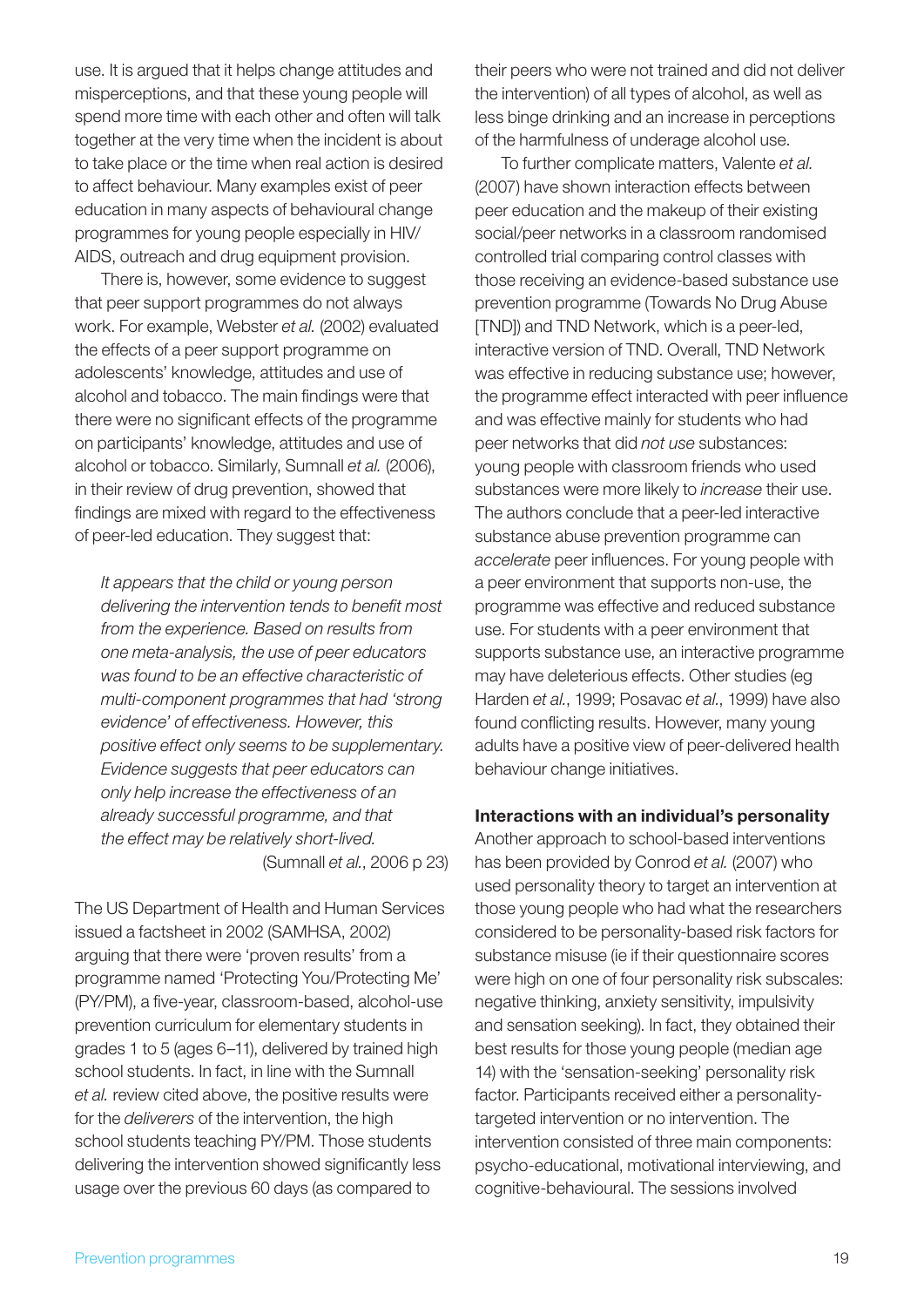- quided goal-setting designed to enhance participants' motivation to explore ways of coping with one's personality;
- psycho-educational strategies to educate participants about the target personality variable (depending on which personality risk subscale they were high on) and the associated problematic coping behaviours, such as interpersonal dependence, avoidance, aggression, risky behaviours and substance misuse;
- guided cognitive-behavioural work in analysing a personal experience according to the physical, cognitive and behavioural components of an emotional response.

All exercises discussed thoughts, emotions and behaviours in a personality-specific way. Participants were encouraged to identify and challenge personality-specific cognitive distortions that lead to problematic behaviours (eg the sensation-seeking intervention involved challenging cognitive distortions associated with reward seeking and boredom susceptibility).

Analysis showed a group difference in the growth of alcohol use between baseline and sixmonth follow-up, with the control group showing a greater increase in drinking than the intervention group for this period: sensation-seeking drinkers in the intervention group were 45% and 50% less likely to binge drink at six and twelve months respectively, than sensation-seeking drinkers in the control group (ie the Number Needed to Treat was 2.0). They suggest that these are larger than effect sizes obtained from other effective prevention and early intervention programmes (Tobler *et al.*, 2000; Foxcroft *et al.*, 2002), with effect sizes for sensation-seeking drinkers (the group they suggest are at greatest risk for binge drinking) being double that of any effect size reported for a youth alcohol prevention programme (Foxcroft *et al*., 2002; and see the section of the review, above, on the SFP). The authors also state that the effects of the sensation-seeking intervention persisted for the most part through the full twelve-month followup period. They argue that this is particularly important, in that effective brief interventions for

alcohol misuse that do yield large effects tend to do so in the first few weeks post treatment, but these effects often disappear between six and twelve months post intervention, suggesting that the personality-targeted approach may outperform alternative approaches to reducing and preventing youth alcohol misuse. They suggest that this intervention strategy may prove effective in preventing the onset of adult alcohol-use disorders, by helping high-risk youth delay the growth of their drinking to a later developmental stage.

#### Direct work with young people: conclusions

Some of the key findings relating to the work described above are summarised in Box 5. Notwithstanding the conflicting results reported above, this present review concludes that there is some evidence that direct work with young people, delivered primarily in school settings and using skills-, peer- and personality-based interventions are sometimes effective. In particular, the review concludes that the LST approach, developed by Botvin and colleagues, which teaches social resistance skills and general personal and social competence skills, may be the most promising of these interventions.

## Box 5: Key findings: direct work with young people

- There is some evidence that life skills enhancement and peer and individual intervention methods to prevent substance use and misuse sometimes work.
- The LST approach, which teaches social resistance skills and general personal and social competence skills, seems to be the most promising of these interventions.
- The personality targeting approach of Conrod *et al.* (2007) also seems promising, and produces significant effect sizes, but needs replication.
- However, effect sizes are generally relatively small, and many studies produce conflicting results.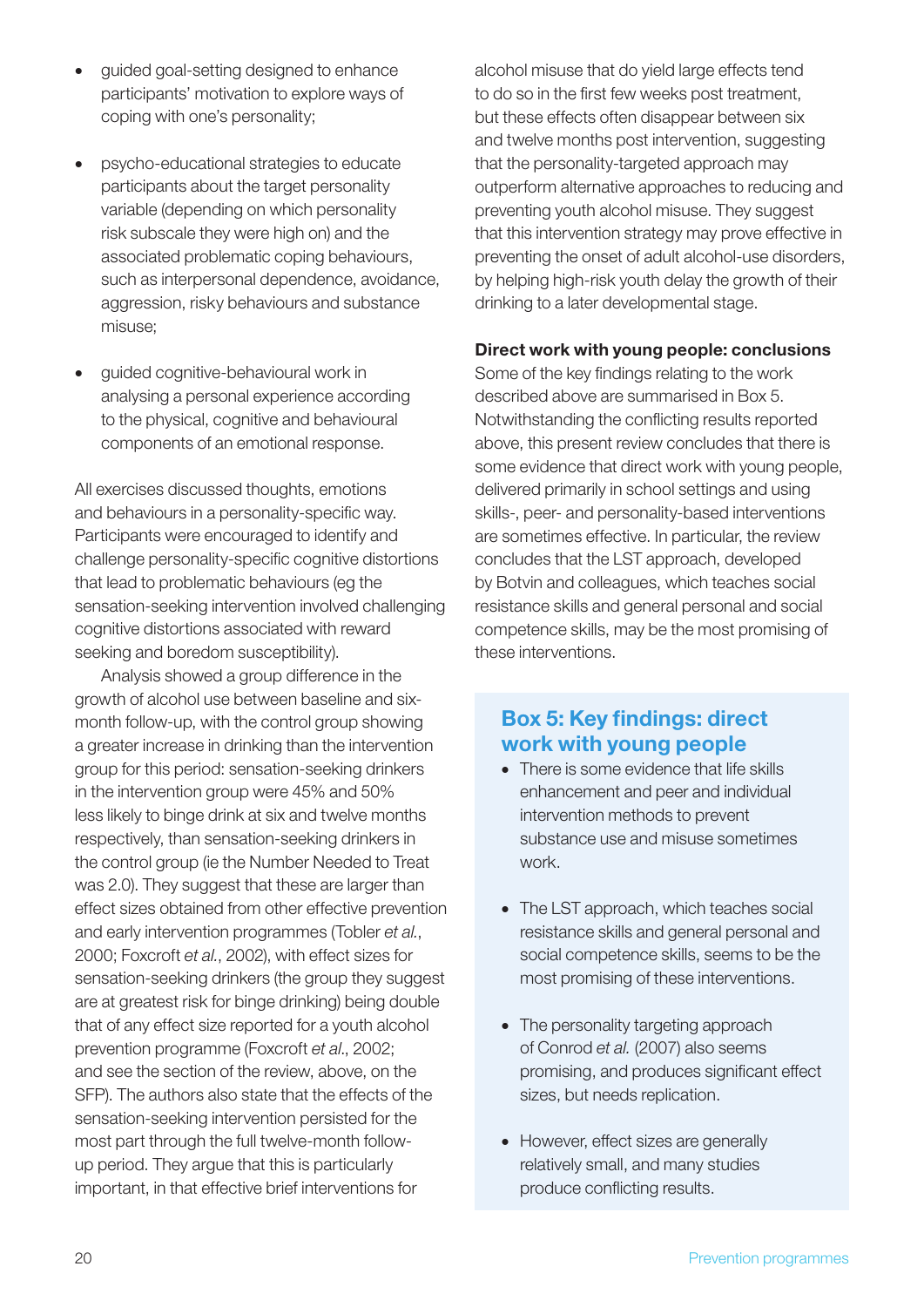## Advertising, the media, culture, and social/cultural norms

The third main area of influence on how children learn about and acquire attitudes, expectations and intentions towards alcohol is that of advertising, the media, culture, and social/cultural norms. Unfortunately, it is a great deal harder to develop intervention programmes to counter these effects.

#### Advertising and the media

Ellickson *et al.* (2005) have undertaken one of the few studies in this area. As outlined in the sections of the larger review and the first of these smaller reviews (Velleman, 2009a, 2009b) related to the impact of advertising on how children and young people learn about alcohol, Ellickson *et al.* (2005) showed that for 7th-grade (aged 12–13) non-drinkers, exposure to in-store beer displays predicted drinking onset by grade 9 (14–15); for 7thgrade drinkers, exposure to magazines with alcohol advertisements and to beer concession stands at sports or music events predicted frequency of grade-9 drinking.

What they also showed was that participation in the prevention programme ALERT Plus reduced future drinking for both groups and counteracted the effect of in-store beer displays, implying that alcohol prevention programmes and policies may help children counter alcohol advertising from multiple sources and limit exposure to these sources. Ellickson *et al.* (2005) describe ALERT Plus as a programme that seeks to motivate students against using drugs and to give them the skills they need to translate that motivation into effective resistance behaviour. The curriculum seeks specifically to change students' *beliefs about norms for drinking* and taking other drugs and the social, emotional and physical consequences of using alcohol and other drugs; to help them identify and resist pro-drinking, pro-drug pressures from the media, parents, peers and others; and to build resistance self-efficacy, the belief that one can successfully resist pro-alcohol (or other drug) influences. Specific media lessons focus on identifying different types of advertising (eg television commercials, promotional items), countering the persuasive appeals used by alcohol advertisers, understanding how pricing, promotion

and packaging are designed to affect use, and learning how advertisers have used appeals for targeting different groups over the years. Studies such as these are extremely rare, and there are none from the UK.

One area that relates to this issue of challenging the influence of advertising and general media coverage of alcohol is the work discussed below in the subsection on social norms, on challenging false impressions about how normative drinking and binging really are (eg Palmer *et al.*, 1998; Ashton, 2000; Wynn *et al.*, 2000), where both these interventions had substantial positive effects.

It is clear, however, that there are major problems in undertaking research in this particular area of preventing the impact of advertising. Such research requires costly longitudinal studies, the ability to randomly allocate young people to interventions with little contamination between them, and many other necessities, all of which put them beyond researchers within the UK, and beyond most researchers, even in the US. Further, as far as the other major areas are concerned (influence of family, of peers), it is relatively easy to see what any intervention programme needs to do and there are only a few ways to actually implement those interventions; whereas in trying to counter the influence of something as pervasive as advertising and media representations of alcohol, it is far less clear both precisely what the interventions need to do, or how they should go about doing that.

### Culture: intervention programmes and ethnicity and religion

Another global influence on alcohol, in the same vein as advertising and the media, is the impact of cultural factors, reviewed in Velleman (2009a, 2009b), including ethnicity and religion. A number of reviews and studies have looked at the role of ethnicity in intervention programmes (Mulvihill *et al.*, 2005; Harrop *et al.*, 2006; Taylor *et al.*, 2007). In general, reviewers suggest that there is a lack of evidence on the effectiveness of interventions targeting specific socio-economic, ethnic or vulnerable groups.

In terms of ethnicity specifically, there is a lack of robust research evidence on the extent to which minority ethnic groups can benefit from culturally specific health behaviour change interventions,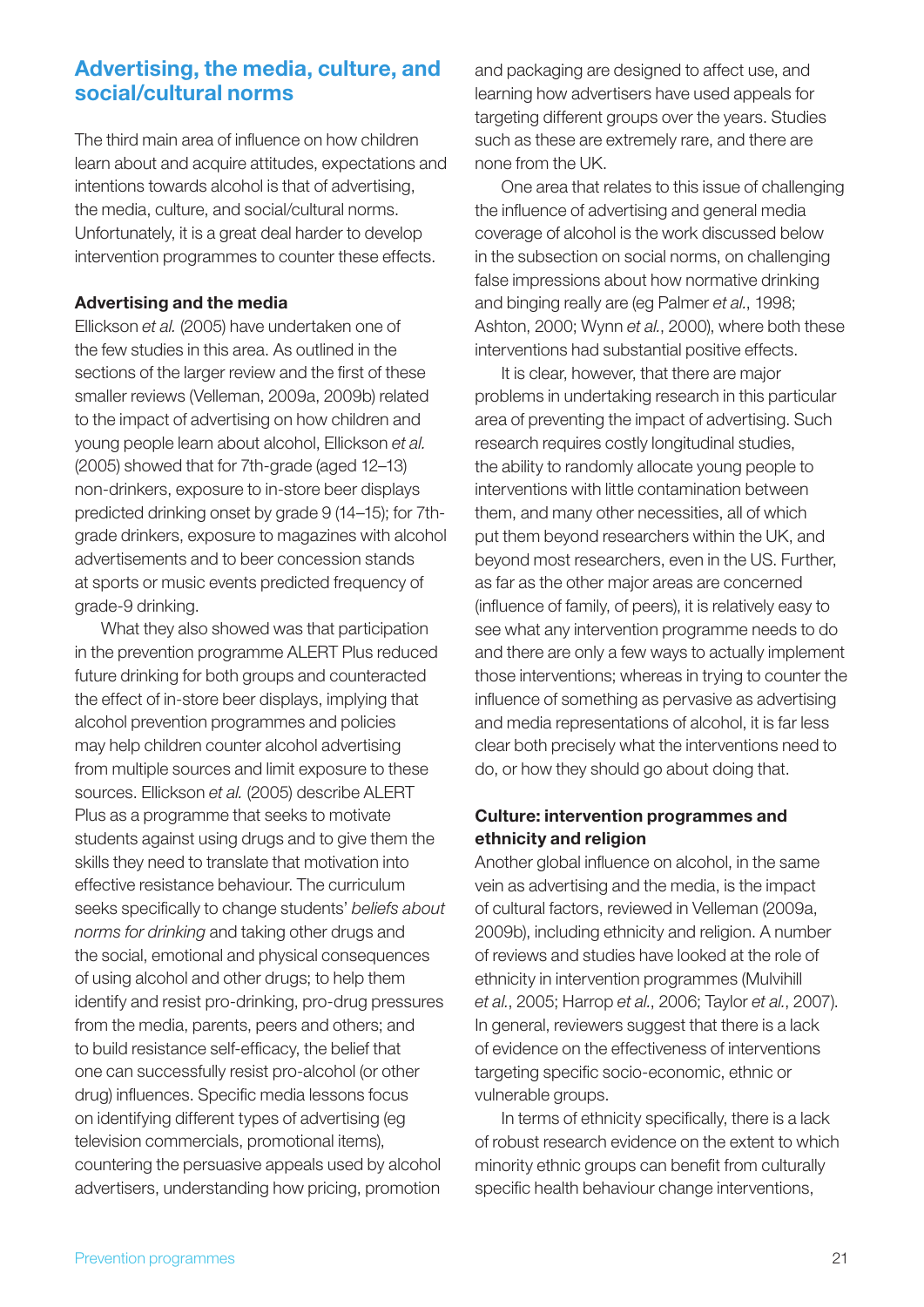although there may be some limited evidence that appropriately tailored interventions can have enhanced effectiveness in some areas. Although there is evidence from the US that positive racial or ethnic identity can act as a protective factor, which in turn can foster educational resilience, it is very uncertain as to how generalisable such findings are to the range of UK contexts. Nevertheless, US studies have found that general intervention programmes developed with White populations could usefully be implemented (without requiring cultural tailoring) with members of minority ethnic groups; such intervention programmes include school-based interactive ones, delivering interventions in combination with parent workshops, and family-based interventions. One review of the grey literature (McGrath *et al.*, 2006) on drug prevention among young people did find predominantly UK-based research, which suggested that drug prevention programmes that are effective for young White people are similarly effective for Black and minority ethnic populations, although adding components that increase the cultural sensitivity of the programme can enhance its effectiveness.

None of the reviews found any studies that addressed engagement of minority ethnic populations with interventions, something that has been highlighted to be a problem in the UK. There is clearly a need also to undertake primary research on interventions to reduce alcohol use and misuse, and to evaluate their effectiveness, among minority ethnic groups, particularly among a range of different groups from the Indian subcontinent, different groups from Africa, and among African Caribbeans. One specific recommendation is that primary research should be undertaken on the effectiveness of brief interventions to reduce alcohol misuse aimed specifically at various minority ethnic groups, particularly among Asians and African Caribbeans, and at specific religious ethnic groups such as Sikhs, Hindus and Muslims.

#### Intervention programmes and religion

As with ethnicity, a number of reviews and studies have looked at the role of religion in intervention programmes. Harrop *et al.* (2006) argue that evidence exists to show that religious beliefs work both as an individual-level protective factor and at a community level, implicating a relationship between religion and health. They suggest that there is evidence of a positive relationship between religious involvement or religiosity and positive outcomes including health, mental health, reduced substance use, competence and educational attainment. They state that, overall, the studies cut across different religious and ethnic groups, although a bias towards Christian groups was reported in one review and seems likely in the others given the ethnic composition of the groups under consideration in these US studies (eg Hispanic, African American, US White). It is also the case that many families of resilient children hold religious beliefs, with an implication that these may provide stability and meaning to lives (Werner, 2000).

It may be thought that religion is not amenable to preventative interventions. But because there is some evidence that religious beliefs and involvement can work as a protective factor (religion and faith in God are among the protective factors shown in Table 1 in Appendix 2), it may be that prevention programmes and interventions *should* be developed that encourage greater religious involvement. As mentioned above, the benefits of religious involvement are suggested to be apparent at both the individual level and the community level, being associated with many positive outcomes including health, mental health, reduced substance use, competence and educational attainment. There is also a suggestion from longitudinal studies that religious beliefs may be associated with resilience in children, with a putative mechanism being that such beliefs provide stability and meaning to lives, and provide roots and coherence.

#### Social and cultural norms

As mentioned above, most prevention studies that aim at children and young people in the US are abstinence-oriented. Unusually, Wynn *et al.* (2000) undertook longer-term preventative work, which recognised that young people *would* drink, and worked very successfully to reduce future alcoholrelated problems. They concentrated on correcting unrealistic beliefs about how normal drinking is – the 'everyone's doing it' fallacy. This study is part of the Alcohol Misuse Prevention Study (AMPS), a study begun in 1983, with very large samples of schoolchildren followed up for several years,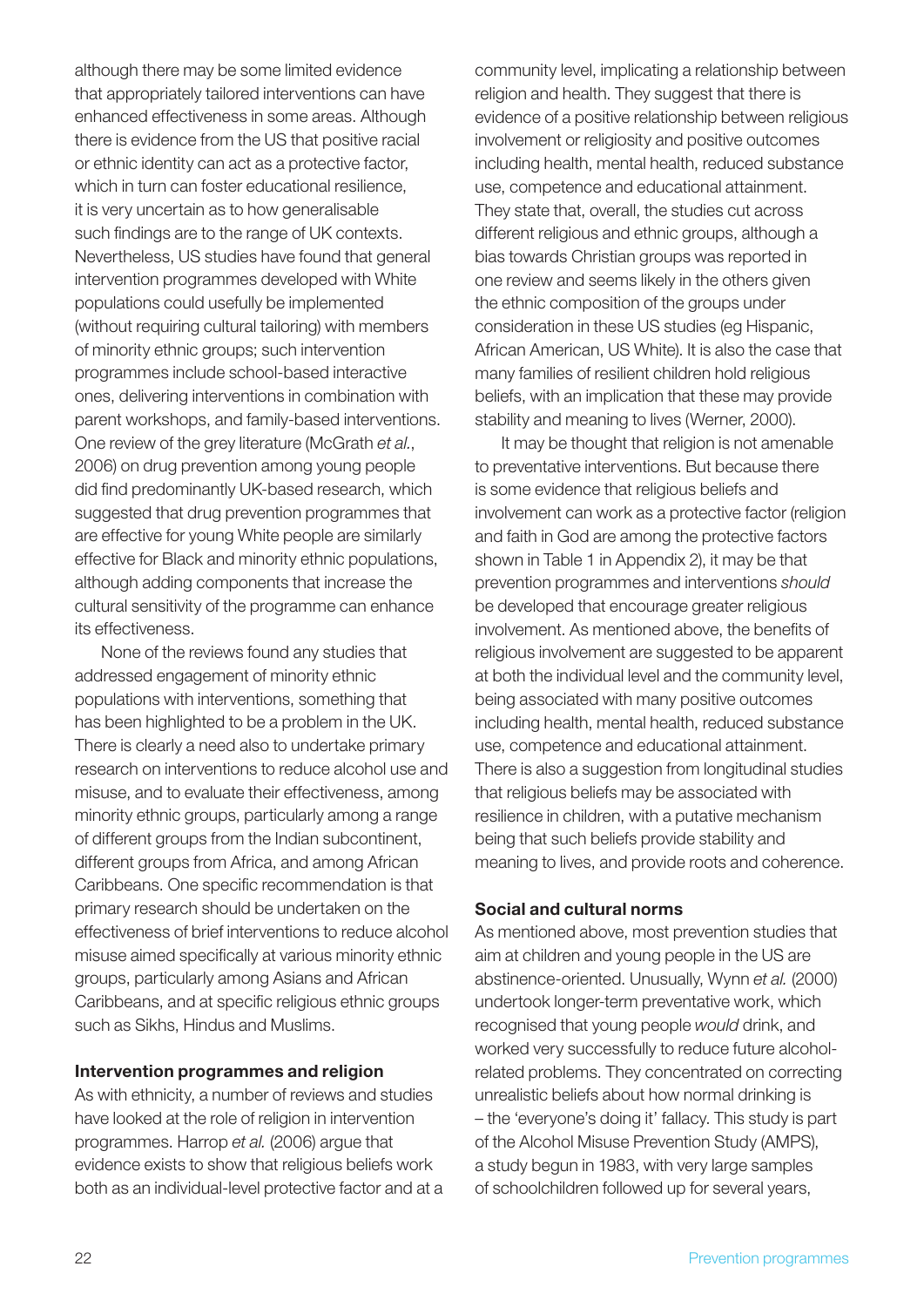and with a focus on reducing alcohol *problems* rather than alcohol use, and was reviewed by Ashton (2000), which has informed these present paragraphs.

Wynn *et al.* (2000) followed up over 3,000 young people from grade 6 (age 11–12) to grade 10 (age 15–16). The AMPS curriculum begins with a block of lessons at age 11–12, followed over the next two years by booster sessions. Its aim is to reduce the growth of alcohol problems by improving pupils' abilities to identify and resist peer influences (and as such, falls within the type of prevention programme described in a previous section entitled 'Direct work with young people'). A separate analysis suggested that the lessons did retard growth in alcohol problems (such as getting drunk or sick or attracting complaints from parents and friends) but *only* among the minority who had already drunk without adult supervision. Since these were also the pupils with the greatest alcohol problems, the curriculum showed promise for preventing future serious alcohol disorders. Similar results were found four years earlier using a less well-developed version of the same curriculum.

Further analyses attempted to identify how the lessons achieved their impact on drinking problems. The earlier study had found that the lessons worked partly by bolstering pupils' endorsement of reasons not to drink and reducing their susceptibility to peer pressure. Wynn *et al.* (2000) tested two further mediating variables: refusal skills and normative beliefs. Refusal skills (which unusually were assessed by direct observation in role play rather than by questionnaire responses) were improved by the programme. However, these were *not* related to overindulgence in alcohol nor did they account for the curriculum's impact on drinking. Unlike refusal skills, from grade 7 (age 12–13) upwards, pupils' overestimation of how common drinking was among their peers and among adults *was* related to excessive drinking. Moreover, especially among older pupils (roughly aged 13–14), the programme's correction of these beliefs partly accounted for its impact on excessive drinking. Thus, it appears to be important to equip young people with refusal skills and also to correct normative beliefs, and it also seems that different interventions are needed at different points in drinking development.

Similar findings have come from other studies, including a large-scale US study, which found that a 7th-grade curriculum that focused on correcting normative beliefs reduced alcohol, tobacco and cannabis use relative to simply giving pupils information about the consequences of drug use (Hansen and Graham, 1991; Palmer *et al.*, 1998). As Ashton (2000) concludes, the clearest implication from this and related studies is that school programmes that aim to have a preventive impact must incorporate information that corrects inaccurate beliefs about the normality and acceptability of alcohol use, and Ashton suggests that it would be more logical to focus on correcting incorrect beliefs about the frequency of drinking too much, rather than drinking itself.

#### School culture and environment

As described earlier in this review, most direct work with children and young people that is focused on their information and social skills is schoolbased, mainly because of ease of access to the participants. However, interventions have also been mounted that have attempted to alter the overall school culture and environment, and as such have been about impacting on social and cultural norms.

Evidence is starting to emerge that some of the positive effects of some school-based prevention programmes have not been solely about the enhancement of alcohol- or substance-specific information or social skills; instead, they may have been effective due to the changes they engendered in the school atmosphere or the natures of the school's teaching (Bonell *et al.*, 2007).

Some studies in the UK (eg West *et al.*, 2004; Bisset *et al.*, 2007) that have focused on these school-level measures have found that schools that are better at engaging or supporting their pupils showed reductions (compared with schools that are not as good at this) in the speed with which these schools' pupils start drinking as well as start other substance use and misuse. Hence, Bissett *et al.* (2007) showed that, in schools in the West Midlands, the provision of 'value-added education'6 was associated with reduced risk of early alcohol initiation, heavy alcohol consumption and illicit drug use, after adjusting for gender, grade, ethnicity, housing tenure, eligibility for free school meals, drinking with parents and neighbourhood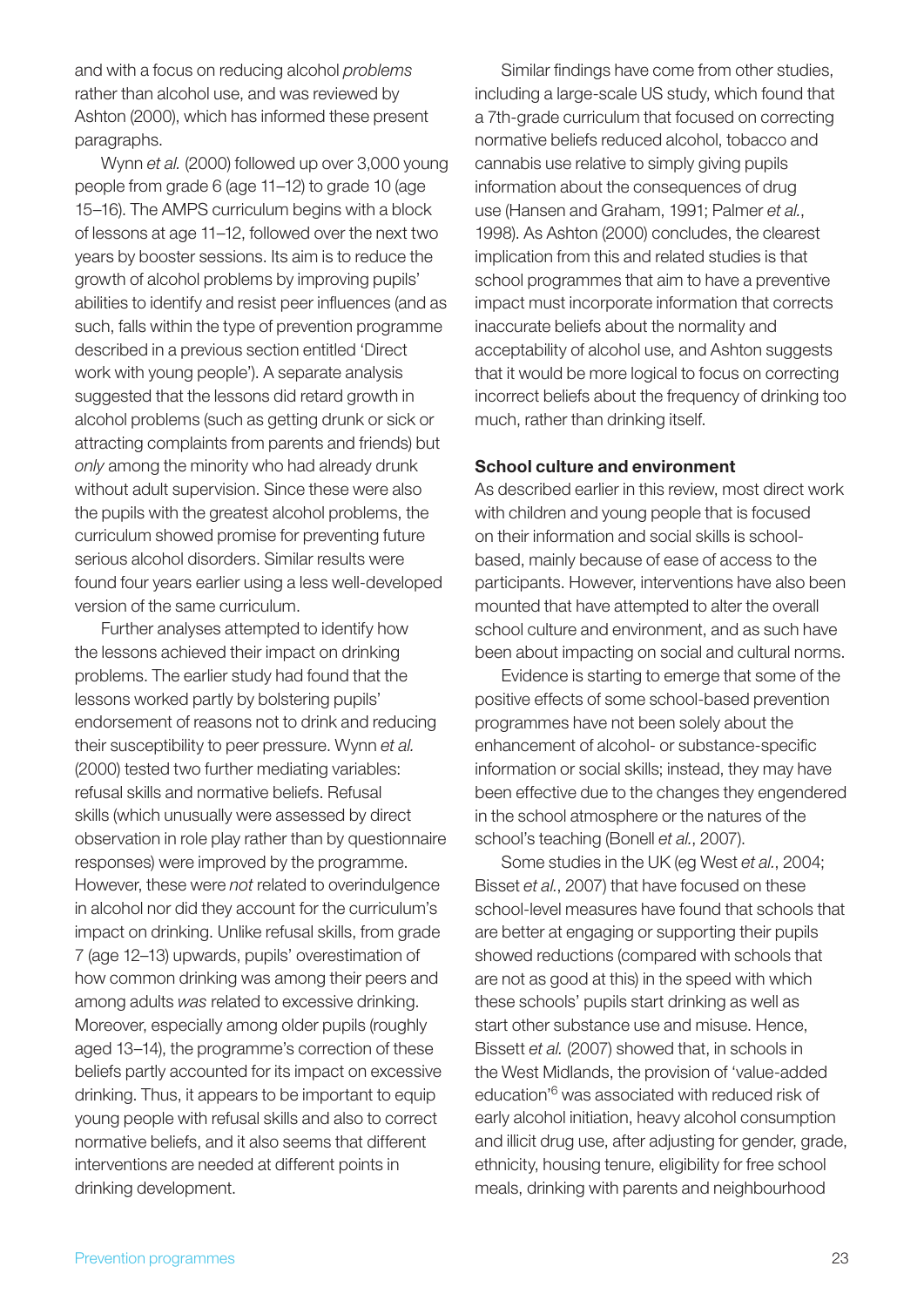deprivation. West *et al.* (2004) showed in an examination of 43 secondary schools in the west of Scotland that school-level variation (school effects) was a far stronger predictor of whether young people drank alcohol or smoked (or used illicit drugs) than were individual or other characteristics. Higher levels of smoking, drinking and drug use were found in schools containing more pupils who were disengaged from education and knew fewer teachers, and in larger schools independently rated as having a poorer school ethos. These findings held true even after controlling for behaviour at age 11, sociodemographic characteristics, religion, family characteristics, disposable income and parental health behaviours.

Studies in other countries have shown similar results. Kellam *et al.* (2008) implemented the 'Good Behaviour Game' (GBG), a method of classroom behaviour management used by teachers, in 1stand 2nd-grade classrooms (children aged 6–8) in 19 Baltimore City public schools in the US. Control conditions were a curriculum-and-instruction programme directed at reading achievement, or the standard school programme in use at that time. The intervention started in the 1985–86 school year. The GBG intervention was directed at the classroom as a whole, to socialise children to the student role and reduce aggressive, disruptive behaviours, which even in the 1980s were known to be antecedents of later smoking, substance misuse and other disorders. When the children who experienced this classroom behaviour management system were followed up at ages 19–21, it was found that males showed reduced drug and alcohol abuse/dependence disorders, regular smoking and antisocial personality disorder. This was particularly the case for those who, in 1st grade, were more aggressive and disruptive, Another study of the GBG, this time in the Netherlands (van Lier *et al.*, 2009) but with (so far) a follow-up of children at a much younger age, again showed an impact on alcohol and tobacco use. Second-grade classrooms (children aged 7 years) were randomly assigned to the intervention or a control condition; and alcohol and tobacco use was looked at when these children were aged 10–13. The researchers found that the intervention children had lower probabilities of tobacco use over the ages 10–13; and that (among those children reporting having

used alcohol in the previous week – not many due to the age range) intervention children reported having a lower probability of alcohol use.

Other studies (eg Catalano *et al.*, 2004; Flay *et al.*, 2004; Patton *et al.*, 2006) have taken different but equally promising approaches to changing school ethos. Patton *et al.* (2006) in Victoria, Australia, developed the 'Gatehouse' project, designed to promote social inclusion and commitment to education, in reducing among students health-risk behaviours and improving emotional well-being. They implemented this in 25 secondary schools with pupils aged 13–14, using a cluster-randomised design. The idea was not to observe effects on the individual children, but to see whether, in schools where the programme was implemented, the behaviour of children aged 13–14 would increasingly diverge between the intervention schools and the control ones. Accordingly, Patton *et al.* examined the behaviours of interest (substance misuse – any, or heavy, use of alcohol, tobacco or cannabis; antisocial behaviour; and early initiation of sexual intercourse) in 13- to 14-year-olds in the year of first implementation, then looked again at 13- to 14-year-olds two years later and then looked again at yet another group of 13- to 14-year-olds two years further on. They found the increasing divergence that they were looking for, and that four years after the programme started, pupils in the intervention school showed 25% less of these health-risk behaviours than did pupils in the comparison schools.

Catalano *et al.* (2004) describe the development of school connectedness in two longitudinal studies in the US – the Seattle Social Development Project and Raising Healthy Children. Both programmes worked with elementary schools (children aged 6– 11) and used a developmentally adjusted, multiplecomponent strategy consisting of classroom instruction and management, parent intervention and child skill development. The focus on parenting and child interventions have a similar orientation to programmes described earlier in this review such as the SFP, but what makes these programmes different is the very extensive work on developing teacher and classroom skills, with the teacher training element including training on proactive classroom management, interactive teaching to motivate learners, cooperative learning, effective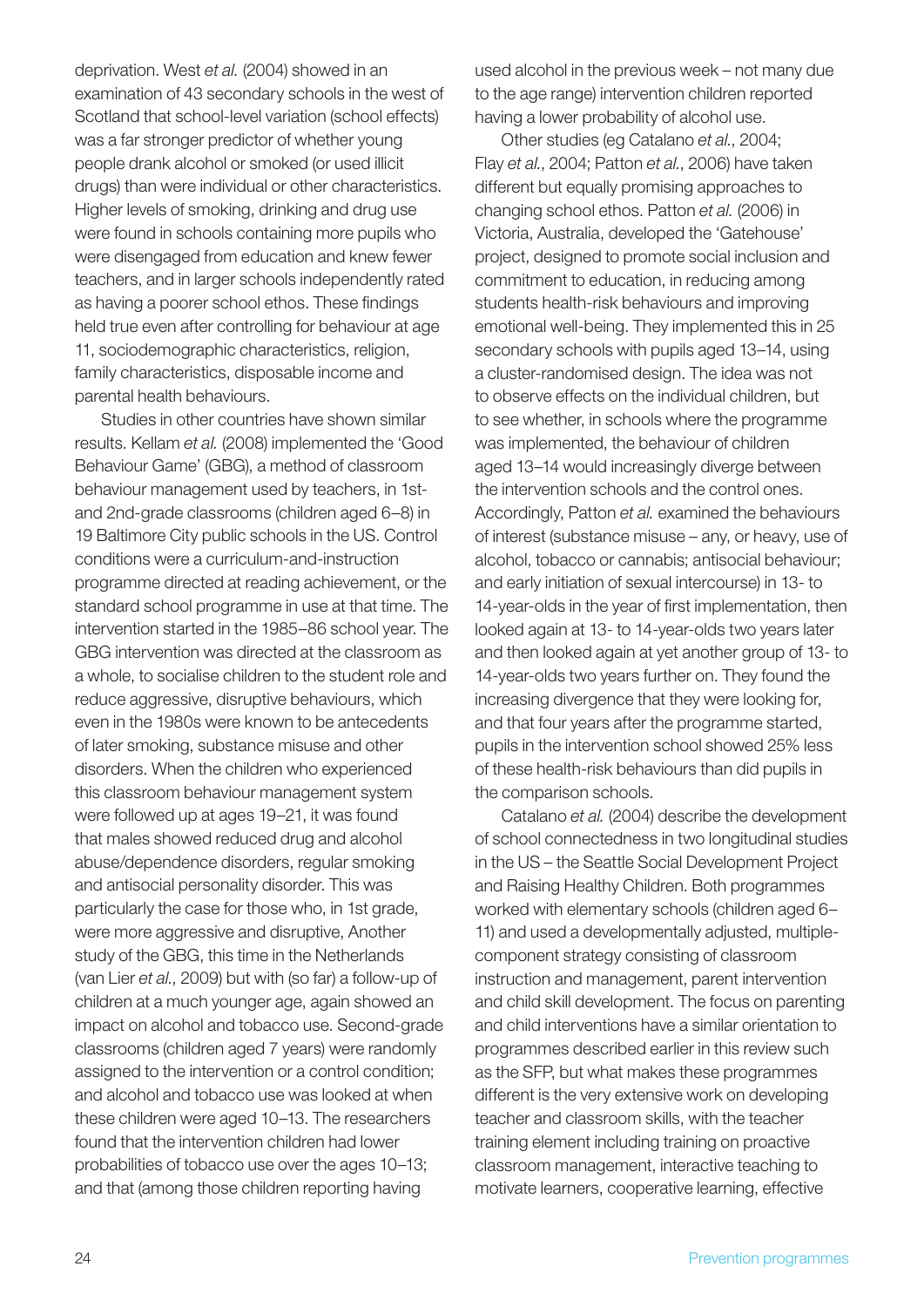reading instruction, teacher coaching and teachers' peer mentoring. Outcome data was collected annually until the children were aged 16, and then when they were aged 18, and every three years subsequently at ages 21, 24 and 27 (although at the time of this paper, data was still being collected for some of the older young people who had entered the programme's schools at a later time). Study results show that the intervention increased school bonding and achievement and reduced problem behaviour throughout elementary school. During middle and high school the level of school bonding declined less for full intervention students than for control students. This difference increased by 12th grade (ie age 13). Compared to the control group, levels of school attachment, commitment and academic achievement were higher in the senior year of high school (age 16), and school problems, violence, alcohol misuse and risky sexual activity were all reduced. At age 21, pregnancy rates were lower among females.

These studies provide support for prevention strategies in schools that move beyond health education or skills training for children, to promoting positive social environments. There seem to be some promising results suggesting that schools that engage pupils in their school and their education seem also to protect them against risky forms of substance use, offering a way to prevent substance misuse by focusing on core educational and social virtues. Fletcher *et al.* (2008), in their systematic review of school effects on young people's drug use, conclude that schools that develop supportive, engaging and inclusive cultures, and which offer opportunities to participate in school decision making and extracurricular activities, create better outcomes across many domains, including non-normative substance use. Bonell *et al.* (2007), in their review, suggest that, although the existing evidence is not well developed, current studies indicate the potential of interventions aimed at ethos in overcoming the limitations of existing schoolbased approaches. They state that the evidence suggests that schools may be able to alter the health behaviours of pupils not only by educational interventions but also by changing the nature of the school as an institution. Fletcher *et al.* (2009) suggest that various pathways may plausibly

underlie school effects on substance use and misuse, and that these pathways support the idea of 'whole-school' interventions to reduce substance use through recognising students' varied achievements and promoting a sense of belonging, reducing bullying and aggression, and providing additional social support for students.

Bonell *et al.* (2007) further argue that the UK government already recognises that the wholeschool environment has a key role in promoting young people's health. They draw attention to the National Healthy Schools Programme – compulsory in all schools by 2009 – which requires schools to develop positive and supportive environments and to encourage student participation in decisions. However, they also suggest that schools are not being provided with any detailed guidance on how they should improve ethos, and that an evaluation of pilot schemes of attempts to implement the National Health Schools Standard (Blenkinsop *et al.*, 2004; Schagen *et al.*, 2005; Warwick *et al.*, 2005) showed that no schools were introducing systematic approaches to improving environment and ethos such as those described in the US and Australian studies above.

#### Intervention programmes and sport and other extra-curricular activities

Sport and other extra-curricular activities have also been found to be important: young people involved in extra-curricular activities including sport are less likely to have problems with alcohol (although some contradictory evidence exists that youths participating in sports may be more prone to risky drinking practices). It is also the case that young people who do *not* become involved in such activities are also more likely to initiate alcohol use early. One research group suggested that participation in organised sport activities may delay the initiation of both drinking and intoxication in younger teenagers, and it recommended that sports organisations should be included in drinking prevention programmes (Hellandsjo Bu *et al*., 2002).

Werch *et al.* (2003) undertook two interventions studies based on these ideas. They developed a novel sport-based intervention aimed at preventing alcohol use within the context of a sport programme and promoting physical activity among adolescents, and found that significant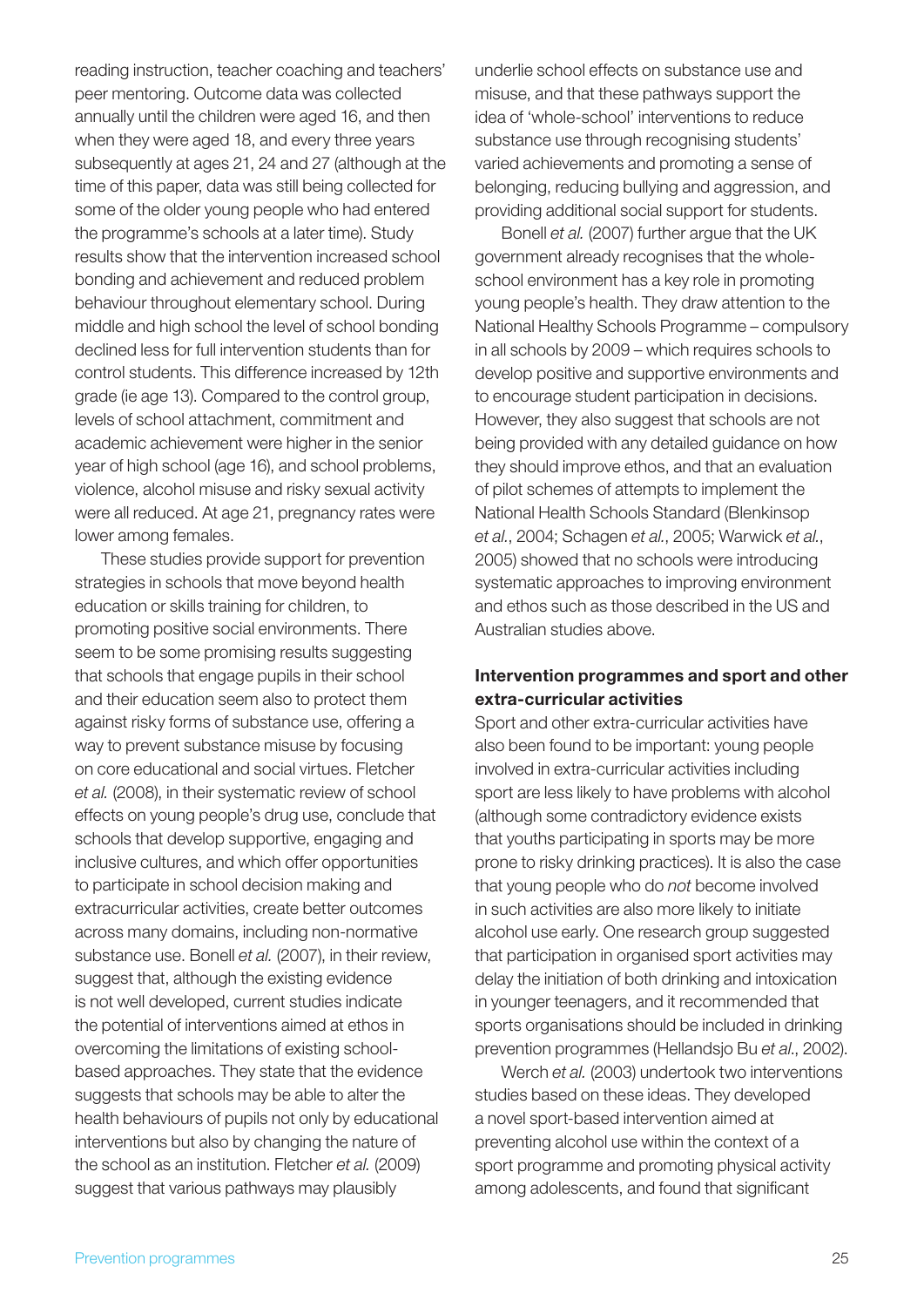improvements occurred between baseline and follow-up for various measures of alcohol, exercise and risk/protective factors. The authors concluded that a brief sport-based screen and consultation tailored to adolescents' health habits, with and without parent materials, may potentially reduce alcohol use while increasing exercise frequency. Werch *et al.* (2005) tested this a second time, this time utilising a randomised controlled trial design, demonstrating significant positive effects at three months' post intervention for alcohol consumption, alcohol-initiation behaviours, alcohol-use risk and protective factors, drug-use behaviours and exercise habits, and at 12-months for alcohol-use risk and protective factors, cigarette use and cigarette initiation. Again the authors concluded that a brief, one-to-one consultation integrating alcohol avoidance messages within those promoting fitness and other positive health behaviours holds promise for influencing adolescent alcohol and cigarette use and other health behaviours at post treatment and one year later.

Sport is not the only extra-curricular activity that has been found to interact with alcohol use in young people. Membership of youth groups is another. Bellis *et al.* (2007), in their study of the predictors of risky alcohol consumption in schoolchildren, showed that membership of youth groups/teams was in general protective against risky drinking (bingeing, high-frequency drinking, drinking outdoors) despite some contradictory association with bingeing (as with the findings in relation to sports presented above).

Further evidence of the importance of extracurricular activity comes from a study by Oman *et al.* (2004), which looked at a number of protective factors, which they described as 'youth assets'. They looked at the potential protective effect of these assets on adolescent alcohol and drug use, in a sample of 1,350 adolescents and parents from a low-income, inner-city population. They examining nine youth assets, and found significant positive relationships between several and nonuse of alcohol and drugs, including the use of time (religion), good health practices (exercise/nutrition), aspirations for the future, peer role models, responsible choices and family communication. For example, youths who had the peer role model

asset were nearly 2.5 times more likely to report non-use of alcohol compared with youths who lacked the asset, and those with the positive family communication asset were almost 2.0 times more likely. Youths who possessed all of the statistically significant youth assets were 4.44 times more likely to report non-use of alcohol and 5.41 times more likely to report non-use of drugs compared with youths who possessed fewer youth assets.

In many ways these youth assets and the influences of religion, sport, strong family bonds etc can all be seen as protective factors, which increase a young person's resilience and enable them to withstand some or all of any risk factors that they might also have. Risk, protective and resilience characteristics are shown in Table 1 in Appendix 2.

Scales and Leffert (1999) undertook another study that looked at 'assets'. They developed a scale of resilience factors (which they called 'developmental assets'), and looked in one population at how many young people had these factors. These resilience factors, and the percentage of children in that population having them, are shown in Table 2 in Appendix 2. As Table 3 in Appendix 2 shows, there is a clear relationship between the number of these resilience factors and a reduced chance of a child starting to act in a risky fashion.

To sum up this section, the key findings in relation to advertising, the media, culture, and social/cultural norms are presented in Box 6.

### Box 6: Key findings: advertising, the media, culture, and social/cultural norms

• There have been so few interventions based on the ideas of the pervasive influence of media and cultural representations of alcohol, that it is not possible to draw conclusions about this area from intervention studies, although the importance of this area suggests that more attention needs to be paid to developing and testing such interventions.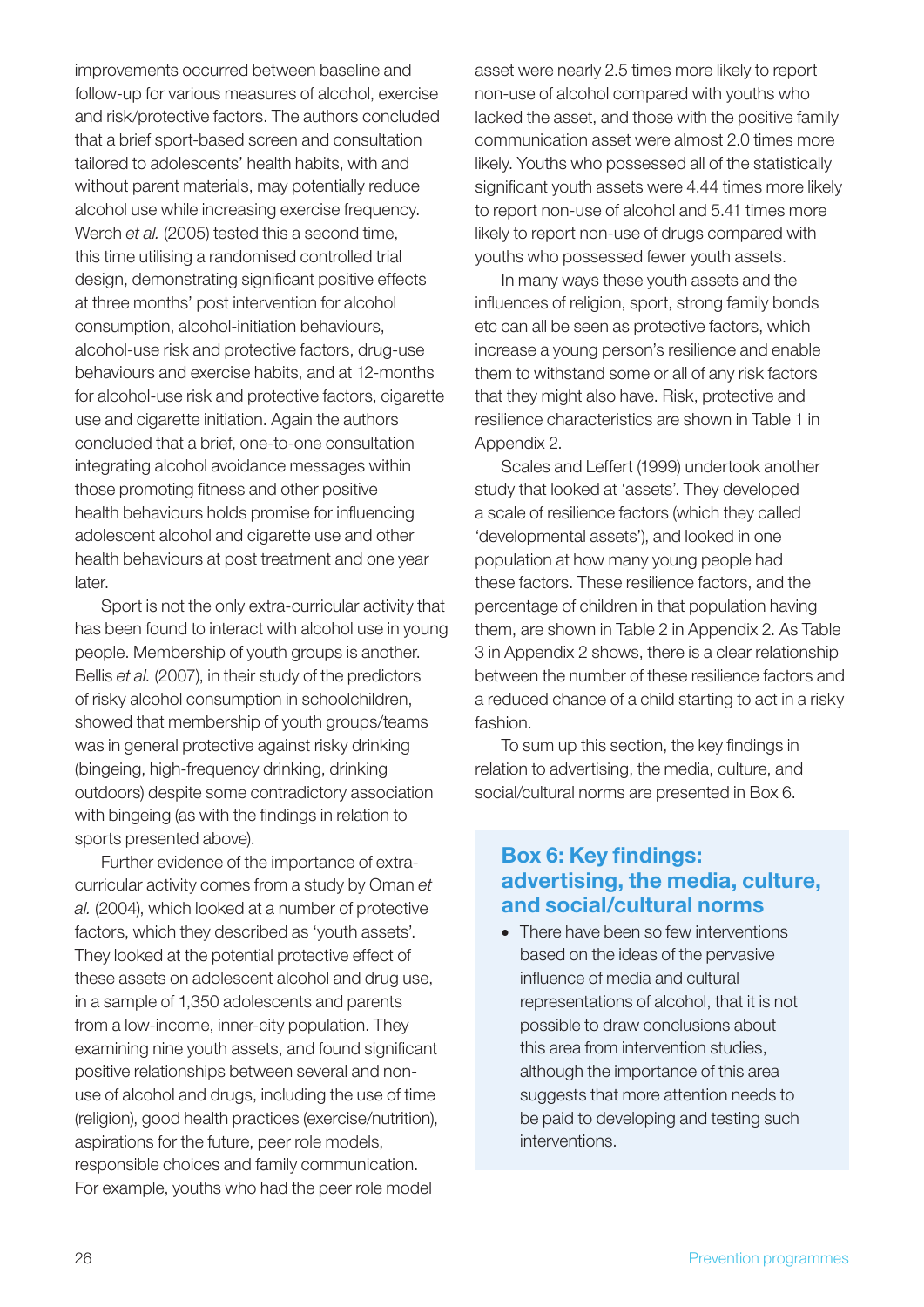- There is a lack of evidence on whether minority ethnic groups would benefit from culturally specific interventions.
- There is some evidence that religious beliefs can work as a protective factor at the individual and community level.
- There is quite good evidence that influencing young people's views about normative drinking behaviour can have significant preventative effects.
- Evidence is starting to emerge of the positive effects of some school-based prevention programmes that have impacted on school atmosphere or the nature of the school's teaching, as opposed to simply working at the level of the individual child.
- Sport and other extra-curricular activities are also starting to be shown to be important, especially in enabling young people to develop resilience.

## Multi-component approaches

Not surprisingly, if there is evidence that a number of disparate approaches (parents, peer interaction and refusal skills, clarification of norms, etc) do lead to positive effects on drinking initiation and drinking levels once started (albeit with differing levels of effectiveness), then doing them in an integrated way should lead to even better results. Many of these programmes have already been discussed and where appropriate the reader will be referred back to the relevant section/subsection.

Integrated or multi-component approaches to preventing and reducing alcohol-related harm have been reviewed by Thom and Bayley (2007) and have been examined in a number of reviews of preventative interventions with young people (Skara and Sussman, 2003; Jones *et al.*, 2006b; Sumnall *et al.*, 2006). All have concluded that there is evidence that multi-component programmes do work well, with Jones *et al.* (2006b), in their review of universal drug prevention, concluding that multi-component programmes and those based on the social influence model have shown the most consistently positive (albeit still limited) outcomes.

Stead *et al.* (2006) suggested that a number of multi-component approaches had shown at least some success in reducing substance misuse. Of those interventions for which there existed medium (one- to two-year) or longer-term follow-ups, Stead *et al.* identified three that were multi-component and successful – Project SixTeen (Biglan *et al*, 2000), Project SMART (Hansen *et al.*, 1988) and Project Northland (Perry *et al.*, 1996). Project SixTeen (Biglan *et al.*, 2000) was designed primarily to reduce illegal sales of tobacco and youth tobacco use, but it also appeared to have affected alcohol use: five years after the start of a three-year intervention, alcohol use in the previous week had increased significantly in communities that had received only a school-based programme but not in the intervention communities. Project Northland (Perry *et al.*, 1996, 2002; Komro *et al.*, 2001; Stigler *et al.*, 2006) was a three-year, communitywide, multilevel intervention. As already noted (see Appendix 1 for details) they found significant reductions in alcohol use in the intervention group compared with the control group. Project Northland also found a significant reduction in 'proneness to alcohol, drug and family problems' after three years of the programme, suggesting that the familyfocused 6th-grade component of the programme was effective in influencing wider precursors of problem behaviour. Similarly, Project SMART (Hansen *et al.*, 1988) found lower alcohol use onset among students who received the intervention compared with control group students (see Appendix 1 for details).

Among the most important of the multicomponent projects (although not reviewed by Stead *et al.*, 2006) is the Adolescent Transitions Program (ATP), a parent training programme for atrisk early adolescents. ATP is a multilevel approach to family-based interventions within a middle-school setting, and it is multi-component because it uses family, school and peer components. Dishion and Kavanagh (2000, 2003) say that the intervention strategy is based on an 'ecological framework' for studying social and emotional development in children and adolescents, emphasising a network of contextual factors within which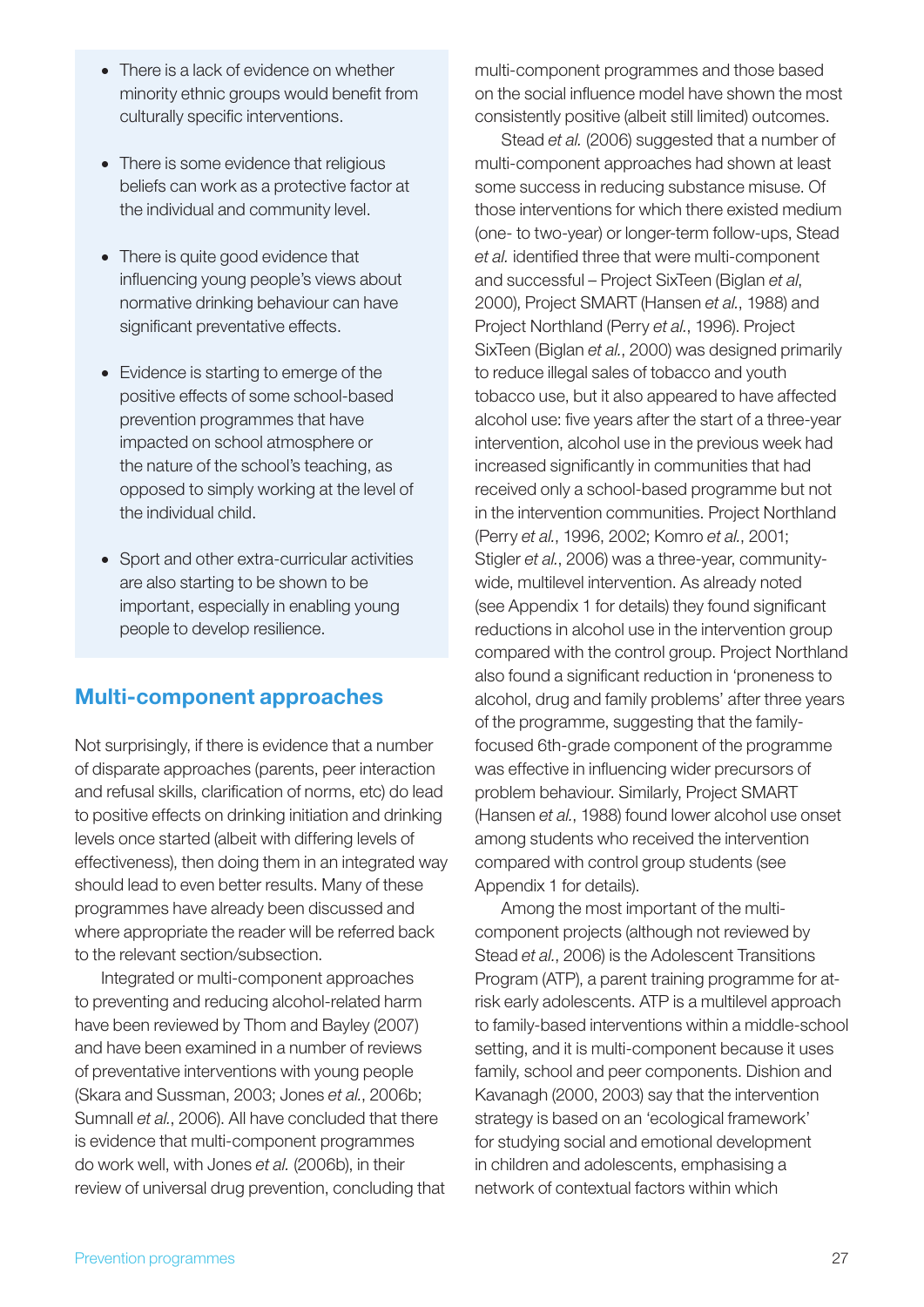parenting is both directly and indirectly influential on the development of problem behaviours. This approach and the associated data (Dishion and Kavanagh, 2000, 2003; Dishion *et al.*, 2002, 2003, 2004) are consistent with the broad literature reviewed above supporting the effectiveness of family interventions, especially for high-risk youth. What makes this approach especially interesting is the effective implementation of family interventions within a school context, which suggests that these interventions can make a significant contribution to reducing problem behaviour and substance use from a public health perspective. Dishion *et al.* also recognise the importance of schoollevel interventions as discussed above, as an intervention that can be integrated with work that uses the school to effect individual behaviour change via the improved skills of young people, and work that focuses on improving parenting practices. As they state:

*The field has moved collectively toward a set of principles that are critical to preventing and reducing problem behavior in early adolescence: (a) parenting practices are particularly important to target, especially among high-risk youth; (b) creating 'artificial' peer group environments may actually lead to iatrogenic effects, as indicated by our own outcome data, as well as that of others; and (c) schools may remain as a medium for rebuilding communities, in general, and specifically, for re-engaging families in the primary task of socialization and promoting the health of young people.* (Dishion and Kavanagh, 2000, p 909)

Dishion *et al.*'s parent-focused curriculum is based on family management skills of encouragement, limit setting and supervision, problem solving and improved family relationship and communication patterns. Teaching these skills follows a stepwise approach towards effective parenting skills and strategies for maintaining change. The long-term goals of the programme are to arrest the development of antisocial behaviours and drug experimentation in young people, with intermediate goals being to improve parent and family management and communication skills. The curriculum has been targeted at a broad crosssection of parents, but group leaders are trained to adapt the curriculum to be sensitive to the education level and cultural orientation of families.

The ATP includes parent group meetings, individual family meetings and booster sessions once the programme has been completed. The meetings involve discussion and practical exercises to help develop parenting and communications skills. Data (Dishion and Kavanagh, 2000, 2003; Dishion *et al.*, 2002, 2003, 2004) from randomised controlled studies shows that the programme has been effective in reducing observed negative parent–child interactions, that teacher reports show decreases in antisocial behaviours at school, that the programme has been effective in reducing youth smoking behaviours at one-year follow-up and that there is high parent satisfaction with the ATP.

Another multi-component parenting intervention utilising family, school and community, is that developed by Sanders (2000) in Australia – the Triple P – Positive Parenting Program. The system comprises a tiered continuum of increasingly intensive parenting interventions ranging from media interventions with wide reach, to intensive behavioural family interventions with narrow reach for high-risk families where parenting problems are complicated by other factors, including marital conflict, parental mood disturbance and lack of social support. Sanders (2000) discusses the scientific basis of the system of intervention, and various papers demonstrate evidence for this approach's efficacy (Connell *et al.*, 1997; Sanders and McFarland, 2000; Sanders *et al.*, 2000; Martin and Sanders, 2003; McTaggert and Sanders, 2003; Markie-Dadds and Sanders, 2006; Turner and Sanders, 2006) in the school, primary care, workplace and other settings.

Although there are reports of the success of multi-component programmes, there are also problems with these interventions. Jones *et al.* (2006b) and Stead *et al.* (2006) draw attention to the fact that research is lacking about which components contribute to the overall effectiveness of multi-component programmes. As part of Project Northland, analyses have been undertaken that attempt to clarify the differential effectiveness of different components (Stigler *et al.*, 2006). Stigler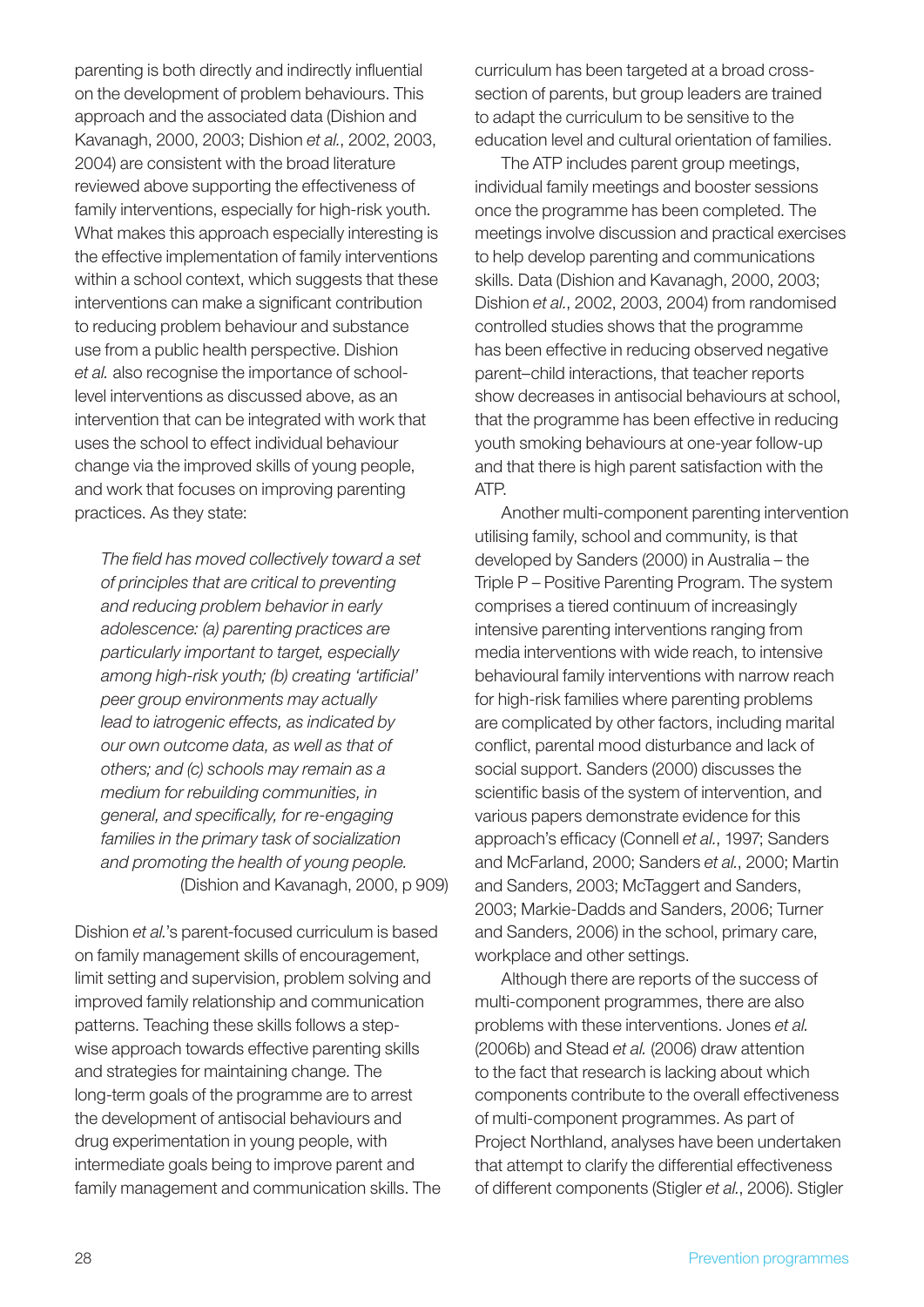*et al.* (2006) attempted, post hoc, to tease apart the effects of different intervention strategies used in Project Northland. The initial intervention occurred when students were in 6th to 8th grade (ages 11–12 to 13–14), and intervention during that phase included five components:

- classroom curricula:
- peer leadership;
- youth-driven/led extra-curricular activities;
- parent involvement programmes;
- community activism.

Student exposure to/participation in these components was followed over time, and those measures were used as time-varying covariates in growth curve analyses to estimate the effects of the intervention components over time. Stigler *et al.* (2006) show that the impact of the components appears to have been differential. Overall, the parent involvement programme had the most consistent and positive effect. As well as this, the strongest effects were documented for the planners<sup>7</sup> (youth-driven/led extra-curricular activities) of extra-curricular activities; and parent programme components. The classroom curricula proved moderately effective, but no effects were associated with differential levels of community activism. Interestingly given that this is one of the rationales for undertaking multi-component interventions, Stigler *et al.* (2006) show that the interactions they tested did *not* provide support for synergistic effects between selected intervention components.

There are other problems that reviewers call attention to as well. Stead *et al*. (2006) state that, in large-scale multi-component and community interventions and mass media programmes, it is impossible to control fully for other factors that might influence outcomes, even where matchedcomparison cities or communities are used. It is also difficult, where effects *are* found, to identify whether these are attributable to particular intervention components, or to the combination of activities (notwithstanding Project Northland's

unusual work in these two directions), or to other factors such as secular trends. Furthermore, intervention approaches such as community organisation, direct action and media advocacy do not lend themselves readily to precise statement as independent variables whose effects can be measured.

To sum up this section, key findings in relation to multi-component approaches are presented in Box 7.

### Box 7: Key findings: multicomponent approaches

- There is some evidence that multicomponent interventions work.
- However, it is problematic to identify which components are effective; It is difficult to control for outside influences and thus to attribute effects to particular intervention components, or to a combination of activities.
- Approaches such as community mobilisation are difficult to measure.

## Researching complex interventions: issues and challenges

When assessing the effectiveness of any preventative intervention programmes, it is important to examine the quality of implementation. It is of course vital for such interventions to be based on both:

- research evidence as to the factors that might lead to alcohol initiation and problematic use; and
- psychological or educational theory about what messages need to be delivered as a result of that research and how best to deliver them.

However, this is not enough: it is also important that the intervention is delivered to a high quality, with appropriate fidelity, in real-life settings.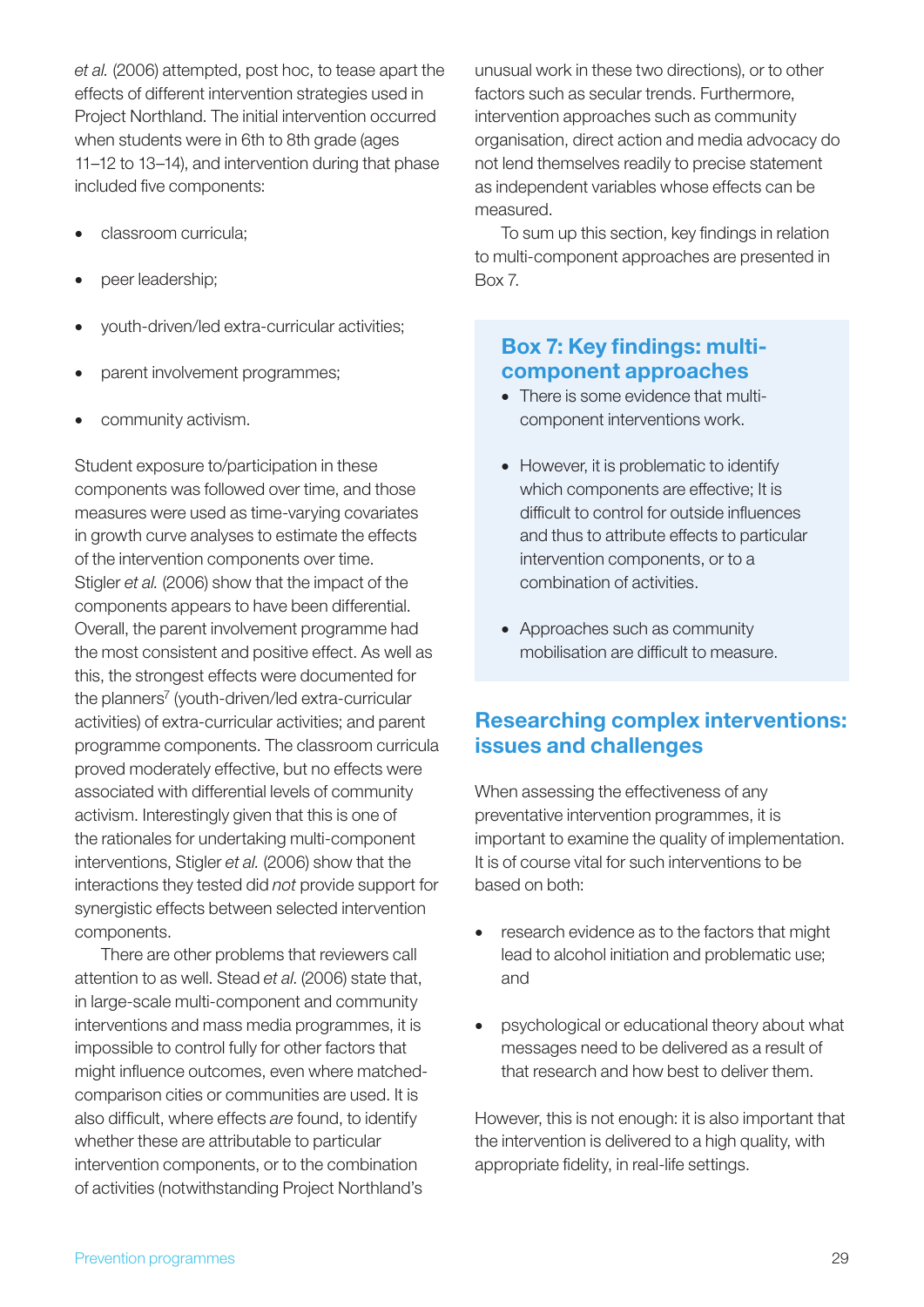Hence, for example, when assessing the effectiveness of school-based skills-enhancement programmes, it is important for researchers to examine the quality of implementation (Stead *et al.*, 2009). In several studies examined in the various reviews above, substance use prevention curricula were not implemented as intended, or were poorly implemented, meaning that any failure to detect effects may reflect weaknesses in delivery rather than in programme theory and design. As Stead *et al.* conclude:

*Nearly all schools provided drug education but modes of delivery and learning approaches did not always reflect the evidence base. There was a strong reliance on information provision and more limited use of social influences, resistance and normative approaches. Teaching was reasonably interactive, particularly with teachers who had been trained. Although drug education was provided across all school years, there was limited linkage and some duplication of content for different age groups. The rationale for resource use was not always clear, and some resources were inappropriate for pupils.* (Stead *et al*., 2009, p 1)

There were also many methodological limitations within almost all of the studies examined in the previous sections of this present review, which most of the other reviews cited above discuss in some detail. Most reviews of these and related areas concentrate on these methodological limitations, often concluding that because of them, no substantive conclusions can be drawn. This present review takes a different view. Given the immense problems in undertaking the sort of double-blind randomised controlled trials that so many reviews appear to consider are the 'gold standard', this reviewer considers that the weight of evidence supports the notion that interventions, based on some of the range of factors highlighted in the earlier parts of this review, can be and often are effective.

One frequent criticism made about the sort of interventions studies discussed in this present review does deserve some further discussion. Most reviews of the areas outlined above have sought long-term effects. These reviews have often deemed an intervention of less (or even no) utility if it cannot demonstrate long-term effects, even if it has demonstrated short- and medium-term ones. However, this reviewer would argue that if the aim of the intervention is to slow down drinking initiation, then an intervention that manages to do this for a significant number of young people for one to two years should be seen as successful. Further, there is an issue of how strong one might reasonably expect any intervention to be, relative to all of the influences that any person is exposed to over their lives. It seems reasonable to expect a prevention initiative to have both an immediate and a mediumterm effect, but not for it to be held responsible for long-term outcomes. Finally, it is important not to place too much weight on interventions relative to ongoing factors within society that may act to encourage young people to drink (such as the relative low cost of alcohol, its great accessibility and availability, and the significant marketing pressures on young people to consume alcohol). It is unrealistic to expect a few hours of preventative intervention, even with 'booster sessions', to enable children to withstand these pressures.

Nevertheless, and even with all these caveats, all the reviews examined, and this present review as well, reach the conclusion that there is a major lack of robust UK-based evaluations of prevention interventions and programmes, whether oriented towards alcohol initiation, general substance initiation or later patterns of drinking. It is clear that more research is required in the UK to undertake medium-term, longitudinal studies into of a range of family, school-based, community-based programmes (including mass media campaigns as a part of multi-component prevention programmes) to allow some understanding of what works in a range of UK settings.

To sum up this section, key findings with regard to interventions are presented in Box 8.

## Box 8: Key findings: interventions

• Overall, the present review and the reviews outlined above have found reasonable evidence that substance-use interventions can be effective.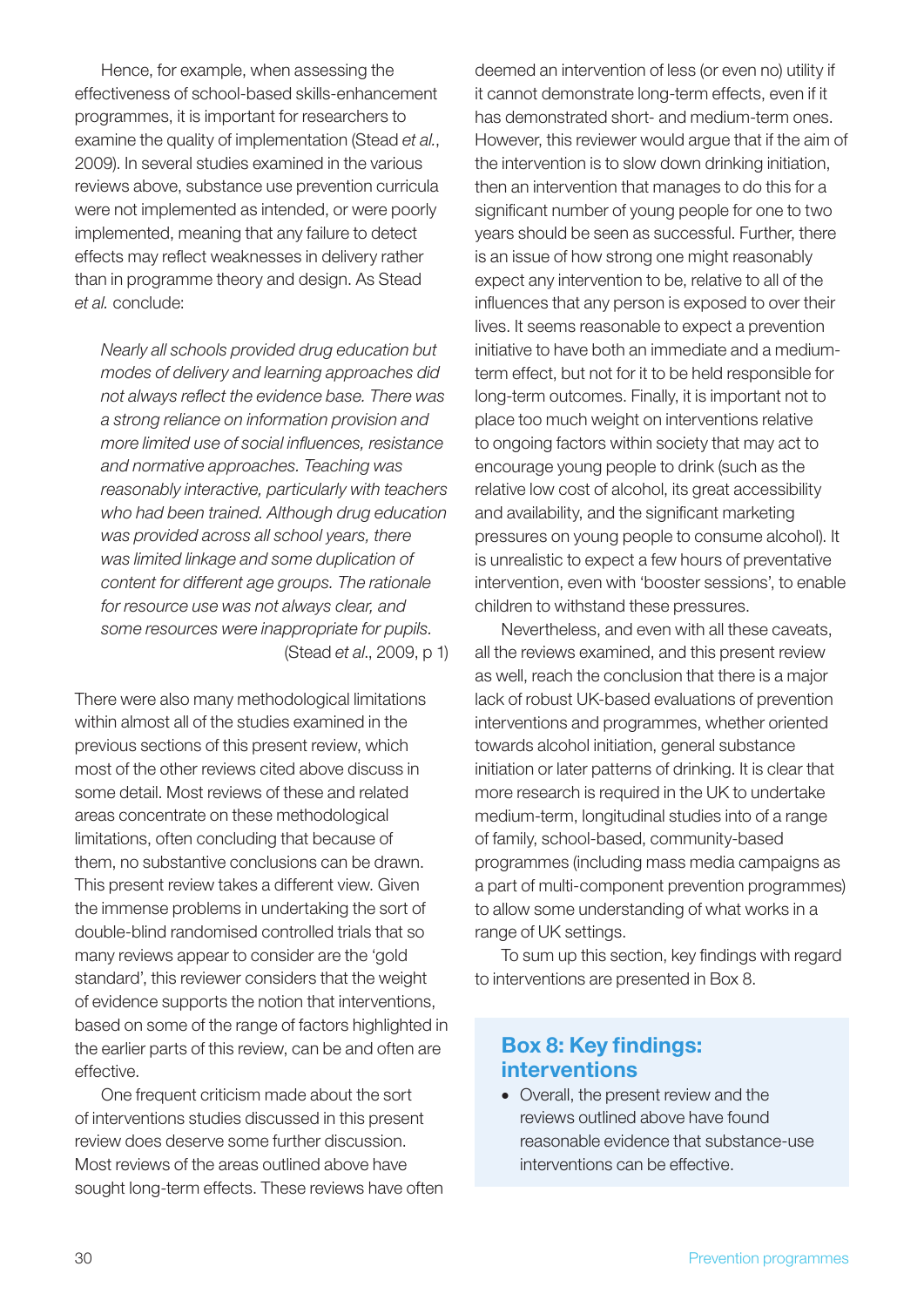- A majority of the interventions included in this review that sought to prevent youth alcohol, tobacco or illicit drug use reported significant positive effects in the short term. (There are also a great number of interventions and preventative programmes that have no positive findings, even in the short term; these have only been mentioned in passing, so that this review could concentrate on those with some evidence for their effectiveness). Even in the interventions that reported positive short-term effects, these effects tended to dissipate in the medium and longer term. Nevertheless, around half of the alcohol and tobacco interventions still displayed some positive effects two or more years after the intervention.
- Interventions based on family, parenting and parent–child interactions are the most effective when delivered in either standalone formats or as part of integrated multi-component ones within the school or other settings. This corroborates the huge amount of research underlining the importance of the family in the initiation to and subsequent behaviour towards alcohol and other substances, and reinforces the fact that the family has significant long-tern impacts on future substance-using behaviour.
- There is some, although less strong, evidence suggesting that interventions based around altering peer influence can work, by improving young people's skill to resist peer pressure, or by improving their skills in dealing with general life issues or by recruiting and engaging with peers to train them to become educators and attitude-formation leaders. The interventions that appear to work best are those that are interlinked with ones that also involve the family.
- In comparison with family-based interventions, skills enhancement and peer-based interventions appear to be

less effective: they have far less of a longer-term impact.

- There have been very few preventative interventions based on the ideas of the dominance of media and cultural representations of alcohol, meaning that it is not possible to come to any even tentative conclusions about this area from such intervention studies. However, the wealth of evidence outlined in the section on advertising and the media suggests that these are indeed dominating influences on young people's knowledge, attitudes and then behaviour towards alcohol. The importance of this area suggests that more attention needs to be paid to developing and testing such interventions.
- Evidence is starting to emerge of the positive effects of interventions aimed at altering the school ethos or atmosphere or the nature of the school's teaching.
- There is some evidence that influencing young people's views about normative drinking behaviour can have significant preventative effects; as can interventions aimed at sport and other extra-curricular activities, especially in enabling young people to develop resilience.
- There is some evidence that multicomponent interventions are also effective. Community-oriented interventions within this category may also have had an influence on various components of the community and wider society – the behaviour of retailers, on local policy, etc – although of course it is difficult to attribute changes to the interventions rather than to other events and trends in the community. There is a lack of robust UK-based evaluations of prevention interventions and programmes, whether oriented towards alcohol initiation, general substance initiation or later patterns of drinking.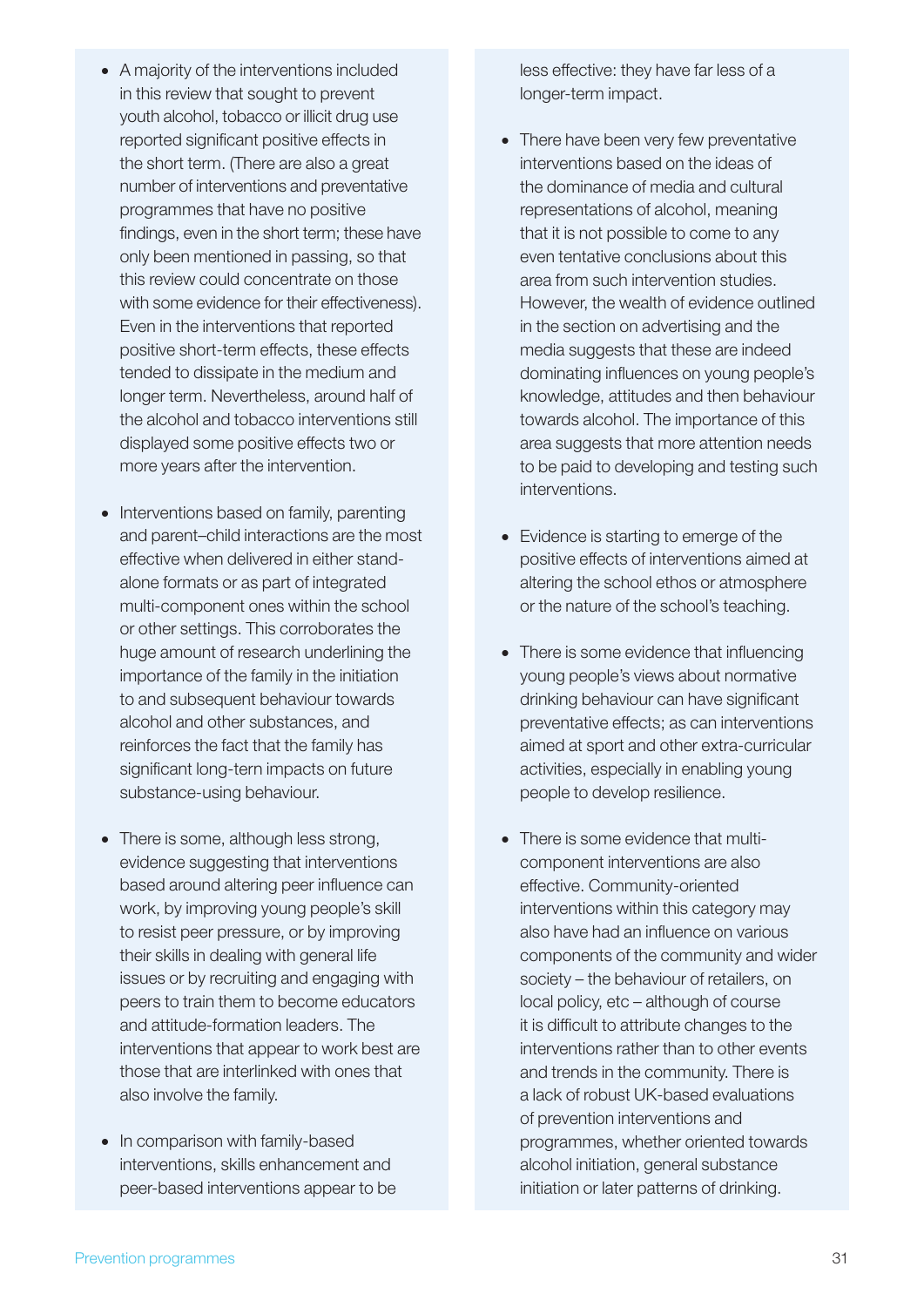## 2 Implications for policy and practice

### **Messages**

Children are going to learn about alcohol. The important question for society (and for parents) is 'what messages do we (society, parents) want them to learn?'. To a very large extent, this *is* a societal decision, as well as a family one, given the massive effects that non-family influences have, through direct and indirect media representations.

There is a move within current society to change towards a more 'continental style' of drinking, which would imply teaching young people to drink moderately, at home, with the family, as opposed to getting extremely drunk as a 'rite of passage' to adulthood, and then continuing to expect to drink heavily, as a definition of what makes for a 'good night out'.

The problem, however, with teaching young people to drink moderately, at home, with the family, is that many parents do not drink moderately: instead what is taught (usually by observation of parents' behaviour) is heavy home drinking: there has been a significant rise in the numbers and proportions of adults who drink over recommended limits, with much of that drinking occurring in the home. What is taught, then, by observation, to children and young people in many families, because they see adults drinking so heavily, is that drinking to excess in the home is very allowable, which leads to (or certainly normalises) these young people replicating this behaviour in other contexts (binge drinking away from home). Hence, Seljamo *et al.* (2006) found that fathers' current heavy drinking was the best predictor of 15 year-olds' heavy drinking, a finding replicated by a recent report by the Substance Abuse and Mental Health Services Administration (SAMHSA, 2009).

Hence, whatever we teach about drinking has to be coherent and consistent, and currently it is not. At present, young people receive a huge range of mixed messages, from home, school and society in general, which leads many of them to

be very confused. In both the UK and the US too, mixed messages are conveyed to children and adolescents about alcohol use, often via various media sources (for example, drinking alcohol is often glamorised by rock stars and is associated with major sporting events in both the UK [eg the football leagues are sponsored by alcohol companies] and the US [such as the Super Bowl]). In the US, many television advertisements convey the message that drinking alcohol is a component of being popular among friends and is central to attracting that 'special someone' in your life. It has been estimated that children in the US will see alcohol consumed an average of 75,000 times (via television, movies and personal observation) prior to reaching the legal drinking age. In addition, in both the UK and the US, many parents allow their underage children to drink alcohol. Therefore, even though alcohol use among children and adolescents is illegal by societal standards, in practice such messages are poorly conveyed and enforced, and experimentation with alcohol use among adolescents is not surprising.

In fact, the only very clear and unambiguous message that young people get is the expectation that young people *will* drink, and that (from the media) most will drink excessively/binge. Given this, it is not too surprising that many of them do so! This probably contributes to the shift that has occurred in young people's expectations of what they think that their own behaviour should be, and their understanding of what the norms for young people's drinking behaviour actually are. There appears, for many young people, to be a general expectation, a new cultural norm, even a cultural definition of what constitutes leisure, such that 'having a good time' has become synonymous with excessive drinking, and even drinking to oblivion.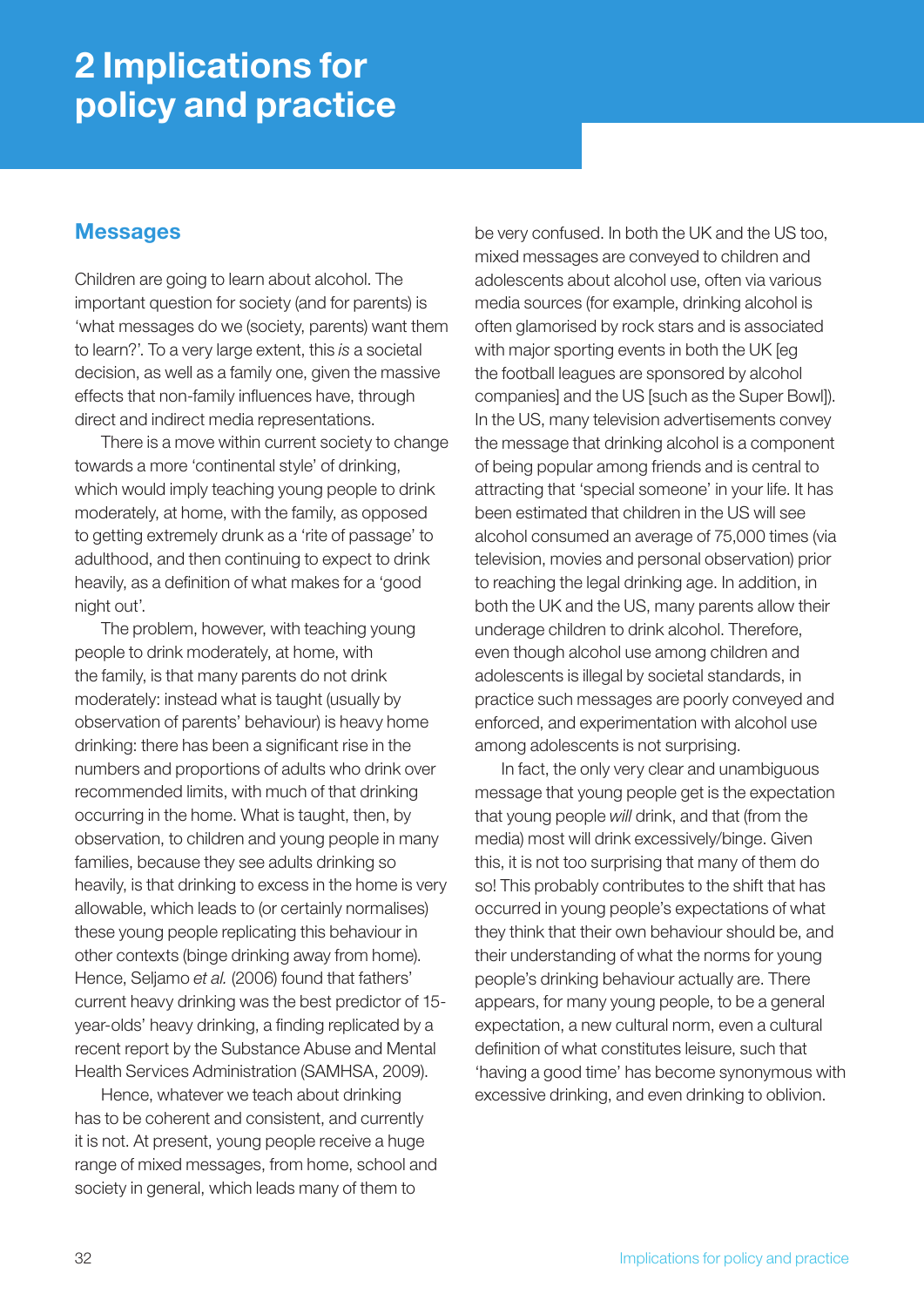## What needs to be done: more than teaching about alcohol

#### Young people at particular risk

Recent guidance has made a good start at suggesting what should be done for especially vulnerable and disadvantaged children and young people. Guidance from the National Institute for Clinical Excellence entitled *Community-based interventions to reduce substance misuse among vulnerable and disadvantaged children and young people*8 (NICE, 2007) recommends that all vulnerable and disadvantaged children and young people aged 11–16 and assessed to be at high risk of substance misuse, and all parents or carers of these children and young people, should be offered a family-based programme of structured support for over two or more years, drawn up with the parents or carers of the child or young person and led by staff competent in this area. It recommends that the programme should include at least three brief motivational interviews each year aimed at the parents/carers, and that programmes should assess family interaction, offer parental skills training, encourage parents to monitor their children's behaviour and academic performance, include feedback, continue even if the child or young person moves schools, and offer more intensive support (for example, family therapy) to families who need it.

It further recommends that, for children aged 10–12 who are persistently aggressive or disruptive and assessed to be at high risk of substance misuse, they should be offered groupbased behavioural therapy over one to two years, before and during the transition to secondary school. It says that sessions should take place once or twice a month and last about an hour, and that each session should focus on coping mechanisms such as distraction and relaxation techniques, and should help to develop the child's organisational, study and problem-solving skills, and involve goal-setting; and that their parents or carers should be offered group-based training in parental skills. It recommends that this should take place on a monthly basis, over the same time period, and should focus on stress management, communication skills and how to help develop the child's social-cognitive and problem-solving

skills, and should advise on how to set targets for behaviour and establish age-related rules and expectations for the child.

### What about children and young people who are *not* especially vulnerable and disadvantaged?

The guidance from the National Institute for Clinical Excellence is helpful, but it is part of a paradigm that suggests that substance-misuse problems occur to problem people (in this case, especially vulnerable and disadvantaged children) as opposed to an alternative paradigm that suggests that substance misuse, and especially the heavy and binge drinking of young people, is more a societal than an individual problem. In fact, both paradigms are useful: there are often particular factors (examined in Velleman 2009a, 2009b) – parent, sibling, peer and individual – that make young people more vulnerable to early initiation and subsequent heavy or binge use of alcohol; but there are also broader societal factors that need to be taken into consideration, for example the possible effects of national policy and approaches to alcohol including measures such as taxation, licensing, alcohol promotion and advertising on how young people learn to drink in the UK. Action needs to be taken to deal with both the particular and the societal if the current trend for early initiation and subsequent heavy use of alcohol is to be reversed.

Hence, as well as ensuring that society's messages about alcohol and young people are coherent and consistent, and ensuring that especially vulnerable young people receive specific and particular help, there are a range of other things that need to be done if we want to prevent early and/or excessive alcohol consumption in children and young people. These include:

Delay the onset of drinking. There needs to be a concerted move to alter people's norms, so that they do not introduce alcohol to children at too young an age. This will involve an information campaign, informing people that, contrary to popular opinion, continental drinking styles do *not* involve giving children sips of alcohol at (for example) age 8, and that on the continent, young people tend to start drinking at a much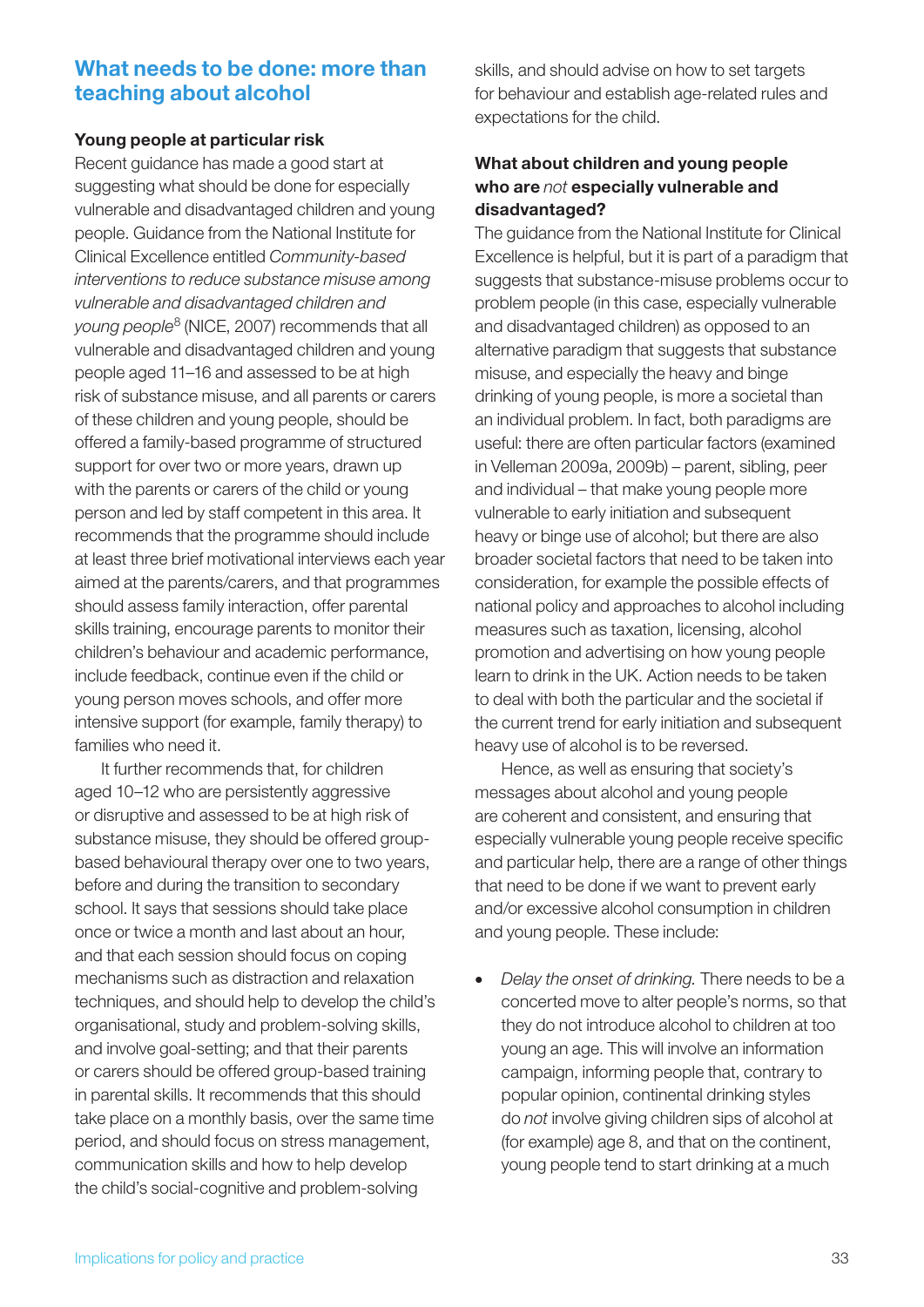later age and to drink considerably *less* than in the UK.

The research summarised in Velleman (2009a, 2009b) suggested that children were confused by the mixed messages that they receive, but it is the case that parents are confused as well. Because parents *think* that they know that it is helpful to introduce children to alcohol sensibly and within the parental home as opposed to making it a major 'adult' 'rite of passage', and because they *think* that they know that 'on the continent' parents start their children off young with sips of watered-down wine, they have become confused as to what an appropriate age might be to make this sensible introduction. They need to be helped to realise that, if they consider that it is appropriate for their children to start drinking alcohol at (say) 16 (which it must be recalled is still five years before the legal drinking age across the US), then maybe they might start to introduce their children to sips of wine etc in the family home, with a meal, at the age of 14 or even 15, not at the age of (say) 8.

Of course, in many cases, children will have had alcohol before this (eg for religious reasons, or sips of alcohol at family celebrations such weddings or Christmas), but children are very adept at separating out behaviour in different contexts, so drinking alcohol as part of religion or special occasions will easily be seen as very different from any form of regular drinking.

It is also the case, as Harnett *et al.* (2000) pointed out, that drinking styles at any age are transitional, and that most young people pass through from one style to the next as a form of social development. Nevertheless, there still needs to be a realignment of social norms about drinking such that both young people and adults expect drinking to start at an older age and expect drinking to excess to be a rare event, not a 'normal' one.

• *Parents therefore need to be helped* to realise that it is a good thing to delay the onset of drinking, and that there are things (such as not introducing alcohol too early) that they can do. This links with the *teaching of norms*, and with *altering those norms*, so that people (parents, journalists) realise that it is not helpful to start

their children off with sips of alcohol at too young an age.

This also links with the recent suggestion by Srabani Sen, at that time the chief executive of Alcohol Concern, that the legal drinking age in the UK should be raised from 5 (its present level) to (say) 15. Her point, lost on the furore following that suggestion, was that parents need clear guidance over what is an appropriate age to start their children drinking, and that children also need clear guidance over this; and the best way of informing everybody about what they are expected to do (the best way of altering the drinking norms away from the current pressure to drink at too young an age, and towards delaying onset of drinking until much later) is to enshrine this in law – not so that parents of children can be prosecuted if they do not obey, but to send as clear a message as possible to the whole country. (Clearly, any such law would also need to allow for alcohol's use in religious rituals as a separate case.)

As well as changing parents' behaviour, work needs to be done to *change children's and young people's norms about drinking.* Some of the discussion above has used the term 'binge drinking', but in fact most young people do not see themselves as 'bingeing' or 'drinking riskily' or in fact doing anything abnormal (Coleman and Cater, 2007; Griffin *et al.*, 2007; Hackley *et al.*, 2008; Szmigin *et al.*, 2008).

Coleman and Cater (2007) looked, using individual in-depth interviews and a number of focus groups, both at how young people construed their own drinking and at what they thought could usefully be done to change the culture of young people's binge drinking. They found that, on the whole, most young people did not classify themselves as binge drinkers, with drinking considered to be part of a normal and fun existence.

In terms of what they thought would work to stop binge drinking, responses included shock tactics that young people could relate to (eg experiences of peers rather than 'diseased livers'), witnessing and reflecting on antisocial and embarrassing behaviour, acknowledging the likelihood of regretted sexual experiences and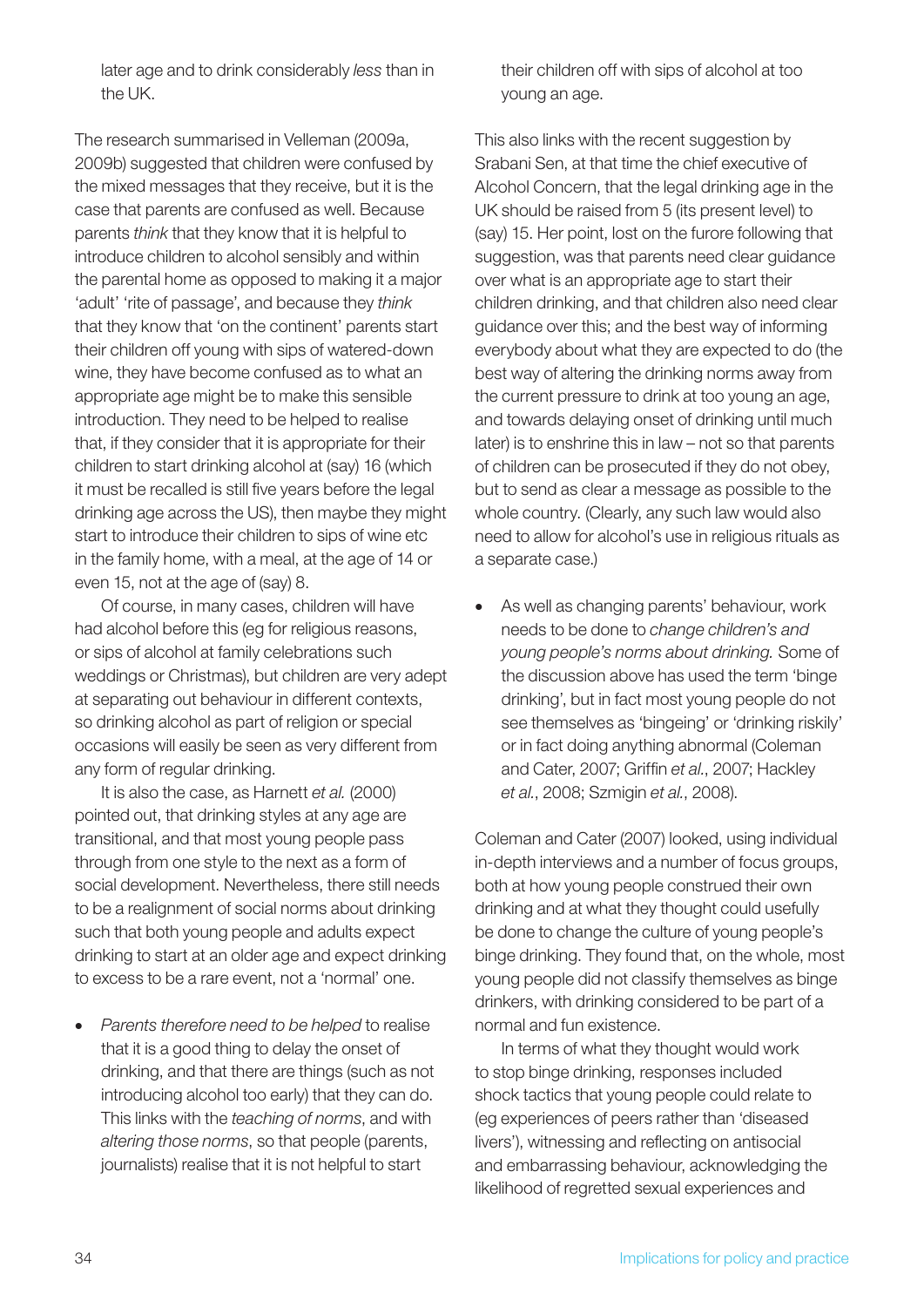greater enforcement of not purchasing alcohol when drunk. Coleman and Cater suggest that ways to change these cultural norms of binge drinking (which is not even recognised as such by the young people doing it) might include changing the definition of a binge away from a number of units, towards something more understandable such as being based on being drunk; and developing interventions to change norms that are youth-, culturally and ethnically specific. The key issue, they suggest, is that the messages in any intervention must be ones that young people can identify with.

They also stated that the young people they interviewed consistently mentioned the acceptance of being drunk in public settings. This implies that the tightening of laws over ejecting people from bars, clubs and pubs due to drunkenness needs to be revisited. The issue here is not that the legislation needs to be in place, rather that this legislation requires greater support and enforcement.

This issue of young people not seeing themselves in the way that they are described by others (eg a binge drinker) is important. Szmigin *et al.* (2008) looked at marketing communications that present drinking as a crucial element in 'having fun', and as an important aspect of young people's social lives. Their empirical study involved analysis of focus group discussions and individual interviews with young people aged 18–25 in three areas of Britain: a major city in the West Midlands, a seaside town in the South-West of England and a small market town also in the South-West. They argued that the term 'calculated hedonism' better described the behaviour of the young people in their study and in particular the way they managed their pleasure around alcohol, than the emotive term 'binge drinking'.

Similarly, Hackley *et al.* (2008) argue that the current focus on 'binge drinking' risks isolating young people as both cause and effect of the alcohol problem, which thereby places an unrealistic burden of responsibility on local communities and agencies. These writers conclude that alcohol policy requires a more substantive, clearly specified and evidence-based approach, which acknowledges the complexities of the situation and allocates responsibilities in a more focused way, in particular addressing the significant role of drinks manufacturers, the retail trade and the marketing and advertising industry.

All of this is correct; yet it is still the case that children's and young people's norms about what constitutes 'normal drinking' need to be altered. A recent nationwide (UK) survey carried out with 1,491 9- to 11-year-olds asked the children about their perceptions of adult drinking (www. lifeeducation.org.uk/newsletter/newsindex.php?a ction=publicarticle&id=372). Almost a third of the children (30%) thought that for adults who drink wine, drinking five or more glasses of wine in one night is normal drinking behaviour. Over a quarter of the children (27%) also thought that people who drink beer would normally drink four pints or six bottles in an evening. If one third of children believe that normal drinking constitutes drinking at levels that are categorised as binge levels, it should not be surprising that so many young people also do the same when they start drinking in more 'adult' ways.

All of this links in with the material reviewed above on altering social norms (Hansen and Graham, 1991; Palmer *et al.*, 1998; Wynn *et al.*, 2000), which showed that pupils' overestimation of how common drinking was among their peers and among adults was related to their excessive drinking, and that programmes that focused on correcting normative beliefs reduced alcohol, tobacco and cannabis use.

• *At the time children start drinking, parents should provide the alcohol for them.* Although parents should not provide alcohol to their children when they are too young, in that it serves to encourage earlier onset of drinking, it is helpful if they do so when children are actually starting to use alcohol. Bellis *et al.* (2007) found that being bought alcohol by parents was associated with both lower bingeing and less drinking in public places. They concluded that parental provision of alcohol to children in a family environment may be important in establishing child–parent dialogues on alcohol and in moderating youth consumption. They make the point, however, in line with the recommendations above, that this will require supporting parents, to ensure that these parents develop only moderate drinking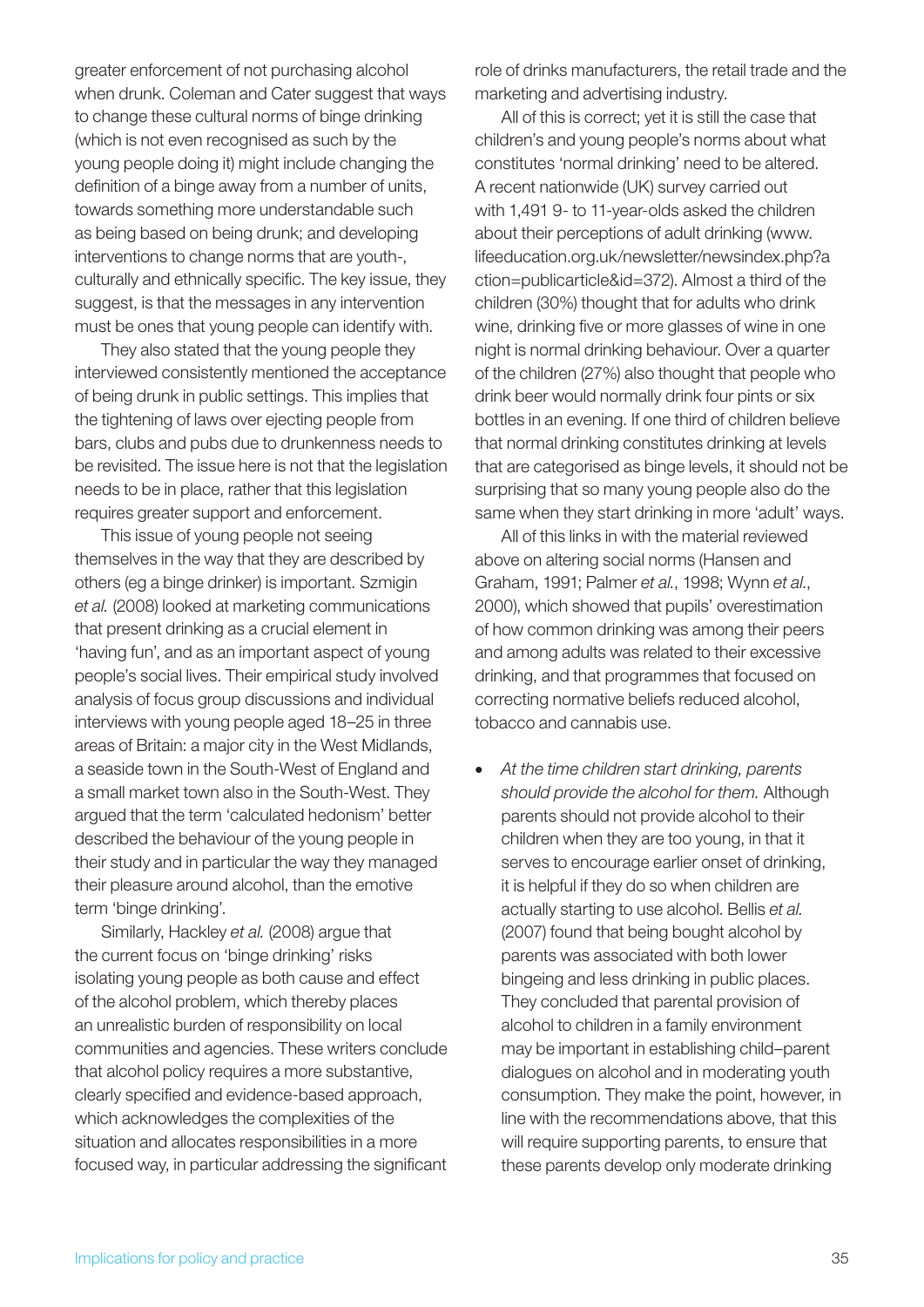behaviours in their children and only when appropriate.

The task is to replace the cultural norm of (and therefore the resulting peer support for) bingeing and other forms of drinking dangerously, with positive parental role models for sensible alcohol consumption. This may include teenage children drinking alcohol with their parents during meals or elsewhere, in moderation, in order to educate them about alcohol use.

Given this weight of evidence, the recent Chief Medical Officers' guidance for parents and children, issued for consultation in January 2009, is to be welcomed (CMO, 2009). That guidance recommends five points:

- An alcohol-free childhood is the healthiest and best option. If children drink alcohol, it shouldn't be before they reach 15 years of age.
- For those aged 15–17, alcohol consumption should always be with the guidance of a parent or carer or in a supervised environment.
- Parents and young people should be aware that drinking, even at age 15 or older, can be hazardous to health and not drinking is the healthiest option for young people. If children aged 15–17 consume alcohol, they should do so infrequently and certainly on no more than one day a week.
- The importance of parental influences on children's alcohol use should be communicated to parents, carers and professionals. Parents and carers need advice on how to respond to alcohol use and misuse by children.
- Support services must be available for children and young people who have alcohol-related problems and their parents.

In line with the conclusions of this present review, the guidance aims to support parents, give them the confidence to set boundaries and help them engage with young people about drinking and risks associated with it. Encouragingly, the results of the consultation, published in July 2009 (DCSF, 2009),

show that there is a broad base of support for these guidelines. Over 26,000 responses were received to the consultation, with a large proportion of the responses coming from young people themselves as well as from parents. These responses show that parents and young people mostly agree with the Chief Medical Officers' guidance, which suggests that young people should not consume alcohol under the age of 15 and that between 15 and 17, any alcohol consumption should be with the guidance or supervision of parents and carers. There was a broad level of agreement over there being a clear need for government advice and information for parents; and respondents were very clear that government had a role to play on the issue and that parents were keen for more support and information.

- Parents need to do more than simply work on their children's drinking behaviours. As well as this, *parents need to be encouraged to create a strong family life* and family bonds, family values and family concern, family rules and family supervision, and a balance between family care and family control. The reviews in Velleman (2009a, 2009b) have demonstrated the wealth of evidence that shows that this is the clearest way of both delaying onset (outside of home) and ensuring that drinking, once started, will be less excessive, and less likely to lead to longerterm problems. The focus on these elements is the main reason that the SFP, and other familyoriented programmes, seem to work.
- As well as encouragement, *parents may need actual help.* One suggestion might be that family programmes are not only offered and delivered to vulnerable families as per the guidance from the National Institute for Clinical Excellence, but to everyone – *a universal prevention programme*. Almost all of the research reviewed in Chapter 2 on family factors, and in the reviews of influences on how young people learn about alcohol (Velleman, 2009a, b), shows that these are vital, and yet many parents and families will be less than perfect on every one of those family factor dimensions. In a way, that is similar to the clash of paradigms related to 'problem families' versus 'societal ills' as the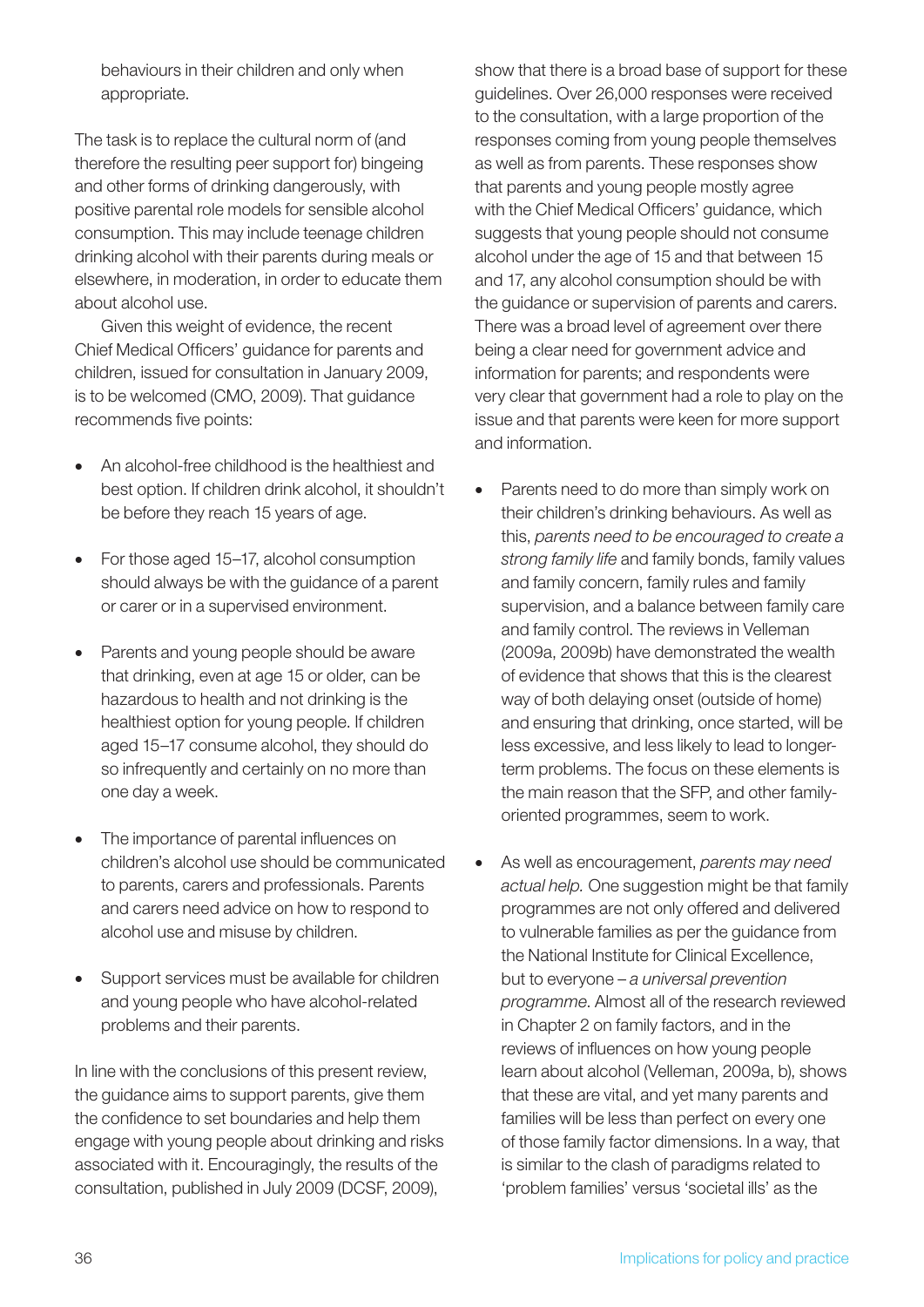**Such universal prevention programmes need** 

families'; but in reality there is an immense continuum along which all families and parents will lie, with a relatively arbitrary cut-off deciding on who is 'a case', a 'problem family'. In reality, almost all families and parents will have deficits on at least some of these family factors, and parenting skills training and family management intervention strategies are the things most

likely to delay adolescent alcohol initiation and

cause of early-onset drinking and problems. At present there is a dichotomous division between 'problem families' and 'non-problem

prevent later misuse.

*to be started young*, not when families are starting to consider how to prevent teenage drinking. As Kaplow *et al.* (2002) showed in their study of early-onset drinking, preventative interventions aimed at influencing the children through their parents need to be started when children are very young. Kaplow *et al.* found that children with none of the risk factors that they had identified when the child was aged 3 had less than a 10% chance of initiating substance use by age 12, whereas children with two or more risk factors at age 3 had greater than a 50% chance of initiating substance use by age 12. Assisting parents to develop these effective parenting and family management skills when families are new and children are young will mean that they become embedded as the normal way that the family works and interacts, and that the family does not have to unlearn old and less helpful ways of working. Enabling

families to function better throughout a child's life will not only help delay initiation into alcohol

reported that retailers had refused to sell to them on at least one occasion in the previous year. The most

popular places where under-18s try to buy alcohol are pubs, bars and nightclubs and they are normally successful (Harrington, 2000). Ten years on from the 1998/99 survey, this is still happening. A 2006 Home Office report (Home Office, 2006) suggested that around 13% of 10- to

15-year-olds who had drunk alcohol in the previous year had tried to buy alcohol (illegally) from a shop, and 11% from a bar or a pub. For 16- to 18-yearolds, the figures rose to 47% and 59% respectively. The report also suggested that most of those who had attempted to buy alcohol illegally had been successful at least once, and some had been successful much more frequently. In 2007, one newspaper reported that:

*Police have expressed disappointed after half of the premises they tested in Leicester sold alcohol to people aged under 18. Two offlicences, five bars and one restaurant in the city centre sold alcohol to an underage mystery shopper during recent test purchases. Each salesperson was issued with an £80 fixed penalty notice. Officers said they were talking to managers at the premises concerned to see if further action would be taken. Pc John Webb, said: 'It was very disappointing to see so many businesses still selling alcohol to someone who is so obviously under the age of 18. Hopefully the message is now getting through to licensees and their staff that the sale of alcohol to under-18s will not be tolerated.' A 15-year-old boy and a girl, 16, visited 18 premises as part of the police operation.* (BBC, 2008)

This is not an isolated case: recent government figures (Underage Sales, 2007) show that 40% of

cultural norms about age of onset and regularity of excessive drinking have been derailed is that the expectation of early drinking is not only held by children themselves and by their parents, it is also condoned or colluded with by society as a whole: it is remarkably easy for young people

use, it will also assist in preventing a wide range of other children's problems that are associated

with less optimal family functioning.

Alcohol purchasing. Another way in which

(even very young ones) to be able to purchase alcohol.

Although under-18s cannot normally buy alcohol legally, the Youth Lifestyles Survey in 1998/99 found that 63% of 16- to 17-year-olds, and even 10% of the 12–15s, who had drank in the previous year, usually bought their alcohol themselves. Only a third of under-18s who tried to buy alcohol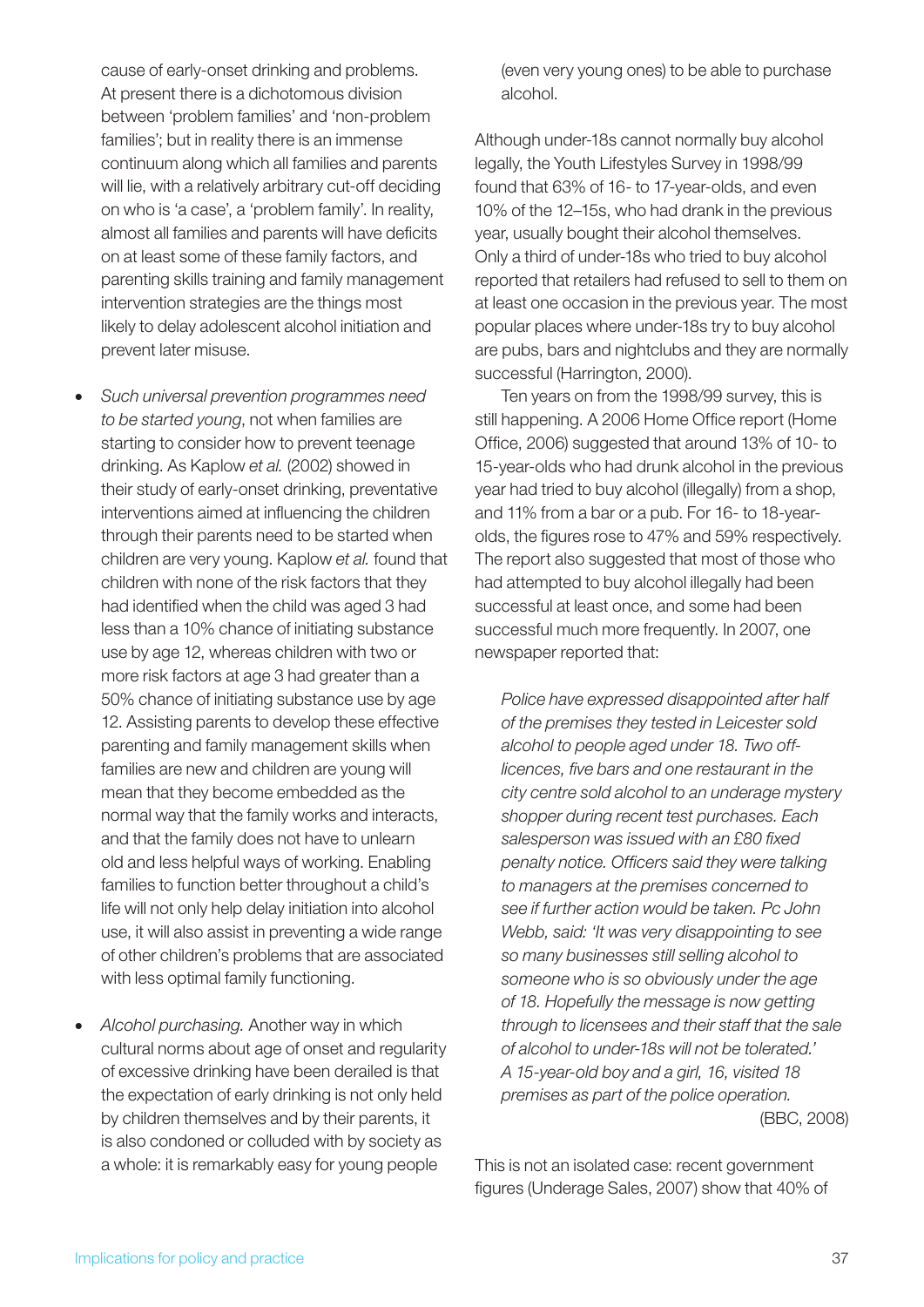licensed premises from a sample across England and Wales failed to ask for identification on the first visit by the inspection team (although that percentage reduced on a second visit following an official warning, and reduced further on a third visit). There certainly is an argument to be made that, by continually failing to prosecute those shops that do sell alcohol to minors, society has allowed a culture of impunity to form, and has contributed to the cultural norm that drinking by children and young people is allowable.

As the Schools Health Education Unit has reported (SHEU, 2007, p 61), the off-licence remains the most important source of purchased alcohol, especially for 14- to 15-year-olds, followed by the supermarket. As it commented when considering its results:

*This is of course illegal, but they [ie the young people surveyed] still keep telling us they are able to make such purchases. All the cigarettes, alcohol and drugs used by young people are ultimately obtained from adults.* (SHEU, 2007, p 61)

This relates to the *wider issue of alcohol and its availability to children* (Ogilvie *et al.*, 2005). Ogilvie *et al.* show that alcohol is widely available for sale, and that the real price of alcohol in the UK has halved since the 1960s, with consumption by adults rising in parallel with increasing affordability and increasing density and opening hours of sales outlets. They also cite evidence showing that around 80% of 15-year-olds in the UK perceive alcoholic drinks to be very or fairly easy to obtain. Although the under-18s may not legally buy alcohol in most circumstances, only around half of 12- to 15-year-olds who have consumed alcohol never buy it: all the rest have and do buy alcohol. Ogilvie *et al.* discuss a number of ways of controlling the availability of alcohol to young people, including price, licensing and sales. With *price*, they state that demand for alcohol is price-sensitive with, in the UK, a 10% increase in price being estimated to reduce demand for beer by about 5% (for drinking on the premises) or about 10% (in off-licences), for wine by about 8% and for spirits by about 13%. Ogilvie *et al.* suggest that some, but not all, reviews have concluded that young people may be more

sensitive to price than older adults. With *licensing*, they argue that several controlled and uncontrolled studies in Nordic countries with state alcohol monopolies have shown that major relaxations in controls on beer strength or sales outlets were followed by increases in alcohol consumption (and, in one study, drunkenness and alcoholrelated hospital admissions), or conversely that consumption fell after controls were reintroduced. US studies have also shown an association between outlet density, alcohol consumption and fatal road crashes. However, they say, the effects of marginal changes in availability when alcohol is already widely available are much less clear. With *sales*, they show that two systematic reviews of controlled before-and-after studies have concluded that raising the minimum purchase age reduces consumption and alcohol-related road crashes among young people; and that enforcement substantially increases the effectiveness of the law. Most evidence comes from US studies of varying the minimum purchase age within the range 18–21, but one Danish study has also shown a decrease in consumption and drunkenness following the introduction of a minimum purchase age of 15 for beer where previously there had been none. Intensive staff training coupled with rigorous enforcement can reduce under-age sales and intoxication among customers. Unenforced voluntary codes of practice have not been shown to be effective.

The issues of price and availability and their twinned effects on young people's purchasing, and on the implicit agreement society provides for young people's drinking, is taken up by Alcohol Concern in it report, *Cheap at twice the price: Young people, purchasing power and alcohol* (Alcohol Concern, 2007). In this report it shows that children's pocket money has increased by 200% over the last 20 years, and that it now costs less than an average week's pocket money to buy *three* or *four times* (depending on whether one uses male or female adult limits) the recommended *adult* limit of alcohol in some supermarkets. It shows that the average pocket money in 2007 for 12- to 16-yearolds was £9.53. A combination of rising disposable income and stable alcohol prices means that alcohol is now 65% more affordable to buy than it was 20 years ago.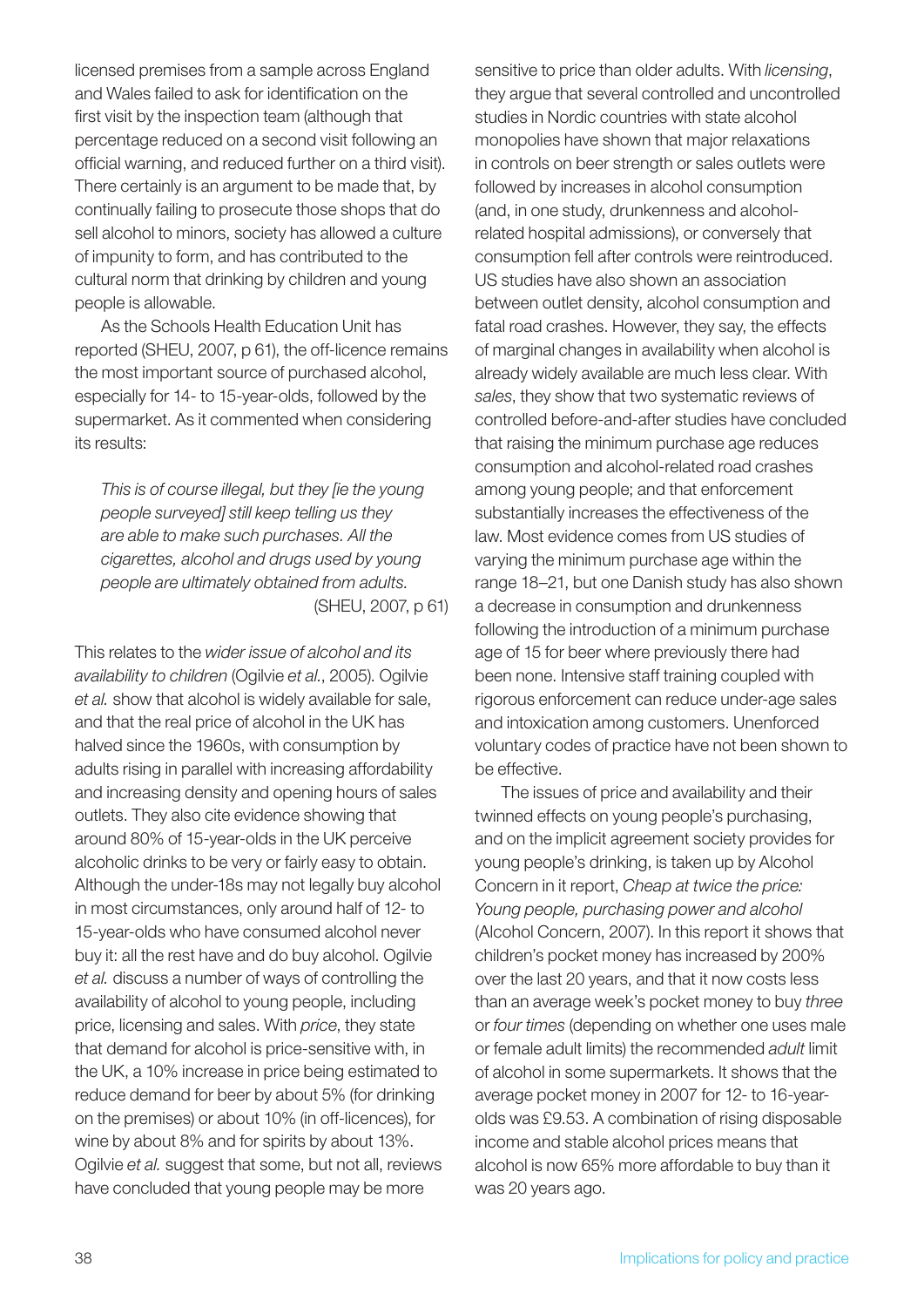In November 2007, Alcohol Concern collected price information from random branches throughout London of the supermarket chains that had most frequently failed the Home Office's 2006 test purchasing campaign. The aim was to discover how far a teenager's allowance could actually go for those who manage to buy alcohol, either in person or through a proxy. For those who are successful, very low prices enable them to buy as much as three times the daily recommended limits for *adult*  men and more than four times the recommended limit for women. Alcohol Concern says that the results from the 2006 test purchasing campaign:

*make it clear that despite some progress, many young people are still able to buy alcohol from supermarkets. For those that are successful, very low prices enable them to buy as much as 4 times the adult, daily recommended limits for their Friday and Saturday night revels.* (Alcohol Concern, 2007, p 7)

It also makes the point that, as well as the inadequate systems in some premises that permit young people to buy alcohol illegally, a large proportion of young people buy their alcohol through (presumably older) friends and relatives, and there may be scope to more actively enforce the laws meant to prevent this practice.

Nevertheless, Alcohol Concern concludes that, regardless of whether the young person buys it themselves or through a proxy, the fact that they can source large quantities of alcohol for less than £10 remains one of the major reasons why children and young people continue to consume increasing volumes of alcohol.

All of this is corroborated by Bellis *et al.*'s (2007) study of the predictors of risky alcohol consumption in schoolchildren, where they surveyed 10,271 15- to 16-year-olds, 88% of whom drank alcohol. Of the drinkers, 38% usually binged when drinking, 24% were frequent drinkers and 50% drank in public settings (streets and parks, but also bars and clubs). They found that binge, frequent and public drinking were all strongly related to *expendable income* and to *children and young people buying their own alcohol*, as were obtaining alcohol from friends, older siblings and adults outside shops.

It is difficult not to conclude that the real cost of alcohol to young people (a combination of reductions in real price and increases in real income/pocket money) is another key factor in determining whether or not young people drink, and drink to excess. Bellis *et al.* also conclude that:

*eradicating underage alcohol sales and increased understanding of children's spending (are) key considerations in reducing risky alcohol use.*

(Bellis *et al.*, 2007, p 1)

All of the issues discussed within this section require a coherent National Alcohol Policy that pulls together the research and then suggests policy and practice interventions, as has been done above. Until very recently, the UK National Alcohol Strategy failed to do this. For example, within current National Alcohol Strategy (Safe, Supportive, Social) (DH, 2007) the word 'prevention' is mentioned only eight times: three of these are about 'crime prevention', one is about a proposed review of National Health Service spending, which it is hoped will inform 'smarter spending decisions, driving local investment in prevention and treatment' (DH, 2007, p 7), one is about the prevention of underage sales, one is about the responsibilities of strategic health authorities to ensure that 'health services are commissioned according to need, with a focus on prevention through to healthcare and in partnership with social care' (2007, p 67), one is about the Young People Substance Misuse Grant, and the final one is about how a proposal made in the 2004 National Alcohol Strategy for research to be commissioned 'to review the evidence base for the effectiveness of interventions on alcohol prevention for children and young people both inside and outside the school setting (including youth and leisure facilities)' has been deferred pending the publication of two reports on the findings of the Blueprint research programme, which aimed to ensure that future provision of alcohol education in schools addresses attitudes and behaviour as well as providing information. Furthermore, the National Alcohol Strategy backs away from developing further restrictions on alcohol advertising and it continues the idea of using only voluntary codes of practice with the alcohol industry.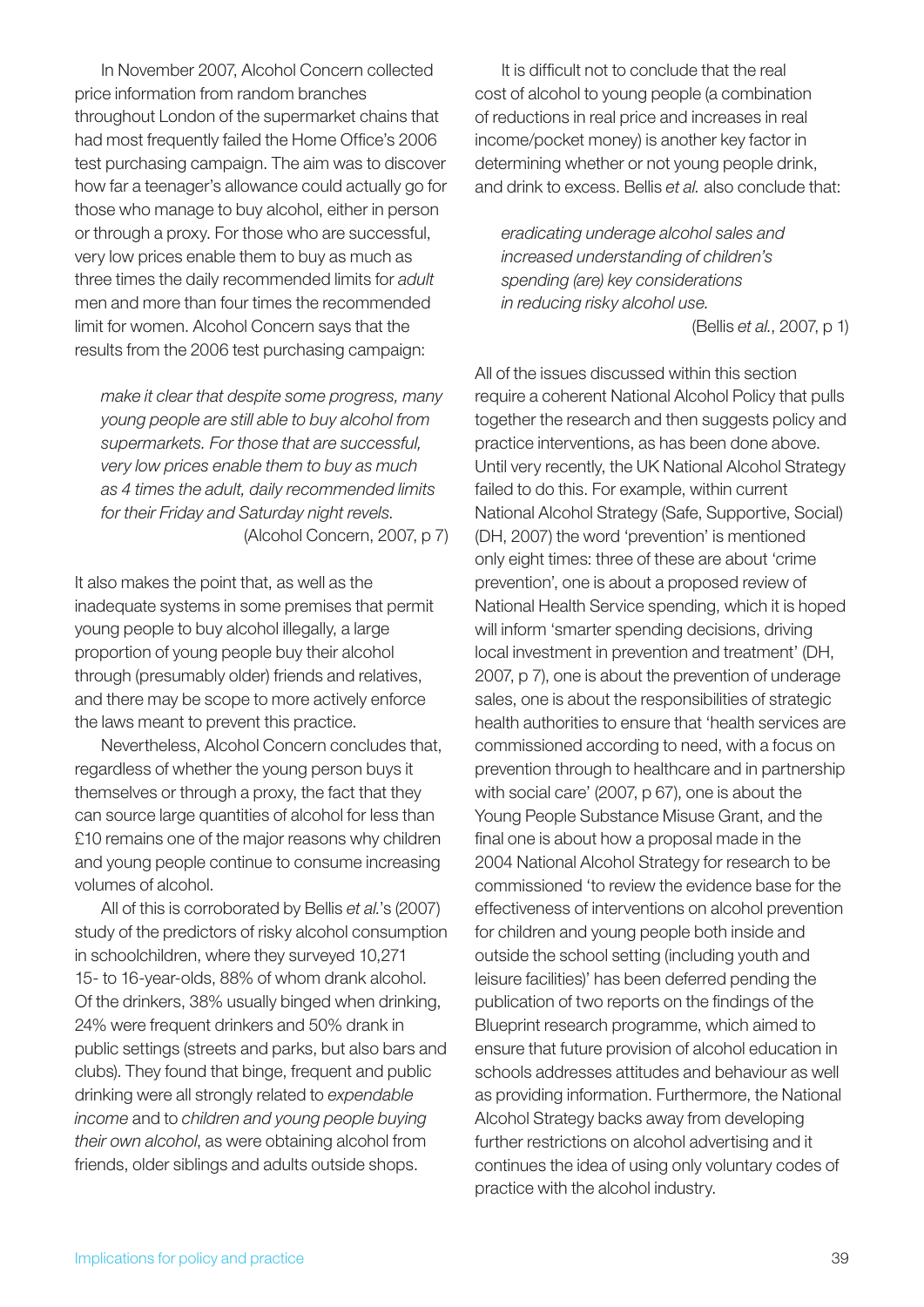On the other hand, the Strategy does state that a key task is to provide:

*Trusted guidance for parents and young people: authoritative, accessible guidance about what is and what is not safe and sensible in the light of the latest available evidence from the UK and abroad.*

(DH, 2007, p 7)

and it further states that:

*The Government will adopt a new national leadership role in which it will challenge the attitudes and practices that underlie cultural attitudes towards alcohol, and it will back this up with a series of marketing campaigns to raise public awareness of the risks associated with drinking too much.* (DH, 2007, p 58)

In the last two years, there have been moves to further develop these more positive ideas, with the production of both the Draft Guidance issued by the UK Chief Medical Officers (CMO, 2009) and the Youth Alcohol Action Plan (DCSF, 2008). The Youth Alcohol Action Plan focuses on five priorities:

- stepping up enforcement activity to address young people drinking in public places;
- taking action with industry on young people and alcohol;
- developing a national consensus on young people and drinking;
- establishing a new partnership with parents on teenage drinking;
- supporting young people to make sensible decisions about alcohol.

Alongside this, the ministerial Foreword to the revised National Alcohol Strategy states that:

*We will challenge the idea (among some of the population) that drunken antisocial behaviour is acceptable or normal. For the* 

*first time, we will publish clear guidelines for parents and young people about the effects of alcohol and what is not safe and sensible.* (DH, 2007, p 1)

and as noted above, the Draft Guidance does this. Further recommendations to start to deal with the issues raised in this section include:

- an increased use of test purchasing and greater investment in policing underage sales;
- increased enforcement of immediate and severe penalties for every individual or establishment found to be selling alcohol to young people;
- • universal adoption of age checks for individuals purchasing alcohol who look under 21;
- advice to parents about monitoring the income and expenditure of children so that there is a better understanding about how much money children have and whether it is being spent appropriately.

## Future research needs

Although there has been a great deal of material examined for and cited within this review, many questions still remain unanswered. Some of them are:

- Is drinking behaviour in particular social and economic contexts influenced by cultural norms and processes and if so, how?
- What has drinking alcohol come to represent to those sharing an ethnic identity?
- The following three issues should be addressed by ethnographic research. What is the role that cultural institutions, values, and processes play in:
	- protecting against excessive drinking in the general population, as well as particular patterns of drinking among males and females;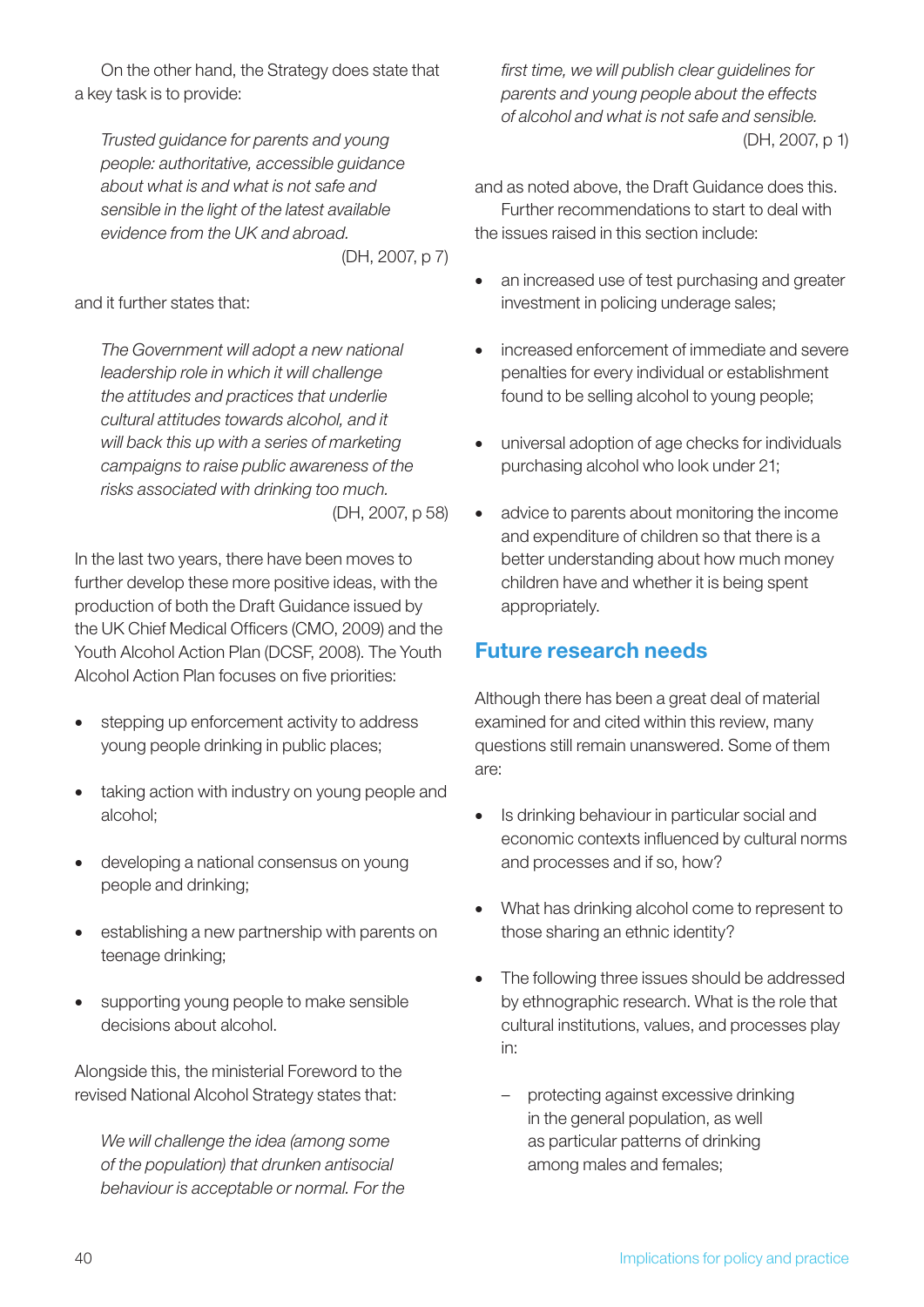- fostering drinking as a normative behaviour within particular gender and age cohorts; and
- affecting the distribution of particular drinking trajectories (eg early- versus lateonset of drinking, drinking characterised by rapid versus slow escalation, etc)?
- This ethnographic analysis would serve as a complement to assessments by researchers who examine intra-ethnic group differences by examinations of social class, education, residence, racial segregation and acculturation (although there has been remarkably little of this to of research too, within the UK).
- Parenting styles and respect for elders (especially within minority ethnic groups) are two variables highlighted in the US as important factors influencing smoking behaviour. Beyond noting that these factors may also affect drinking uptake and age of initiation, we need to consider how and in what ways they affect young people once they begin drinking.
- In addition to examining the influence of family and peers it might be useful to focus attention on the influence of other role models. For example, among many different ethnic groups, senior women (mothers, grandmothers and extended kin) often, but not always, act as effective role models for the young as providers and survivors.
- Another issue worth considering is how core cultural values affect drinking behaviour once drinking has started. For example, the importance accorded to social exchange and reciprocity within different ethnic groups may be an important factor to investigate.
- Similarly, cultural values may influence peer group norms and boundary-setting related to alcohol use. It may be that peers sometimes play a dual role in both encouraging drinking uptake and also limiting where, when and how much friends drink; that is, they are at once a risk and a protective factor that may

affect drinking trajectories. The role of peers in establishing boundaries for acceptable behaviour has also been noted. An issue worth exploring is whether peer relations vary within different ethnic groups such that friends are more or less likely to act as boundary-setters circumscribing the behaviours of peers, in relation to alcohol.

- What is the impact of aesthetics and style as important cultural factors influencing drinking, because they are often associated with ethnic identity? Do boys and girls within different minority ethnic groups see using alcohol as enhancing or detrimental to their drinking, in comparison to mainstream White boys and girls? Is drinking equated with style?
- Although sociocultural events and traditional ceremonies or festivities such as Christmas, football matches, alcohol within religious ceremonies, etc) are clearly an important part of the socialisation process within any culture and subculture, there is no research clarifying the specific part that they play as influencing children's learning, attitudes and behaviours.
- What are the important family/community contexts and environments that influence children's experiences (eg growing up in families with a drinking/drug problem; 'excluded' families; teetotal families; families or communities with specific religious and cultural beliefs about alcohol; 'deprived' communities, etc)? Although a lot is known about the specific influence of growing up in families with a drinking/drug problem (eg Velleman and Orford, 1999), much less is known about most of the other areas.
- Research into the important outcome variables needs to be undertaken. There is no single outcome measure of youth drinking behaviour that is used in evaluation studies, and no clear understanding of which outcome measures are important predictors of alcohol misuse, morbidity and mortality in later life (Foxcroft *et al.*, 2002).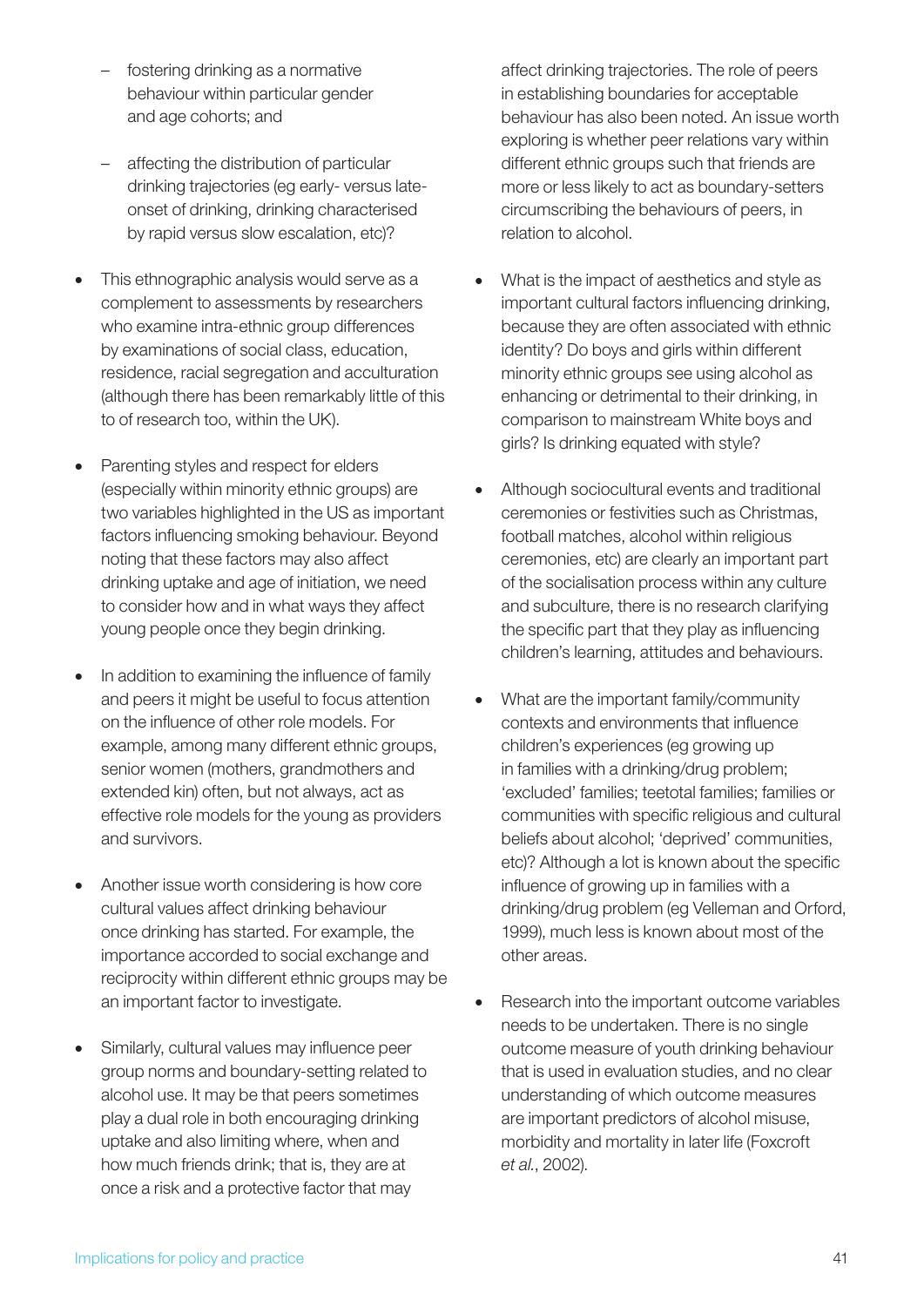- There is a need to fill the current evidence gap in interventions to reduce alcohol misuse in young people.
- There is a clear need for more research into prevention approaches in the UK. One major difference between the UK and the US is in the existence of national bodies dedicated to substance-use research. The National Institute on Drug Abuse, the National Institute on Alcohol Abuse and Alcoholism, the Center for Substance Abuse Prevention (and there are many others in the US) have no precedents in the UK. Even much of the good practice that is occasionally supported by new government funding or directives to others such as primary care trusts or local authorities to assist in funding do not support research or even the evaluation of outcomes.
- • A review by *Jones et al.* (2007b) identified major gaps in research for most of the groups they identified, and in particular, young people who are (or have been) looked after by local authorities or in foster care; young people who are (or have been) homeless or who move frequently; school excludees and truants; young people involved in commercial sex work; young people with behavioural conduct disorders; and young people with mental health problems. For some of these populations there is adequate substance-use service provision, and research is therefore needed into the effectiveness of existing approaches. However, for most populations, basic levels of specialist substance use service are required before evaluation research can proceed. *Jones et al.*  also argue that additional work is also needed to address the gaps in evidence for the majority of secondary outcomes, in particular: identification of the characteristics of an effective intervention facilitator; the engagement of young people in interventions; implementation of interventions; wider health inequalities; stigmatisation of substance users; and community cohesion.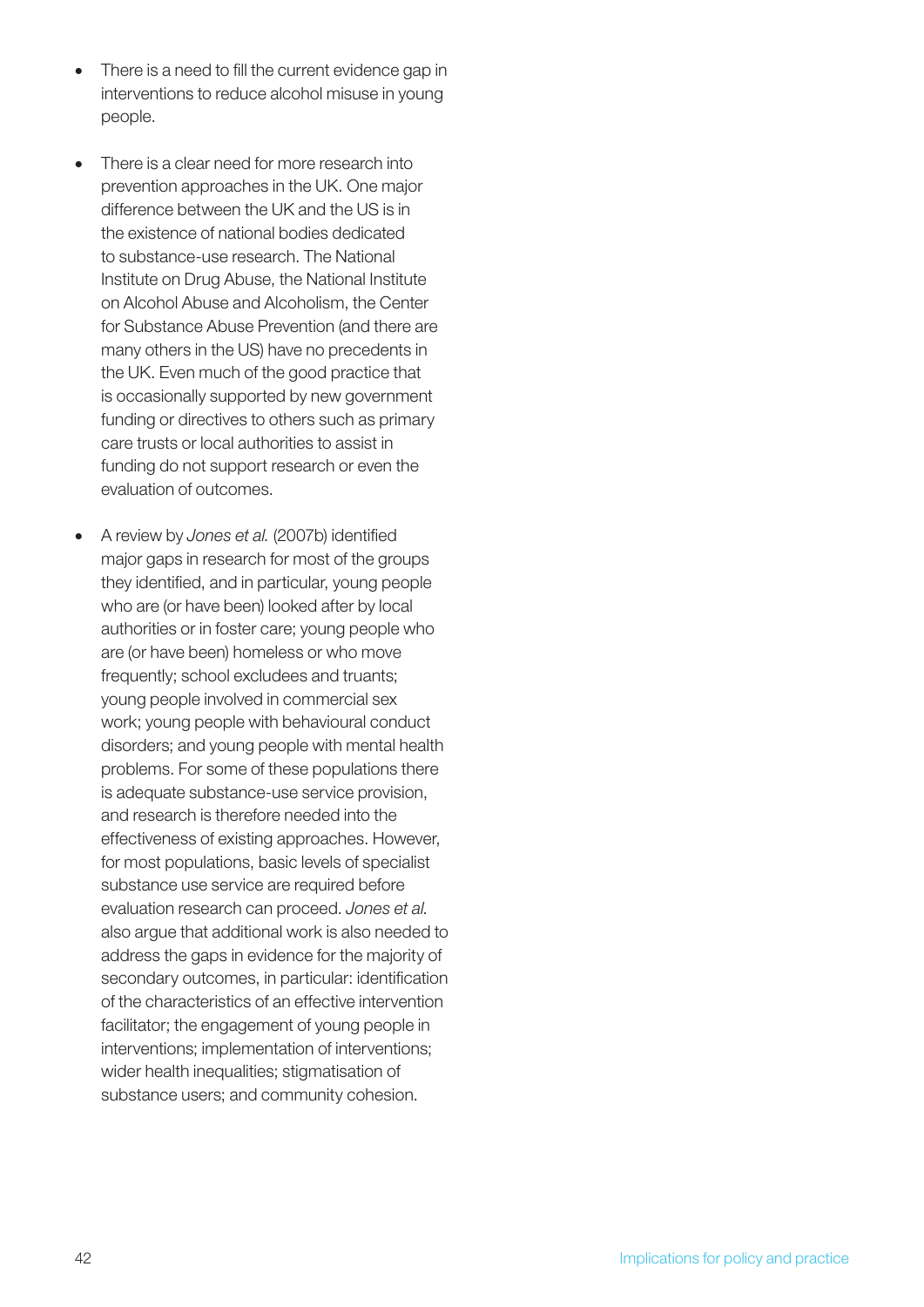In many ways, the conclusions of this review are similar to those reached by Newburn and Shiner (2001), who highlighted three general approaches to be taken: education; the management and supervision of the 'transition' to drinking outside the home; and changes in the licensing laws, and they make a number of useful suggestions as to how each of these approaches might be undertaken, especially in relation to licensing.

What is clear is that understanding how young people learn about and acquire their attitudes, expectations and intentions towards alcohol are key to thinking about how to change early initiation and subsequent problematic patterns of alcohol consumption. It is equally clear that this learning and acquisition is influenced by a wide range of interrelating major factors: economic and policy factors, media influences, community factors, peer influences and familial factors, all of which impact on young people's initiation into and then subsequent behaviour towards drinking.

Again, it is quite clear that changing the way that young people and their parents and society think about normative behaviour towards alcohol is a major task, and will only be achieved by intervening on multiple levels, as indicated above. The family has a major role to play, and the state has an equally major role in supporting them and providing universal prevention programmes to do that. But the state also has another major role to play, in intervening in the areas of price, availability and accessibility.

The fact that efforts will need to be made at multiple levels within society should not be surprising. As Cook (2003) notes, individuals live in multiple social contexts simultaneously, whether they be family, peer, neighbourhood, school or work contexts. In individual lives, it is likely that the forces within any one context that promote healthy human development are correlated with whatever causal forces operate to the same end in other contexts. That is why it is important to consider social contexts, but in combination.

What is needed is an integrated, planned and implemented community prevention system, which draws together what is known about effective parenting training programmes, organisational change programmes in schools, classroom organisation, management and instructional strategies, classroom curricula for social and emotional competence promotion, multi-component programmes based in schools, community mobilisation, community/school policies, enforcement of laws relating to underage purchasing and selling alcohol to intoxicated people, altering community and cultural norms so that drunken comportment behaviour is not tolerated (and certainly not encouraged), and how to effect policy changes with respect to price, availability and accessibility, and to implement them in a planned fashion. Indeed, there is evidence (Hawkins *et al.*, 2002; Mistral *et al.*, 2007; Thom and Bayley, 2007) that, if integrated multi-component programmes are undertaken, then outcomes can be much superior, and the programmes can be very effective, although there have been no research projects funded to allow for evaluations of sufficient power to test these ideas in a UK context.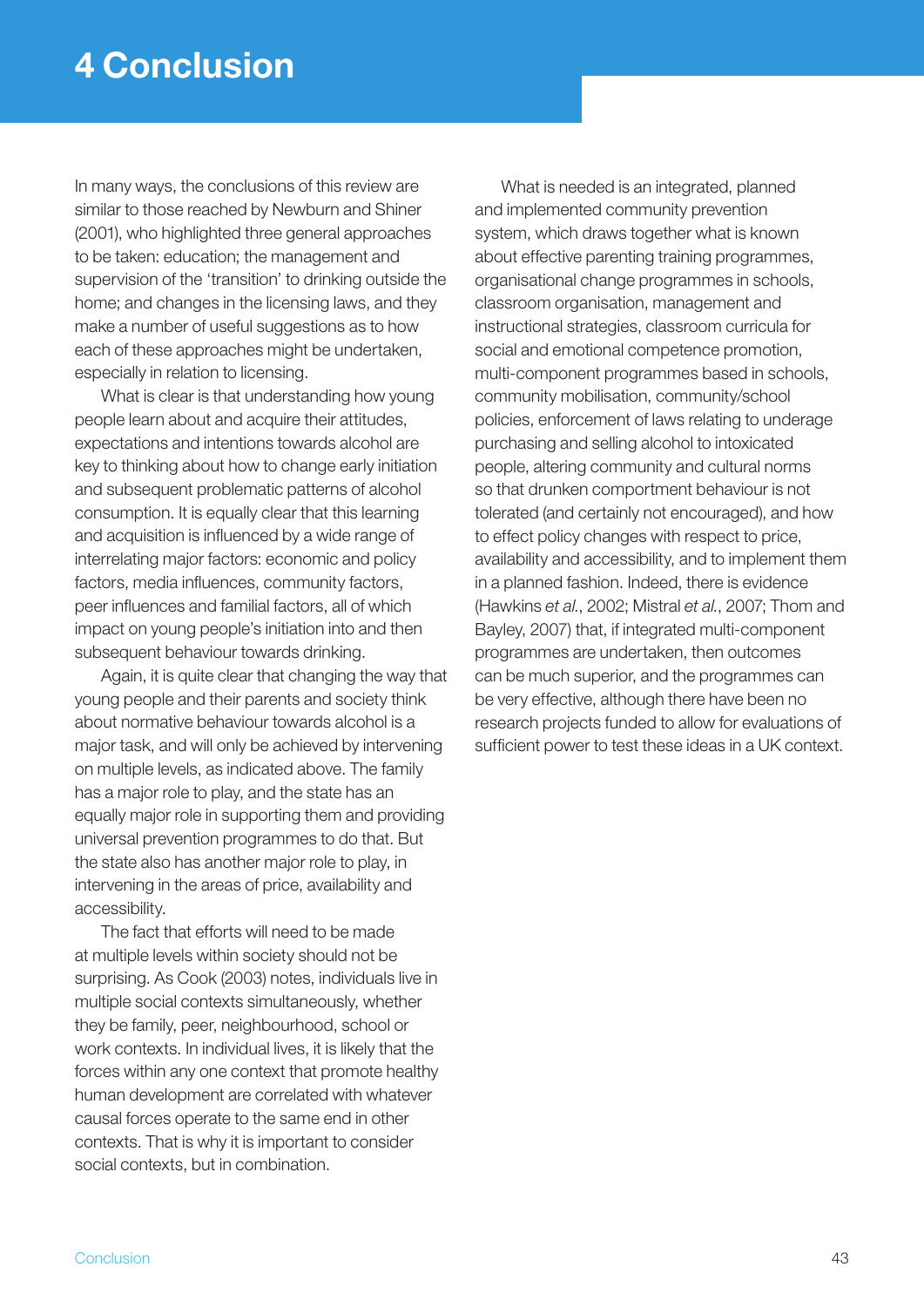## **Notes**

- Intention has been shown to be a good predictor of drinking (Velleman, 2009a, 2009b).
- $2^{\circ}$  This is the number of people who would need to receive an intervention in order for one person to show positive effects (or in medical terms, the number of patients who need to be treated to prevent one adverse outcome). It describes the difference between treatment and control conditions in achieving a particular clinical outcome. It can be used to describe any outcome where event rates are available for both treatment and control.
- <sup>3</sup> That is, nine young people would need to receive the intervention in order for one person to show these positive effects, four years later, compared to controls.
- <sup>4</sup> A 'universal' prevention intervention is one that targets an entire population without regard to their specific risk of the thing to be prevented; a 'selective' intervention targets those who have a heightened risk of the thing to be prevented (eg in this scenario, children of problemdrinking parents); and an 'indicated' intervention targets those who are already showing signs of problems (eg in this scenario, young people already drinking heavily).
- <sup>5</sup> These programmes aim to address direct and indirect pressures to use substances. They usually involve the practice of resistance and other skills, which young people need to effectively negotiate adolescence and deal with social influences.
- $6$  Defined as those schools that offered enhanced educational support and greater levels of control.
- <sup>7</sup> Planners were students who 'self-selected to plan one or more activities in 7th and/or 8th grade – and if so, how many activities s/he planned. Planners were considered separately from those who participated, given a previous

study that showed differential intervention effects for these two groups' (Stigler *et al*., 2006, p 272).

8 The National Institute for Clinical Excellence defines vulnerable and disadvantaged children and young people as including those whose family members misuse substances, those with behavioural, mental health or social problems, those excluded from school and truants, young offenders, looked-after children, those who are homeless, those involved in commercial sex work and those from some black and minority ethnic groups.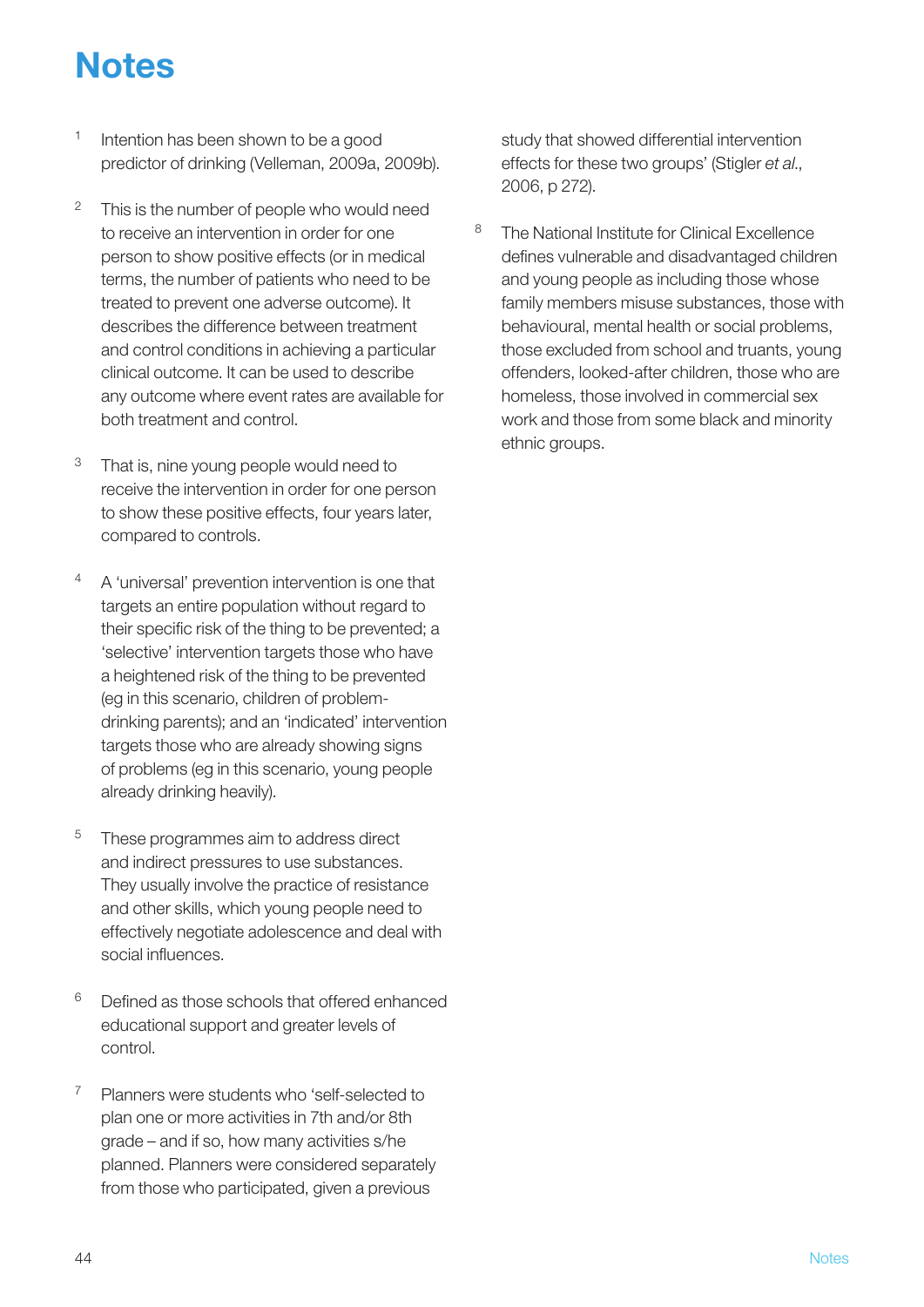## **References**

- Alcohol Concern (2007) *Cheap at twice the price: Young people, purchasing power and alcohol*. London: Alcohol Concern
- Allen, D., Coombes, L. and Foxcroft, D. (2007) 'Cultural accommodation of the Strengthening Families Programme 10-14: UK phase I study', *Health Education Research*, 22(4), 547–60
- Allen, D., Coombes, L. and Foxcroft, D. (2008) *Preventing alcohol and drug misuse in young people: Adaptation and testing of the Strengthening Families Programme 10-14 (SPF 10-12) for use in the United Kingdom*. Research Report No. 28. Oxford: School of Health and Social Care, Oxford Brookes University. Available at: www.aerc.org.uk/documents/ pdfs/finalReports/AERC\_FinalReport\_0042.pdf (accessed 27 March 2009)
- Ashton, M. (2000) 'Everyone's *not* doing it – important prevention message for early teens: nugget 4.14', *Drug and Alcohol Findings*, 4, xx
- BBC (2008) (http://news.bbc.co.uk/nol/ ukfs\_news/hi/newsid\_7560000/newsid\_ 7565000/7565082.stm), Page last updated at 10:27 GMT, Saturday, 16 August 2008 11:27 UK
- Bellis, M., Hughes, K., Morleo, M., Tocque, K., Hughes, S., Allen, T., Harrison, D. and Fe-Rodriguez, E. (2007) 'Predictors of risky alcohol consumption in schoolchildren and their implications for preventing alcohol-related harm', *Substance Abuse Treatment, Prevention, and Policy*, 2(15), 1–10
- Biglan, A., Ary, D. V., Smolkowski, K., Duncan, T. And Black, C. (2000) 'A randomised controlled trial of a community intervention to prevent adolescent tobacco use', *Tobacco Control*, 9, 24–32
- Bisset, S., Markham, W. and Aveyard, P. (2007) 'School culture as an influencing factor on youth substance use', *Journal of Epidemiology and Community Health*, 61, 485–90
- Blenkinsop, S., Eggers, M., Schagen, I., Schagen, S., Scott, E., Warwick, I., Aggleton, P. and Chase, E. with Zuurmond, M. (2004) *Evaluation of the impact of the National Healthy School Standard: Final report* [online]. Available at: www.wiredforhealth.gov.uk/PDF/Full\_report\_ 2004.pdf
- Bonell, C., Fletcher, A. and McCambridge, J. (2007) 'Improving school ethos may reduce substance misuse and teenage pregnancy', *British Medical Journal*, 334, 614–16
- Botvin, G., Baker, E., Dusenbury, L., Botvin, E. and Diaz, T. (1995) 'Long-term follow-up results of a randomized drug abuse prevention trial in a white middle-class population', *Journal of the American Medical Association*, 273(14), 1106–12
- Botvin, G., Griffin, K., Diaz, T. and Ifill-Williams, M. (2001) 'Preventing binge drinking during early adolescence: one- and two-year follow-up of a school-based preventive intervention', *Psychology of Addictive Behaviors*, 15(4), 360–5
- Botvin, G., Griffin, K., Paul, E. and Macauley, A. P. (2003) 'Preventing tobacco and alcohol use among elementary school students through life skills training', *Journal of Child & Adolescent Substance Abuse*, 12(4), 1–17
- Brody, G., Murry, V., Kogan, S., Gerrard, M., Gibbons, F., Molgaard, V., Brown, A., Anderson, T., Chen, Y., Luo, Z. and Wills, T. (2006) 'The Strong African American Families program: a cluster-randomized prevention trial of longterm effects and a mediational model', *Journal of Consulting and Clinical Psychology*, 74(2), 356–36
- CASA (The National Center on Addiction and Substance Abuse at Columbia University) (2007) *The importance of family dinners, IV*. New York, NY: CASA
- Catalano, R., Haggerty, K., Oesterie, S., Fleming, C. and Hawkins, J. D. (2004) 'The importance of bonding to school for healthy development', *Journal of School Health*, 74, 252–61
- CMO (Chief Medical Officers) (2009) Draft guidance on the consumption of alcohol by children and young people from the Chief Medical Officers of England, Wales and Northern Ireland. London: Department of Health/Department for Children, Schools and Families
- Coleman. L. and Cater, S. (2007) 'Changing the culture of young people's binge drinking: from motivations to practical solutions', *Drugs: Education, Prevention and Policy*, 14(4), 305–17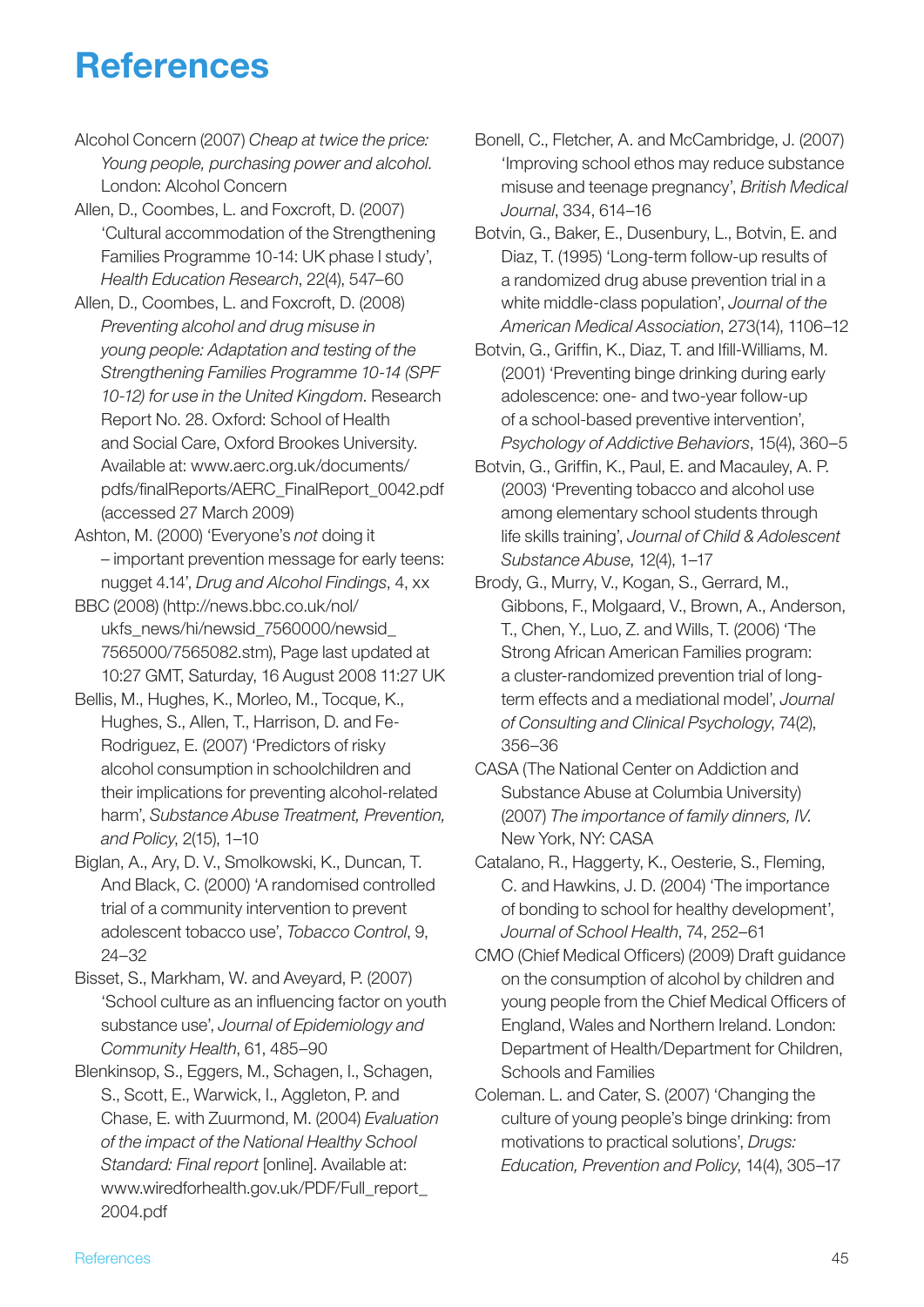- Connell, A., Dishion, T., Yasui, M. and Kavanagh, K. (2007) 'An adaptive approach to family intervention: linking engagement in familycentered intervention to reductions in adolescent problem behavior', *Journal of Consulting and Clinical Psychology*, 75(4), 568–79
- Connell, S., Sanders, M. and Markie-Dadds, C. (1997) 'Self-directed behavioral family intervention for parents of oppositional children in rural and remote areas', *Behavior Modification*, 21(4), 379–408
- Coombes, L., Allen, D., Marsh, M. and Foxcroft, D. (2006) *Implementation of the Strengthening Families Programme (SPF) 10-14 in Barnsley: The perspectives of facilitators and families.*  Research Report No. 26. Oxford: School of Health and Social Care, Oxford Brookes University. Available at: www.aerc.org. uk/documents/pdfs/finalReports/AERC\_ FinalReport\_0022.pdf (accessed 27 March 2009)
- Coombes, L., Allen, D., Marsh, M. and Foxcroft, D. (2009) 'The Strengthening Families Programme (SFP) 10-14 and substance misuse in Barnsley: the perspectives of facilitators and families, *Child Abuse Review*, 18, 41–59
- Conrod, P., Castellanos, N. and Mackie, C. (2007) 'Personality-targeted interventions delay growth of binge drinking in adolescence', *Journal of Child Psychology and Psychiatry* (OnlineEarly Articles), doi:10.1111/j.1469-7610.2007.01826.x
- Cook. T. (2003) 'The case for studying multiple contexts simultaneously', *Addiction*, 98 (s1), 151–5
- Cuijpers, P. (2002a) 'Peer-led and adult-led school drug prevention: a meta-analytic comparison', *Journal of Drug Education*, 32(2), 107–19 Cuijpers, P. (2002b) 'Effective ingredients of school-based drug prevention programs: a systematic review', *Addictive Behaviors*, 27(6): 1009–23
- Cuijpers, P. (2003) 'Three decades of drug prevention research', *Drugs: Education, Prevention and Policy*, 10(1), 7–20
- Cuijpers, P. (2005) 'Prevention programmes for children of problem drinkers: a review', *Drugs: Education, Prevention and Policy*, 12(6), 465–75
- Cuijpers, P., Jonkers, R., de Weerdt, I. and de Jong, A. (2002) 'The effects of drug abuse prevention at school: the "Healthy School and Drugs" project', *Addiction*, 97(1), 67–73
- DCSF (Department for Children, Schools and Families) (2008) *Youth alcohol action plan*, London: DCSF, Home Office and Department of Health.
- DCSF (2009) *Consultation on children, young people and alcohol: Summary of responses*. London: DCSF. Available online at: www.dcsf. gov.uk/consultations/downloadableDocs/ Alcohol%20Results.pdf
- DH (Department of Health) (2007) *Safe. Sensible. Social. The next steps in the National Alcohol Strategy.* London: DoH.
- Dishion, T. and Kavanagh, K. (2000) 'A multilevel approach to family-centered prevention in schools: process and outcome', *Addictive Behaviors*, 25(6), 899–911
- Dishion, T. and Kavanagh, K. (2003) Intervening in adolescent problem behavior: A family-centered approach. New York, NY: Guilford Press
- Dishion, T., Kavanagh, K., Schneiger, A., Nelson, S. and Kaufman, N. (2002) 'Preventing early adolescent substance use: a familycentred strategy for the public middle school', *Prevention Science*, 3(3), 191–201
- Dishion, T., Nelson, S. and Bullock, B. (2004) 'Premature adolescent autonomy: parent disengagement and deviant peer process in the amplification of problem behaviour', *Journal of Adolescence*, 27, 515–30
- Dishion, T., Nelson, S. and Kavanagh, K. (2003) 'The family check-up with high risk young adolescents: preventing early-onset substance use by parent monitoring', *Behaviour Therapy*, 34, 553–71
- DrugScope (1999) *The right responses: Managing and making policy for drug related incidents in schools*. London: Drugscope
- Ellickson, P., Collins, R., Hambarsoomians, K. and McCaffrey, D. (2005) 'Does alcohol advertising promote adolescent drinking? Results from a longitudinal assessment', *Addiction*, 100(2), 235–46. Erratum in: *Addiction*, 2005, 100(8), 1201. Comment in: *Addiction*, 2005, 100(2), 258–9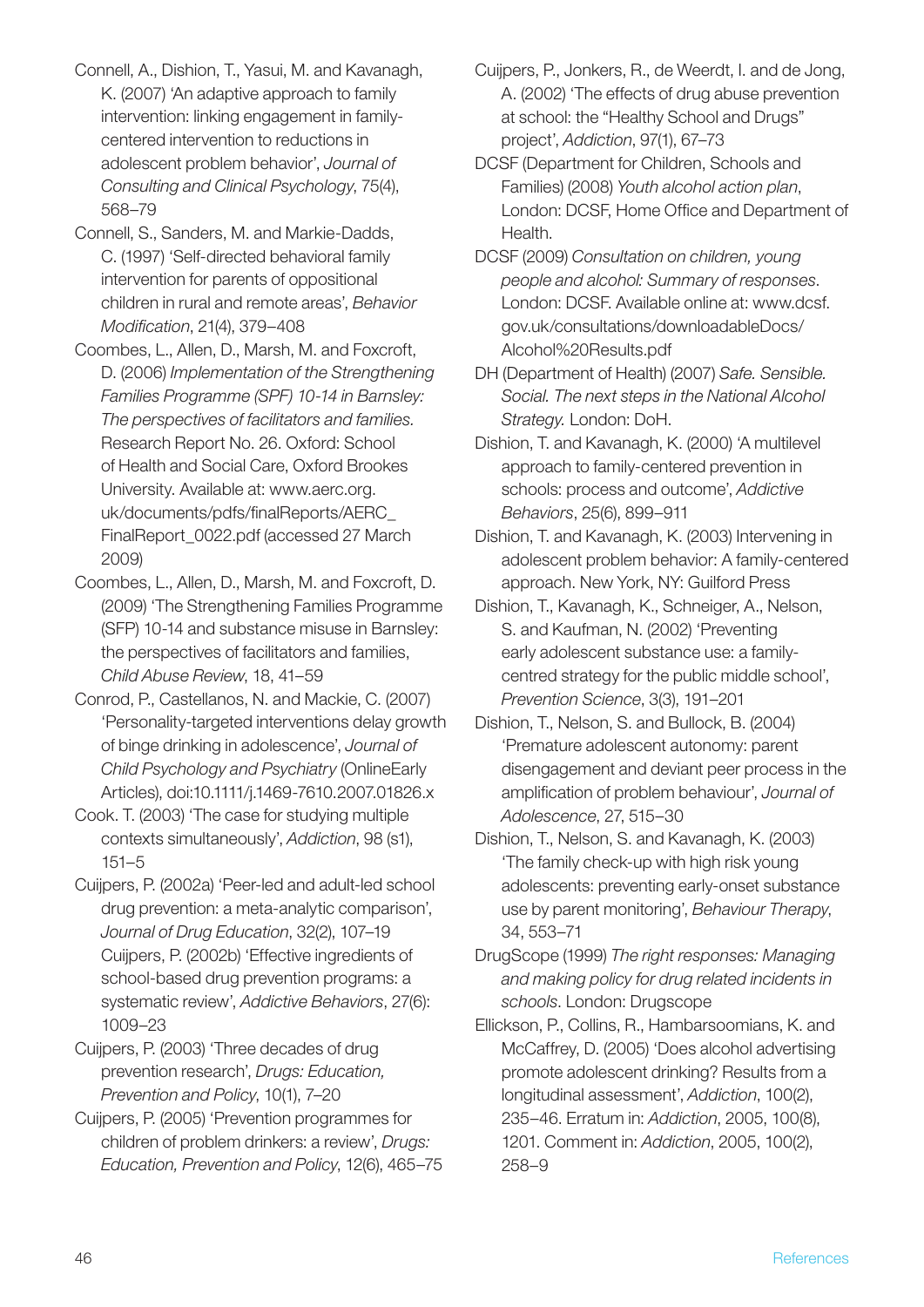- Flay, B., Graumlich, S., Segawa, E., Burns, J., Holliday, M., *et al.* (2004) 'Effects of 2 prevention programs on high-risk behaviours among African-American youth: a randomized trial', *Archives of Paediatric and Adolescent Medicine*, 158, 377–84
- Fletcher, A., Bonell, C. and Hargreaves, J. (2008) 'School effects on young people's drug use: a systematic review of intervention and observational studies', *Journal of Adolescent Health*, 42(3), 209–20
- Fletcher, A., Bonell, C., Sorhaindo, A. and Strange, V. (2009) 'How might schools influence young people's drug use? Development of theory from qualitative case-study research', *Journal of Adolescent Health*, 45, 126–32
- Foxcroft, D., Ireland, D., Lister-Sharp, D., Lowe, G. and Breen, R. (2003) 'Longer-term primary prevention for alcohol misuse in young people: a systematic review', *Addiction*, 98, 397–411
- Foxcroft, D., Ireland D., Lowe, G. and Breen, R. (2002) 'Primary prevention for alcohol misuse in young people', *Cochrane Database of Systematic Reviews*, issue 3.
- Gates, S., McCambridge, J., Smith, L. and Foxcroft, D. (2006) 'Interventions for prevention of drug use by young people delivered in non-school settings', *Cochrane Database of Systematic Reviews* 2006, issue 1, 1465–858
- Gerrard, M., Gibbons, F., Brody, G., Murry, V., Cleveland, M. and Wills, T. (2006) 'A theorybased dual-focus alcohol intervention for preadolescents: the Strong African American Families Program', *Psychology of Addictive Behaviors*, 20(2), 185–95
- Griffin, C., Szmigin, I., Bengry-Howell, A., Hackley, C. and Mistral, W. (2007) '"Every time I do it I absolutely annihilate myself": loss of (self-) consciousness and loss of memory in young people's drinking narratives', Paper presented at the British Sociological Association annual conference, ISA Programme Symposium on 'Memory and Narrative', University of East London, 12–14 April
- Hackley, C., Bengry-Howell, A., Griffin, C., Mistral, W. and Szmigin, I. (2008) 'The discursive constitution of the UK alcohol problem in *Safe, Sensible, Social*: A discussion of policy implications', *Drugs: Education, Prevention and Policy*, 15, supplement 1 (special issue 'Community approaches to alcohol-related harm', W. Mistral (ed), 61–74)
- Hansen, W., Anderson Johnson, C., Flay, B., Graham, J. and Sobel, J. (1988) 'Affective and social influences approaches to the prevention of multiple substance abuse among seventh grade students: results from project SMART', *Preventive Medicine*, 17, 135–54
- Hansen, W. and Graham, J. (1991) 'Preventing alcohol, marijuana, and cigarette use among adolescents: peer pressure resistance training versus establishing conservative norms', *Preventive Medicine*, 20(3), 414–30
- Harden, A., Weston, R. and Oakley, A. (1999) *A review of the effectiveness and appropriateness of peer-delivered health promotion interventions for young people*. London: Evidence for Policy and Practice Information and Co-coordinating **Centre**
- Harnett, R., Thom, B., Herring, R. and Kelly, M. (2000) 'Alcohol in transition: towards a model of young men's drinking styles', *Journal of Youth Studies*, 3(1), 61–77
- Harrington, V. (2000) Underage drinking: Findings from the 1998–1999 Youth Lifestyles Survey. Home Office Research Findings No. 125. London: Home Office
- Harrop, E., Addis, S., Elliott, E. and Williams, G. (2006) *Resilience, coping and salutogenic approaches to maintaining and generating health: A review*. Cardiff: Cardiff Institute of Society, Health and Ethics
- Hawkins, J. D., Catalano, R. and Arthur, M. (2002) 'Promoting science-based prevention in communities', *Addictive Behaviors*, 27, 951–76
- Hellandsjo Bu, E., Watten, R., Foxcroft, D., Ingebrigtsen, J. and Relling, G. (2002) 'Teenage alcohol and intoxication debut: the impact of family socialization factors, living area and participation in organized sports', *Alcohol and Alcoholism*, 37, 74–80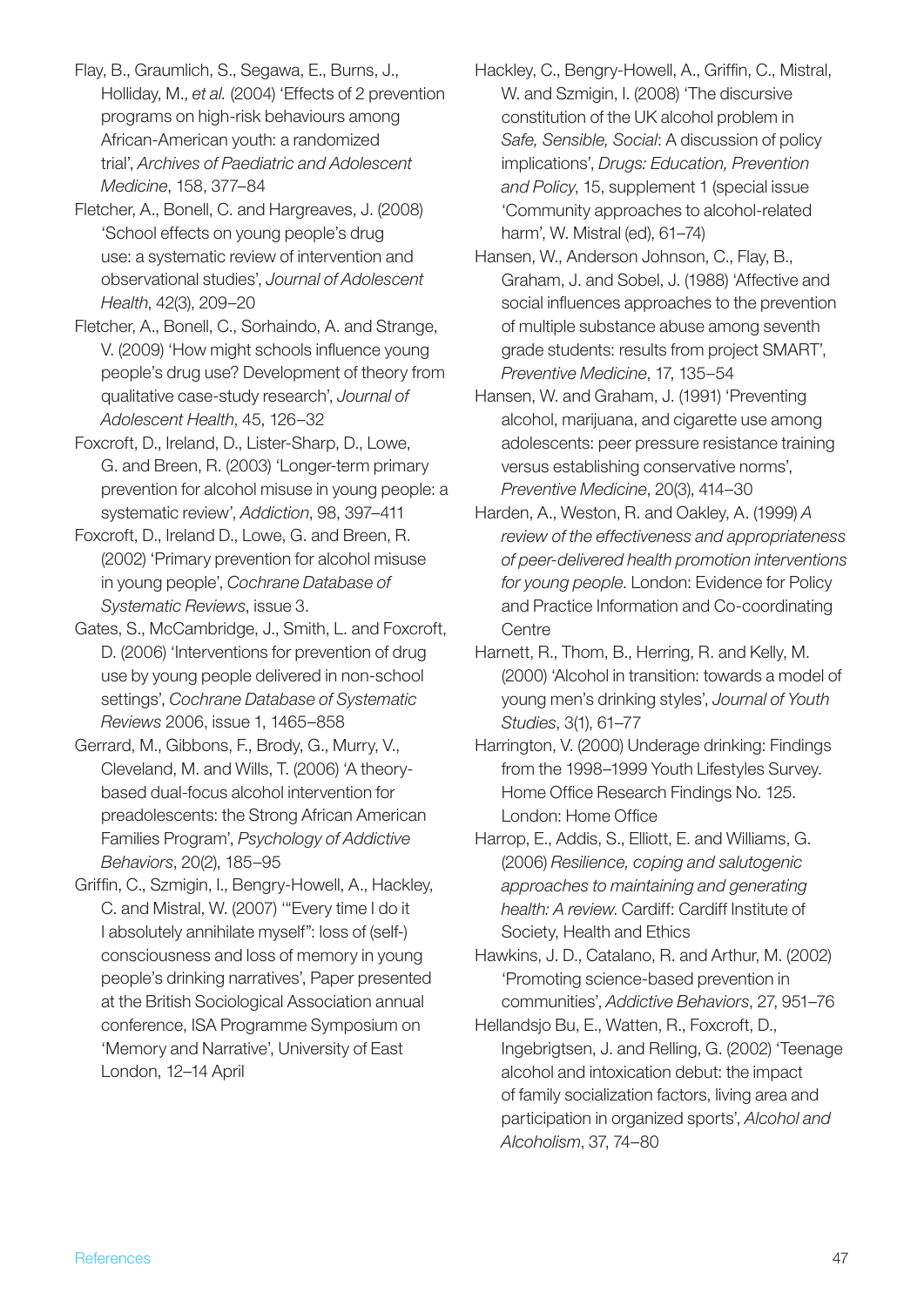- Home Office (2006) Underage drinking: Findings from the 2004 Offending, Crime and Justice Survey, Home Office Research Findings No. 277. London: Home Office
- Jefferson, T., Jones, L. and Bellis, M. (2007) Interventions delivered in primary and secondary schools to prevent and/or reduce alcohol use by young people under 18 years old: Epidemiology review and development of an epidemiological model. NICE: PHIAC 14.3c alcohol and schools – epidemiology review. Liverpool: National Collaborating Centre for Drug Prevention
- Jones, L., James, M., Jefferson, T., Lushey, C., Morleo, M., Stokes, E., Sumnall, H., Witty, K. and Bellis, M. A. (2007a) *A review of the effectiveness and cost-effectiveness of interventions delivered in primary and secondary schools to prevent and/or reduce alcohol use by young people under 18 years old.* NICE: PHIAC 14.3a – alcohol and schools: review of effectiveness and cost-effectiveness. Liverpool: National Collaborating Centre for Drug Prevention
- Jones, L., Sumnall, H., Burrell, K., Mcveigh, J. and Bellis, M. (2006b) *Universal drug prevention*. Liverpool: National Collaborating Centre for Drug Prevention
- Jones, L., Sumnall, H., Witty, K., Wareing, M., McVeigh, J. and Bellis, M. (2006a) *A review of community-based interventions to reduce substance misuse among vulnerable and disadvantaged young people*. NICE – PHIAC 5–3 review of effectiveness – main Report. Liverpool: National Collaborating Centre for Drug Prevention
- Jones, L., Sumnall, H., Witty, K., Wareing, M., McVeigh, J. and Bellis, M. (2007b) Executive summary: A review of community-based interventions to reduce substance misuse among vulnerable and disadvantaged young people. NICE - PHIAC 5–3 review of effectiveness – executive summary. Liverpool: National Collaborating Centre for Drug Prevention
- Kaplow, J., Curran, P., Dodge, K. and the Conduct Problems Prevention Research Group (2002) 'Child, parent, and peer predictors of earlyonset substance use: a multisite longitudinal study', *Journal Abnormal Child Psychology*, 30(3), 199–216
- Kellam, S., Brown, C., Poduska, J., Ialongo, N., Wang, W., Toyinbo, P., Petras, H., Ford, C., Windham, A. and Wilcox, H. ( 2008) 'Effects of a universal classroom behavior management program in first and second grades on young adult behavioral, psychiatric, and social outcomes', *Drug and Alcohol Dependence*, 95, S5–S28.
- Komro, K., Perry, C. L., Williams, C. L., Farbakhsh, K. and Veblen-Mortenson, S. (2001) 'How did Project Northland reduce alcohol use among young adolescents? Analysis of mediating variables', *Health Education Research*, 16(1), 59–70
- Kumpfer, K. (1998) 'Selective prevention interventions: the Strengthening Families Program', in Ashery R.S. *et al.*, (eds) *Drug abuse prevention through family interventions* (pp 160–201). NIDA Research Monograph 177. Bethesda, MA: [US] National Institute on Drug Abuse
- Kumpfer, K., Alvarado, R. and Whiteside, H. (2003) 'Family-based interventions for substance use and misuse prevention', *Substance Use and Misuse*, 38 (11–13), 1759–87
- Leffert, N., Petersen, A., Scales, P., Sharma, A., Drake, D. and Blythe, D. (1998) 'Developmental assets: measurement and prediction of risk behaviors among adolescents', *Applied Developmental Science*, 2(3), 138–59
- Markie-Dadds, C. and Sanders, M. (2006) 'A controlled evaluation of an enhanced selfdirected behavioural family intervention for parents of children with conduct problems in rural and remote areas', *Behaviour Change*, 23(1), 55–72
- Martin, A. and Sanders, M. (2003) 'Balancing work and family: a controlled evaluation of the Triple P – Positive Parenting Program as a work-site intervention', *Child and Adolescent Mental Health*, 8(4), 161–9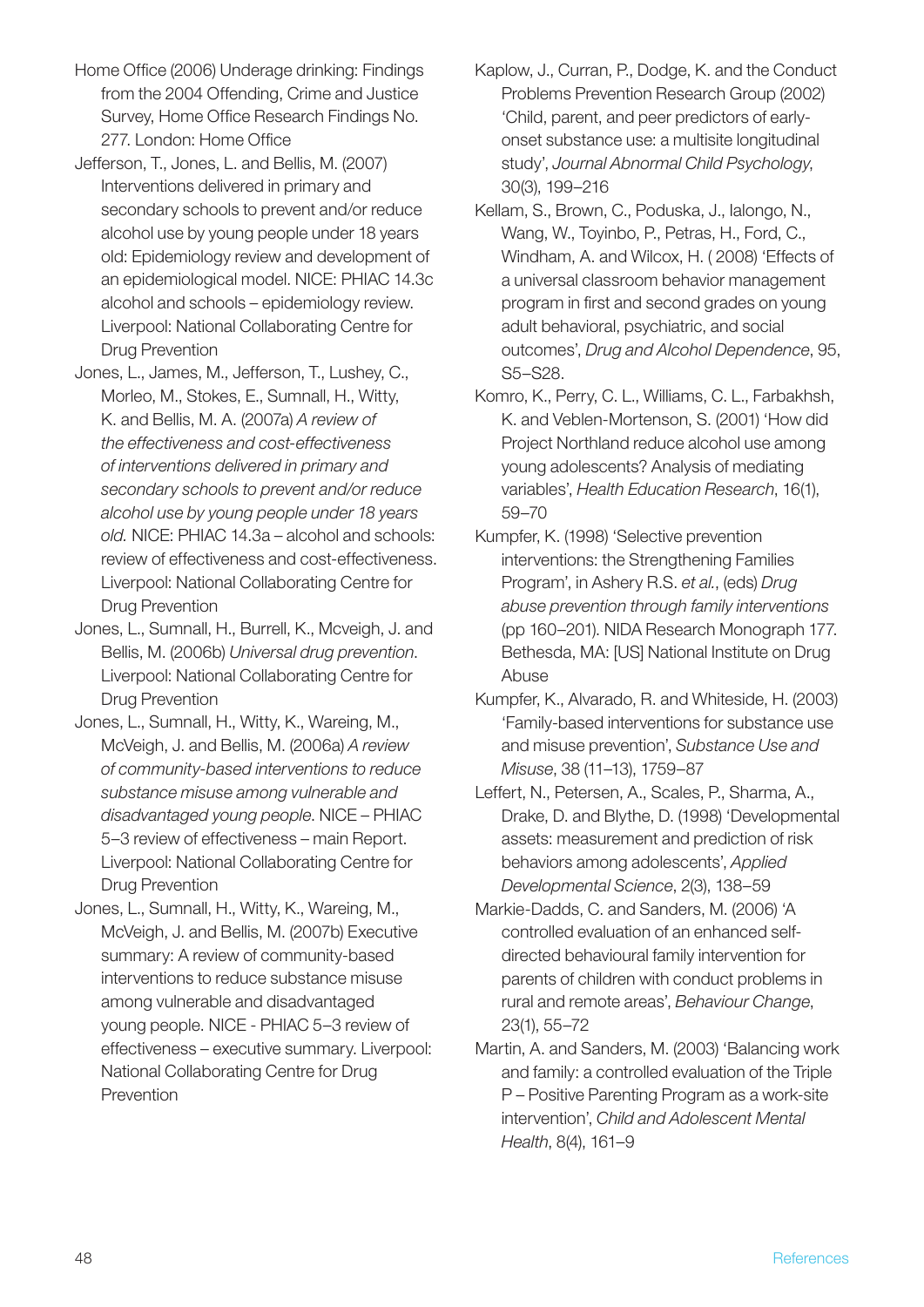- McBride, N., Farringdon, F., Midford, R., Meuleners, L. and Phillips, M. (2003) 'Early unsupervised drinking – reducing the risks: the School Health and Alcohol Harm Reduction Project', *Drug and Alcohol Review* 22(3), 263–76
- McGrath, Y., Sumnall, H., Edmonds, K., McVeigh, J. and Bellis, M. (2006) *Review of grey literature on drug prevention among young people*. London: National Institute for Health and Clinical **Excellence**
- McTaggart, P. and Sanders, M. (2003) 'The Transition to School Project: results from the classroom', *Australian e-Journal for the Advancement of Mental Health*, 2(3), www. auseinet.com/journal/vol2iss3/mctaggart.pdf
- Mentor (2007) *First measures: A guide to alcohol misuse prevention work with children*. London: The Mentor Foundation
- Mistral, W., Velleman, R., Mastache, C. and Templeton, L. (2007) *UKCAPP: An evaluation of 3 UK community alcohol prevention programs*. Final Report to the AERC. London: AERC
- Molgaard, V. and Spoth, R. (2001) 'Strengthening Families Program for young adolescents: overview and outcomes', in S. I. Pfeiffer and L. A. Reddy (eds *Innovative mental health programs for children: Programs that work* (pp 15–29). Binghamton, NY: Haworth Press
- Mulvihill, C., Taylor, L., Waller, S., Naidoo, B. and Thom, B. (2005) *Prevention and reduction of alcohol misuse: Evidence briefing, 2nd edition, March 2005*. London: Health Development Agency
- Newburn, T. and Shiner, M. (2001) *Teenage kicks? Young people and alcohol: A review of the literature*, York: Joseph Rowntree Foundation
- NICE (National Institute for Health and Clinical Excellence) (2007) *Community-based interventions to reduce substance misuse among vulnerable and disadvantaged children and young people*. NICE public health intervention guidance 4. London: NICE
- NIDA (National Institute on Drug Abuse) (2003) *Preventing drug use among children and adolescents* (2nd edition). Maryland, MD: NIDA
- Ogilvie, D., Gruer, L. and Haw, S. (2005) 'Young people's access to tobacco, alcohol, and other drugs', *British Medical Journal*, 331(7513), 393–6
- Oman, R., Vesely, S., Aspy, C., McLeroy, K., Rodine, S. and Marshall, L. (2004) 'The potential protective effect of youth assets on adolescent alcohol and drug use', *American Journal of Public Health*, 94(8), 1425-30
- Palmer, R., Graham, J. W., White, E. L. and Hansen, W. B. (1998) 'Applying multilevel analytic strategies in adolescent substance use prevention research', *Preventive Medicine*, 27, 328–36
- Patton, G., Bond, L., Carlin, J., Thomas, L., Butler, H., Glover, S., Catalano, R. and Bowes, G. (2006) 'Promoting social inclusion in schools: a group-randomized trial', *American Journal of Public Health*, 96, 1582–7
- Pentz, M., Dwyer, J., Johnson, C., Flay, B., Hansen, W., Mac-Kinnon, D., *et al.* (unpublished) 'Longterm follow-up of a multicommunity trial for prevention of tobacco, alcohol, and drug abuse'
- Perry, C., Komro, K., Veblen-Mortenson, S., Bosma, L., Farbakhsh, K., Munson, K., Stigler, M. and Lytle, L. (2003) 'A randomized controlled trial of the middle and junior high school D.A.R.E. and D.A.R.E. Plus programs', *Archives of Pediatric and Adolescent Medicine*, 157, 178–84
- Perry, C., Williams, C., Komro, K., Veblen-Mortenson, S., Stigler, M. H., Munson, K. A., Farbakhsh, K., Jones, R. M. and Forster, J. L. (2002) 'Project Northland: long-term outcomes of community action to reduce adolescent alcohol use', *Health Education Research*, 17(1), 117–32
- Perry, C., Williams, C., Veblen-Mortenson, S., Toomey, T., Komro, K., Anstine, P., McGovern, P., Finnegan, J., Forster, J., Wagenaar, A. and Wolfson, M. (1996) 'Project Northland: outcomes of a communitywide alcohol use prevention program during early adolescence', *American Journal of Public Health*, 8(7), 956–65
- Posavac, E., Kattapong, K. and Dew, D. (1999) 'Peer-based interventions to influence healthrelated behaviors and attitudes: a metaanalysis', *Psychological Reports*, 85(3, 2), 1179–94
- Roe, S. and Becker, J. (2005) 'Drug prevention with vulnerable young people: a review', *Drugs: Education Prevention Policy*, 12(2), 85–99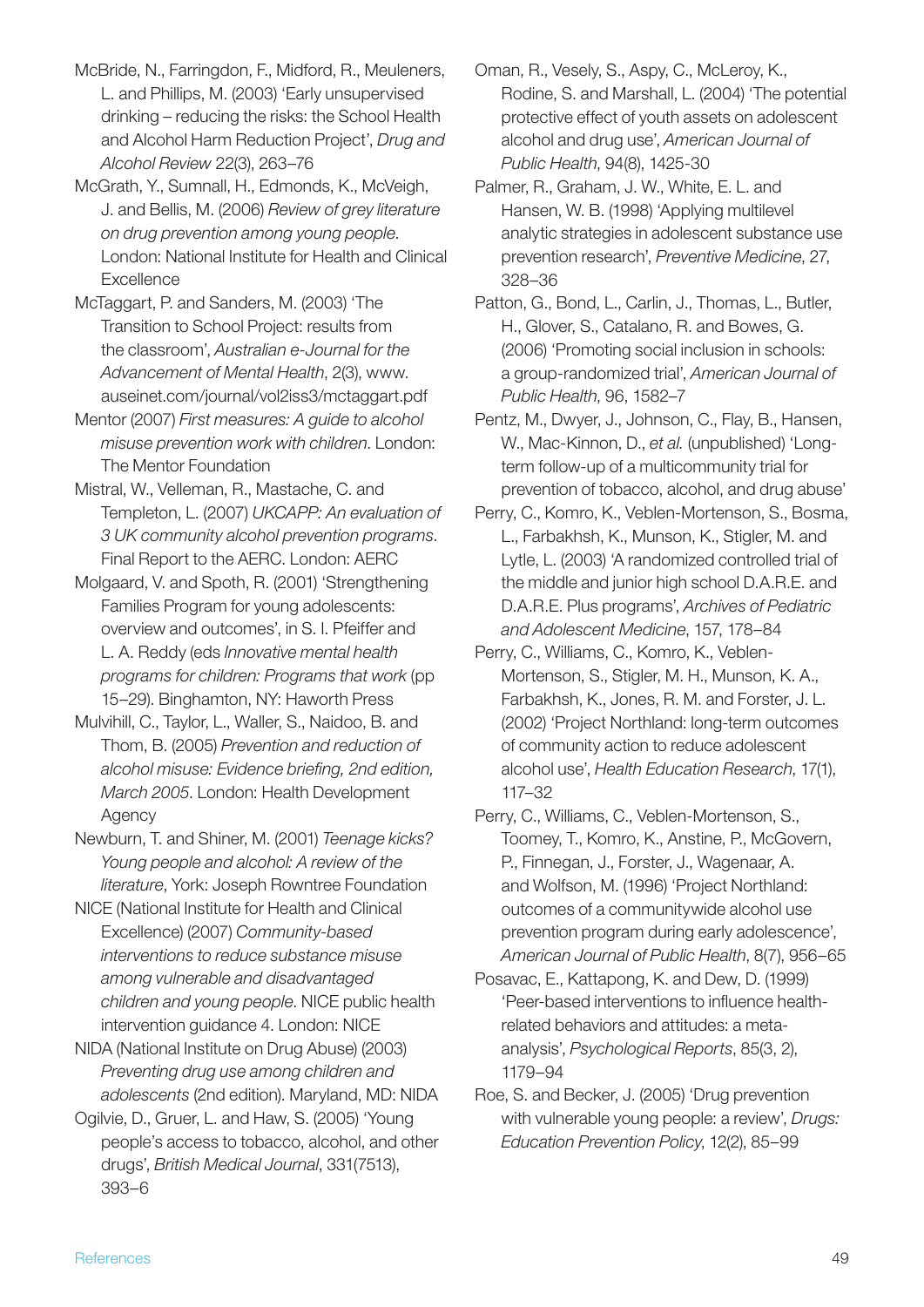SAMHSA (Substance Abuse and Mental Health Services Administration, Office of Applied Studies) (2002) *Protecting you/protecting me*. Downloaded from: http://modelprograms. samhsa.gov

SAMHSA ((2009) *Fathers' alcohol use and substance use among adolescents*. Rockville, MD: SAMHSA. Available online at: http://oas. samhsa.gov/2k9/108/FatherAlcUse.cfm

Sanders, M. (2000) 'Community-based parenting and family support interventions and the prevention of drug abuse', *Addictive Behaviors*, 25(6), 929–42

Sanders, M. and McFarland, M. (2000) 'The treatment of depressed mothers with disruptive children: a controlled evaluation of cognitive behavioral family intervention', *Behavior Therapy*, 31(1), 89–112

Sanders, M., Montgomery, D. and Brechman-Toussaint, M. (2000) 'The mass media and the prevention of child behavior problems: the evaluation of a television series to promote positive outcomes for parents and their children', *Journal of Child Psychology and Psychiatry*, 41(7), 939–48

Scales, P. and Leffert, N. (1999) *Developmental assets: A synthesis of the scientific research on adolescent development*. Minneapolis, MN: Search Institute

Schagen, S., Blenkinsop, S., Schagen, I., Scott, E., Eggers, M., Warwick, I., Chase, E. and Aggleton, P. (2005) 'Evaluating the impact of the National Healthy School Standard – using national datasets', *Health Education Research*, 20(6), 688–96

Seljamo, S., Aromaa, M., Koivusilta, L., Rautava, P., Sourander, A., Helenius, H. and Sillanpää, M. (2006) 'Alcohol use in families: a 15-year prospective follow-up study', *Addiction*, 101, 984–92

SHEU (Schools Health Education Unit) (2007) *Young people into 2007: Alcohol d Drugs*. Exeter: SHEU

Shope, J., Copeland, L., Kamp, M. and Lang, S. (1998) 'Twelfth grade follow-up of the effectiveness of a middle school-based substance abuse prevention program', *Journal of Drug Education*, 28(3), 185–97

Skara, S. and Sussman, S. (2003) 'A review of 25 long-term adolescent tobacco and other drug use prevention program evaluations', *Preventive Medicine*, 37(5): 451–74

Smit, F., Cuijpers, P., Lemmers, L., Jonkers, R. and Weerdt, I. D. (2003) 'Same prevention, different effects? Effect modification in an alcohol misuse prevention project among high-school juniors', *Drugs: Education, Prevention & Policy*, 10(2), 185–93

Spoth, R., Guyll, M., Chao, W. and Molgaard, V. (2003) 'Exploratory study of a preventive intervention with general population African American families', *Journal of Early Adolescence*, 23(4), 435–68

Spoth, R., Guyll, M. and Day, S. (2002a) 'Universal family-focused interventions in alcohol-use disorder prevention: cost effectiveness and cost-benefit analyses of two interventions', *Journal of Studies on Alcohol*, 63, 219–28

Spoth, R., Randall, G. K., Shin, C. and Redmond, C. (2005) 'Randomized study of combined universal family and school preventive interventions: patterns of long–term effects on initiation, regular use, and weekly drunkenness', *Psychology of Addictive Behaviors,* 19(4), 372–81

Spoth, R., Randall, G., Trudeau, L., Shin, C. and Redmond, C. (2008) 'Substance use outcomes 5½ years past baseline for partnership-based, family-school preventive interventions', *Drug and Alcohol Dependence*, 96, 57–68

Spoth, R., Redmond, C. and Shin, C. (2001) 'Randomized trial of brief family interventions for general populations: adolescent substance use outcomes 4 years following baseline', *Journal of Consulting and Clinical Psychology*, 69(4), 627–42

Spoth, R., Redmond, C., Shin, C. and Azevedo, K. (2004) 'Brief family intervention effects on adolescent substance initiation: school-level curvilinear growth curve analyses six years following baseline', *Journal of Consulting and Clinical Psychology*, 72(3), 535–42

Spoth, R., Redmond, C., Trudeau, L. and Shin, C. (2002b) 'Longitudinal substance initiation outcomes for a universal preventive intervention combining family and school programs', *Psychology of Addictive Behaviors*, 16(2): 129–34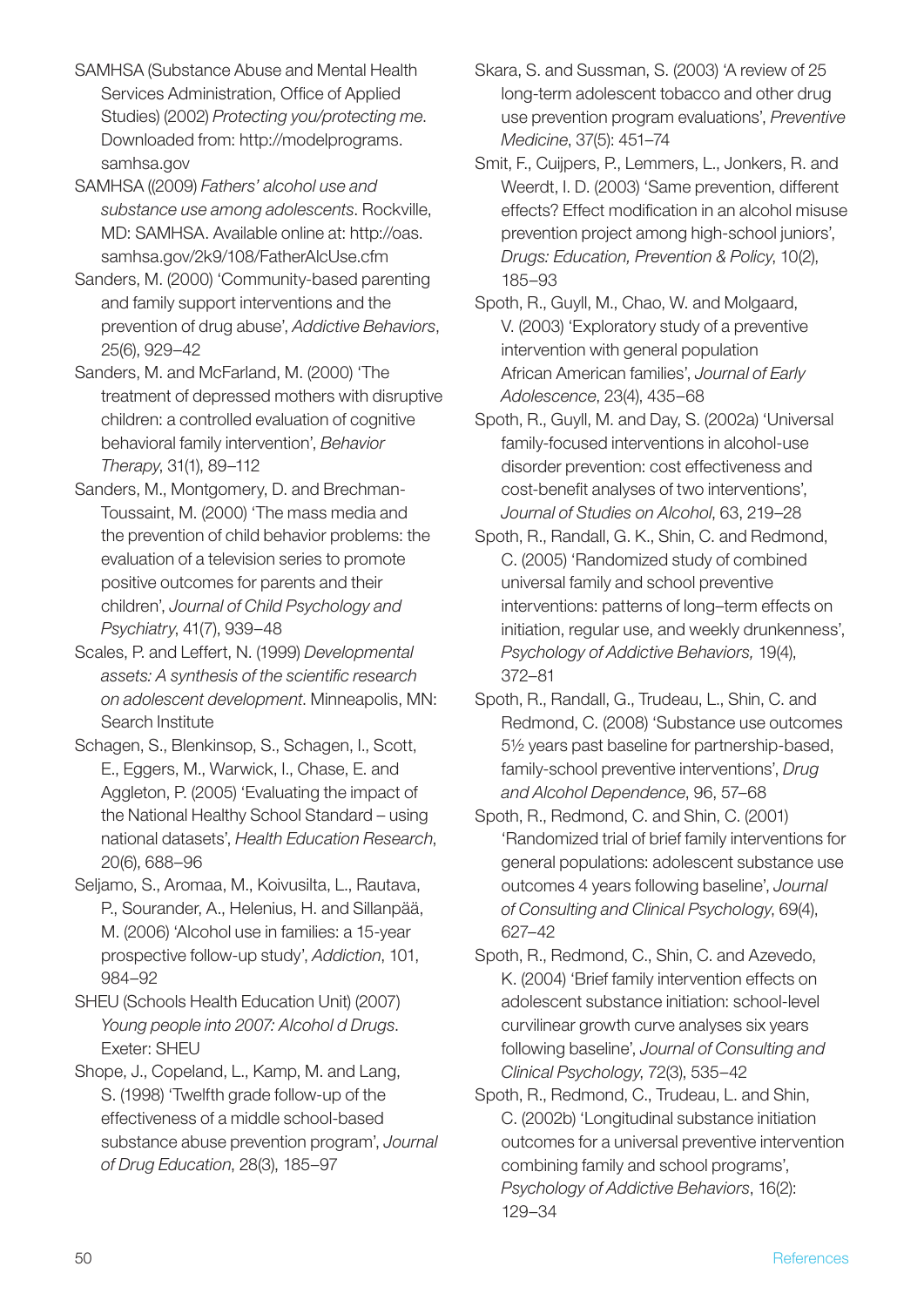- St Pierre, T., Kaltreider, D., Mark, M. and Aikin, K. (1992) 'Drug prevention in a community setting: a longitudinal study of the relative effectiveness of a three-year primary prevention program in Boys & Girls Clubs across the nation', *American Journal of Community Psychology*, 20(6), 673–706
- Stead, M., McDermott, L., Gordon, R., Angus, K. and Hastings, G. (2006) *A review of the effectiveness of social marketing alcohol, tobacco and substance misuse interventions*. National Social Marketing Centre, Report 3. London: National Social Marketing Centre
- Stead, M., Stradling, R., MacNeil, M., MacKintosh, A., Minty, S., McDermott, L. and Eadie, D. (2009) 'Bridging the gap between evidence and practice: a multi-perspective examination of real-world drug education', *Drugs: Education, Prevention & Policy*, published online, 7 July, 1–13, iFirst article
- Stigler, M., Perry, C., Komro, K., Cudeck, R. and Williams, C. L. (2006) 'Teasing apart a multiple component approach to adolescent alcohol prevention: what worked in Project Northland?', *Prevention Science*, 7(3), 269–80
- Stothard, B. and Ashton, M. (2000) 'Education's uncertain saviour', *Drug and Alcohol Findings*, 3, 4–7 and 16–20
- Sumnall, H., Jones, L., Burrell, K., Witty, K., McVeigh, J. and Bellis, M. (2006) *Annual review of drug prevention.* Liverpool: The National Collaborating Centre for Drug Prevention
- Sutherland, I. and Shepherd, J. (2001)'Social dimensions of adolescent substance use', *Addiction,* 96, 445–58
- Szmigin, I., Griffin, C., Mistral, W., Bengry-Howell, A., Weale, L. and Hackley, C. (2008) 'Re-framing "binge drinking" as "calculated hedonism": empirical evidence from the UK', *International Journal of Drugs Policy*, 19(5), 359–66
- Tait, R. J. and Hulse, G. K. (2003) 'A systematic review of the effectiveness of brief interventions with substance using adolescents by type of drug (DARE structured abstract)', *Drug and Alcohol Review*, 22, 337–46
- Taylor, B., Graham, J., Cumsille, P. and Hansen, W. (2000) 'Modeling prevention program effects on growth in substance use: analysis of five years of data from the Adolescent Alcohol Prevention Trial', *Prevention Science*, 1(4), 183–97
- Taylor, D., Bury, M., Campling, N., Carter, S., Garfied, S., Newbould, J. and Rennie, T. (2007) *The influence of social and cultural context on the effectiveness of health behaviour change interventions in relation to diet, exercise and smoking cessation*. London: National Institute for Clinical Excellence
- Thom, E. and Bayley, M. (2007) *Multi-component programmes*. York: Joseph Rowntree Foundation
- Tobler, N., Roona, M., Ochshorn, P., Marshall, D., Streke, A. and Stackpole, K. (2000) 'Schoolbased adolescent drug prevention programs: 1998 meta-analysis', *Journal of Primary Prevention*, 20(4), 275–336
- Trudeau, L., Spoth, R., Lillehoj, C., Redmond, C. and Wickrama, K. (2003) 'Effects of a preventive intervention on adolescent substance use initiation, expectancies, and refusal intentions', *Prevention Science*, 4(2), 109–22
- Turner, K. and Sanders, M. (2006) 'Help when it's needed first: a controlled evaluation of brief, preventive behavioral family intervention in a primary care setting', *Behavior Therapy*, 37(2), 131–42
- Turrisi, R., Jaccard, J., Taki, R., Dunnam, H. and Grimes, J. (2001) 'Examination of the shortterm efficacy of a parent intervention to reduce college student drinking tendencies', *Psychology of Addictive Behaviors*, 15(4), 366–72
- Underage Sales (2007) 'Underage alcohol sales down. 164/2007. Government press release. 11 October 2007. Available online, accessed at: http://www.gnn.gov.uk/Content/Detail.asp?Re leaseID=321521&NewsAreaID=2 (accessed 29 November 2007)
- Valente, T., Ritt-Olson, A., Stacy, A., Unger, J., Okamoto, J. and Sussman, S. (2007) 'Peer acceleration: effects of a social network tailored substance abuse prevention program among high-risk adolescents', *Addiction*, 102(11), 1804–15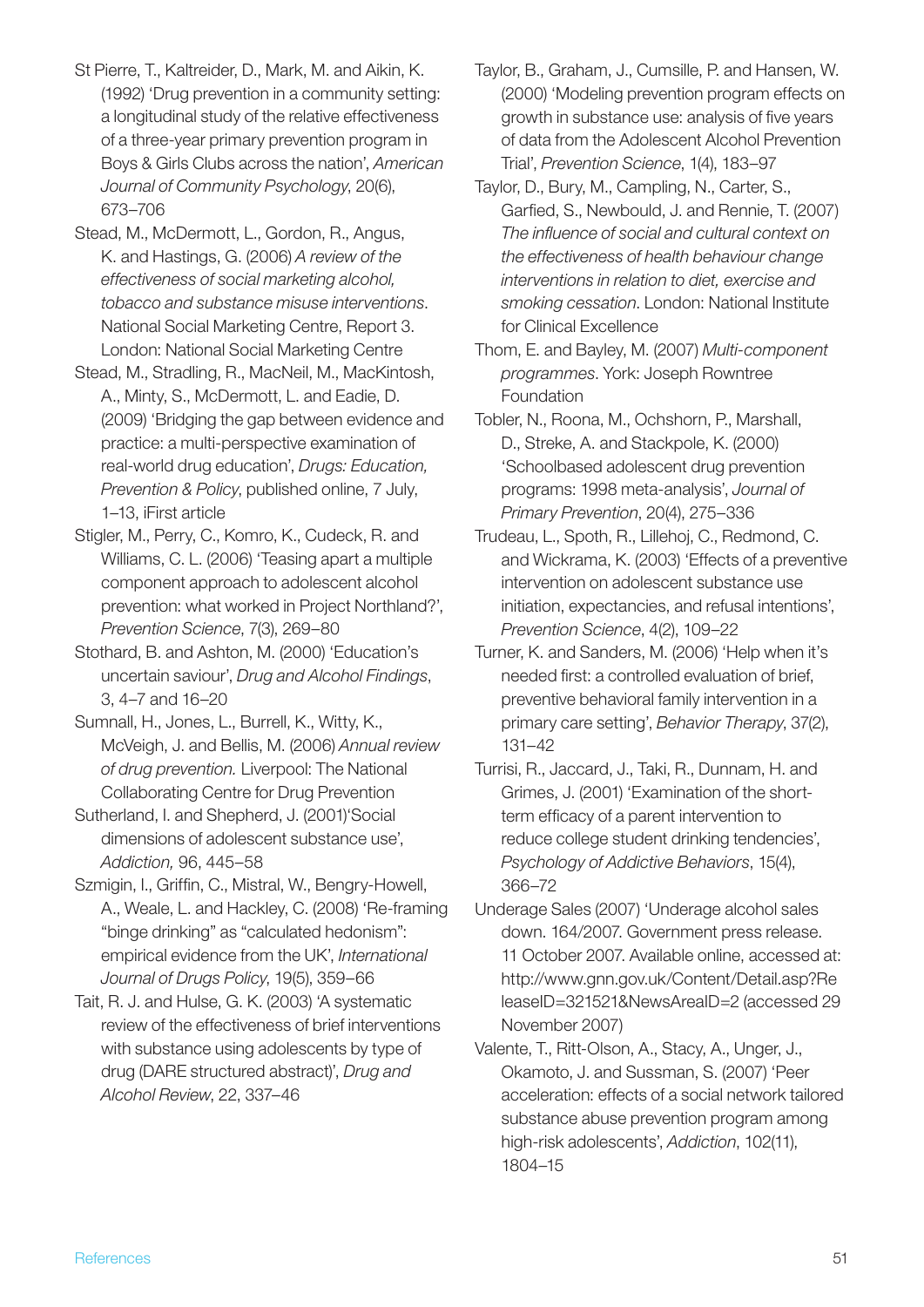- van Lier, P., Huizink, A. and Crijnen, A. (2009) Impact of a preventive intervention targeting childhood disruptive behaviour problems on tobacco and alcohol initiation from age 10 to 13 years. *Drug and Alcohol Dependence*, 100, 228–233.
- Velleman, R. (2003) *Drugs prevention: A template based on the European Union experience*. Occasional Paper for the European Union and TACIS Project on developing drug prevention programmes in southern Russia. Brussels: European Union and TACIS.
- Velleman, R. (2009a) *How do children and young people learn about alcohol: A major review of the literature for the Joseph Rowntree Foundation*. Bath: University of Bath. Available online only, from http://www.bath.ac.uk/health/ mhrdu/Velleman-JRF.pdf
- Velleman, R. (2009b) *Influences on how children and young people learn about and behave towards alcohol: A review of the literature*. York: Joseph Rowntree Foundation
- Velleman, R., Mistral, W. and Sanderling, L. (2000) *Taking the message home: Involving parents in drugs prevention*. London: Home Office. Drugs Prevention Advisory Service Paper, Paper 5; also Velleman, R., Mistral, W. and Sanderling, L. (2000) *Taking the message home: Involving parents in drugs prevention*. London: Home Office. Drugs Prevention Advisory Service Paper, Briefing 5 (a summary of DPAS Paper 5)
- Velleman, R. and Orford, J. (1999) *Risk and resilience: Adults who were the children of problem drinkers*. Reading: Harwood Academic **Publishers**
- Velleman, R. and Templeton, L. (2007) 'Understanding and modifying the impact of parental substance misuse on children', *Advances in Psychiatric Treatment*, 13, 79–89
- Warwick, I., Aggleton, P., Chase, E., Schagen, S., Blenkinsop, S., Schagen, I., Scott, E. and Eggers, M. (2005) 'Evaluating healthy schools – perceptions of impact among school-based respondents', *Health Education Research*, 20(6), 697–708
- Webster, R., Hunter, M. and Keats, J. (2002) 'Evaluating the effects of a peer support programme on adolescents' knowledge, attitudes and use of alcohol and tobacco', *Drug & Alcohol Review*, 21(1), 7–16
- Werch, C., Owen, D., Carlson, J., DiClemente, C., Edgemon, P. and Moore, M. (2003a) 'One-year follow-up results of the STARS for Families alcohol prevention program', *Health Education Research*, 18(1), 74–87
- Werch, C., Moore, M., DiClemente, Bledsoe, R. and Joblie, E. (2005) 'A multihealth behavior intervention integrating physical activity and substance use prevention for adolescents', *Prevention Science*, 6(3), 213–26
- Werch, C., Moore, M., DiClemente, C., Owen, D. M., Joblie, E. and Bledsoe, R. (2003) 'A sport-based intervention for preventing alcohol use and promoting physical activity among adolescents', *Journal of School Health*, 73(10), 380–8
- Werch, C., Pappas, D., Carlson, J. and DiClemente, C. (1999) 'Six-month outcomes of an alcohol prevention programme for inner-city youth', *American Journal of Health Promotion*, 13, 237–40
- Werner, E. (2000) 'Protective factors and individual resilience', in J. Shonkoff and J. Samuel (eds) *Handbook of early childhood intervention* (pp 115-34) Cambridge: Cambridge University Press.
- West, P., Sweeting, H. and Leyland, A. (2004) 'School effects on pupils' health behaviours: evidence in support of the health promoting school', *Research Papers in Education*, 19, 261–91
- Wynn, S., Schulenberg, J., Maggs, J. and Zucker, R. (2000) Preventing alcohol misuse: the impact of refusal skills and norms. *Psychology of Addictive Behaviors*, 14, 36–47.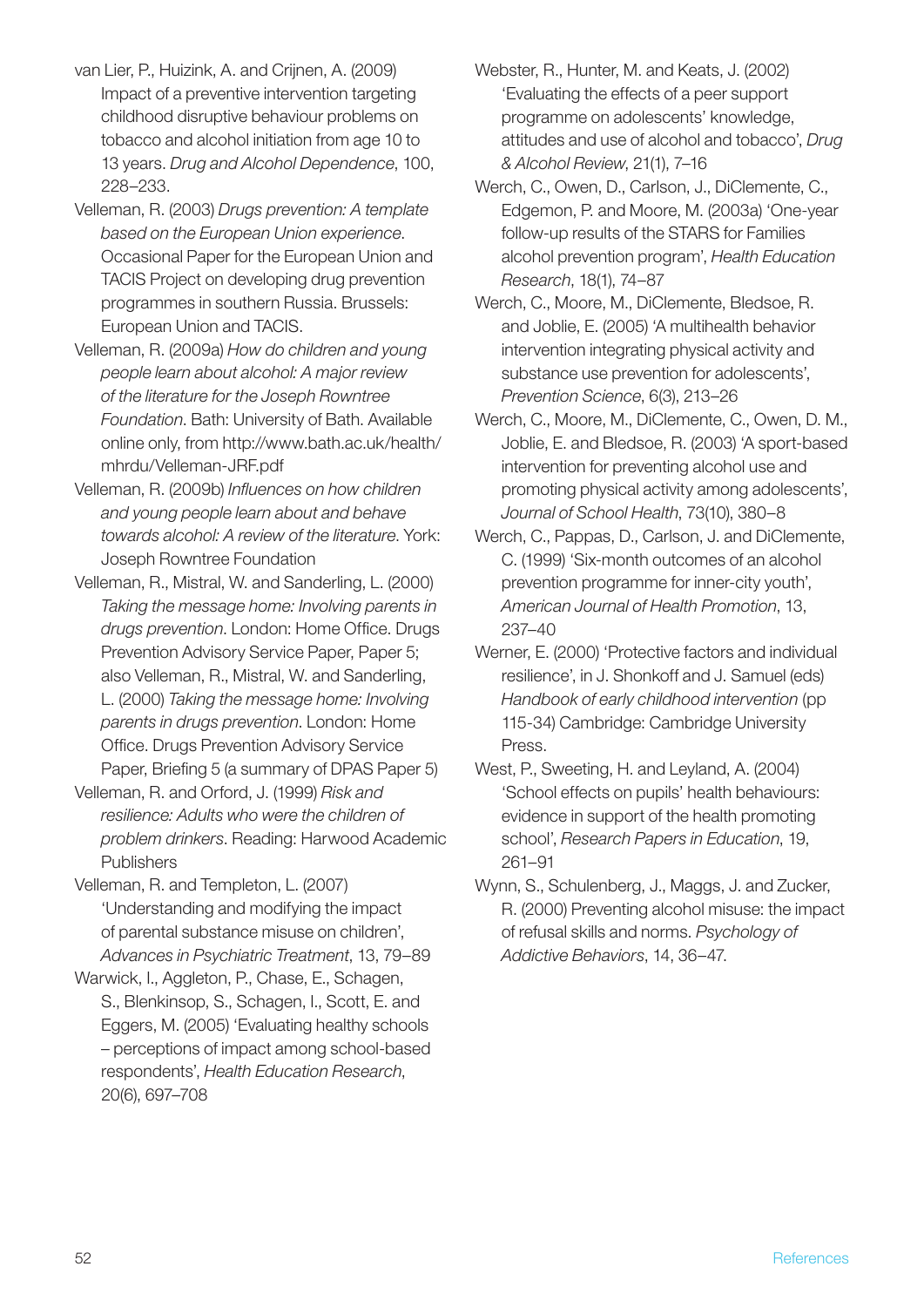## Appendix 1: Brief summaries of key interventions

## Adolescent Transition Program (ATP)

| Authors                     | Dishion and Kavanagh (2000, 2003); Dishion<br>et al. (2002, 2003, 2004)                                                                                                                                                                                                                              |
|-----------------------------|------------------------------------------------------------------------------------------------------------------------------------------------------------------------------------------------------------------------------------------------------------------------------------------------------|
| Country                     | USA                                                                                                                                                                                                                                                                                                  |
| <b>Rrief</b><br>description | Parent training programme, multi-<br>component, uses family, school and peer<br>components. Selected intervention for at-<br>risk early adolescents. Family-based within<br>a middle school setting                                                                                                  |
| Target group                | Middle school students (aged 11–14) and<br>their families                                                                                                                                                                                                                                            |
| Comments                    | Randomised controlled trials (Dishion and<br>Kavanagh, 2000, 2003; Dishion et al., 2002,<br>2003, 2004) show programme effective in<br>reducing observed negative parent-child<br>interactions; decreases in antisocial<br>behaviour reported by teachers; decreases<br>in youth smoking at one year |

## Strengthening Families Program (SFP)

| Authors              | Spoth et al. (2001, 2002a, 2002b, 2004,<br>2005, 2008)                                                                                                                                                                                                                                                                                                                                                                                                             |
|----------------------|--------------------------------------------------------------------------------------------------------------------------------------------------------------------------------------------------------------------------------------------------------------------------------------------------------------------------------------------------------------------------------------------------------------------------------------------------------------------|
| Country              | <b>USA</b>                                                                                                                                                                                                                                                                                                                                                                                                                                                         |
| Brief<br>description | Community-based programme for parents<br>and children. Originally developed for use<br>with children aged 6-10 with substance-<br>misusing parents. Age range later extended<br>to 14; and for use with children whose<br>parents did not have problems. Designed to<br>develop specific protective factors & reduce<br>specific risk factors                                                                                                                      |
| Target group         | Originally children aged 6-10, currently<br>mainly children aged 10-14, and their<br>parents                                                                                                                                                                                                                                                                                                                                                                       |
| Comments             | Extensively tested across different ethnic,<br>sociocultural groups, rural and urban<br>settings, substance misusing parents<br>and non-substance misusing parents.<br>Number of evaluations (eg Molgaard and<br>Spoth, 2001; Spoth et al., 2001, 2002a,<br>2002b, 2003, 2004, 2005). Findings include<br>postponement of drinking initiation, lower<br>rates of alcohol, tobacco and marijuana<br>use, fewer conduct problems at school<br>compared with controls |

## School Health and Alcohol Harm Reduction Programme (SHAHRP)

| Authors                     | McBride et al. (2003)                                                                                                                                                                                                                          |  |  |  |
|-----------------------------|------------------------------------------------------------------------------------------------------------------------------------------------------------------------------------------------------------------------------------------------|--|--|--|
| Country                     | Australia                                                                                                                                                                                                                                      |  |  |  |
| <b>Rrief</b><br>description | Classroom-based harm reduction<br>programme, conducted in two phases over<br>two years                                                                                                                                                         |  |  |  |
| Target group                | 13-to 17-year-olds with varying experience<br>with alcohol                                                                                                                                                                                     |  |  |  |
| Comments                    | Results show that that those who were<br>non-drinkers or unsupervised drinkers at<br>baseline became less likely to consume in a<br>risky manner, and that early unsupervised<br>drinkers experience less alcohol-related<br>harm after SHAHRP |  |  |  |

## Project Northland

| Authors                     | Perry et al. (1996, 2002)                                                                                                                                                                                                                                                    |
|-----------------------------|------------------------------------------------------------------------------------------------------------------------------------------------------------------------------------------------------------------------------------------------------------------------------|
| Country                     | USA                                                                                                                                                                                                                                                                          |
| <b>Brief</b><br>description | Three-year community-wide multilevel<br>intervention, including school curriculum,<br>parents, teacher training peer leaders,<br>community mobilisations, media campaign                                                                                                     |
| Target group                | Children aged 11–12 to 13–14 at intervention                                                                                                                                                                                                                                 |
| Comments                    | Significant impact on past month and<br>past week alcohol use in the intervention<br>group compared with control at 2.5 years,<br>but effect had dissipated at four years.<br>Significant reduction in 'proneness to<br>alcohol, drug and family problems' at three<br>vears |

## Life Skills Training (LST)

| Authors                     | Botvin et al. (2001, 2003)                                                                                                                                                                                                                                                |
|-----------------------------|---------------------------------------------------------------------------------------------------------------------------------------------------------------------------------------------------------------------------------------------------------------------------|
| Country                     | <b>USA</b>                                                                                                                                                                                                                                                                |
| <b>Rrief</b><br>description | Classroom-based substance use prevention<br>programme with booster sessions. Aims to<br>develop resistance skills, self-esteem, self-<br>confidence as well as knowledge                                                                                                  |
| Target group                | Children aged 11-12 at intervention                                                                                                                                                                                                                                       |
| Comments                    | Evidence of positive effects (Botvin et al.,<br>2001; Trudeau et al., 2003). Also evidence<br>of positive effects in younger children<br>(intervention age 8–9) (Botvin et al., 2003).<br>Strongest evidence in relation to drinking to<br>intoxication and heavy smoking |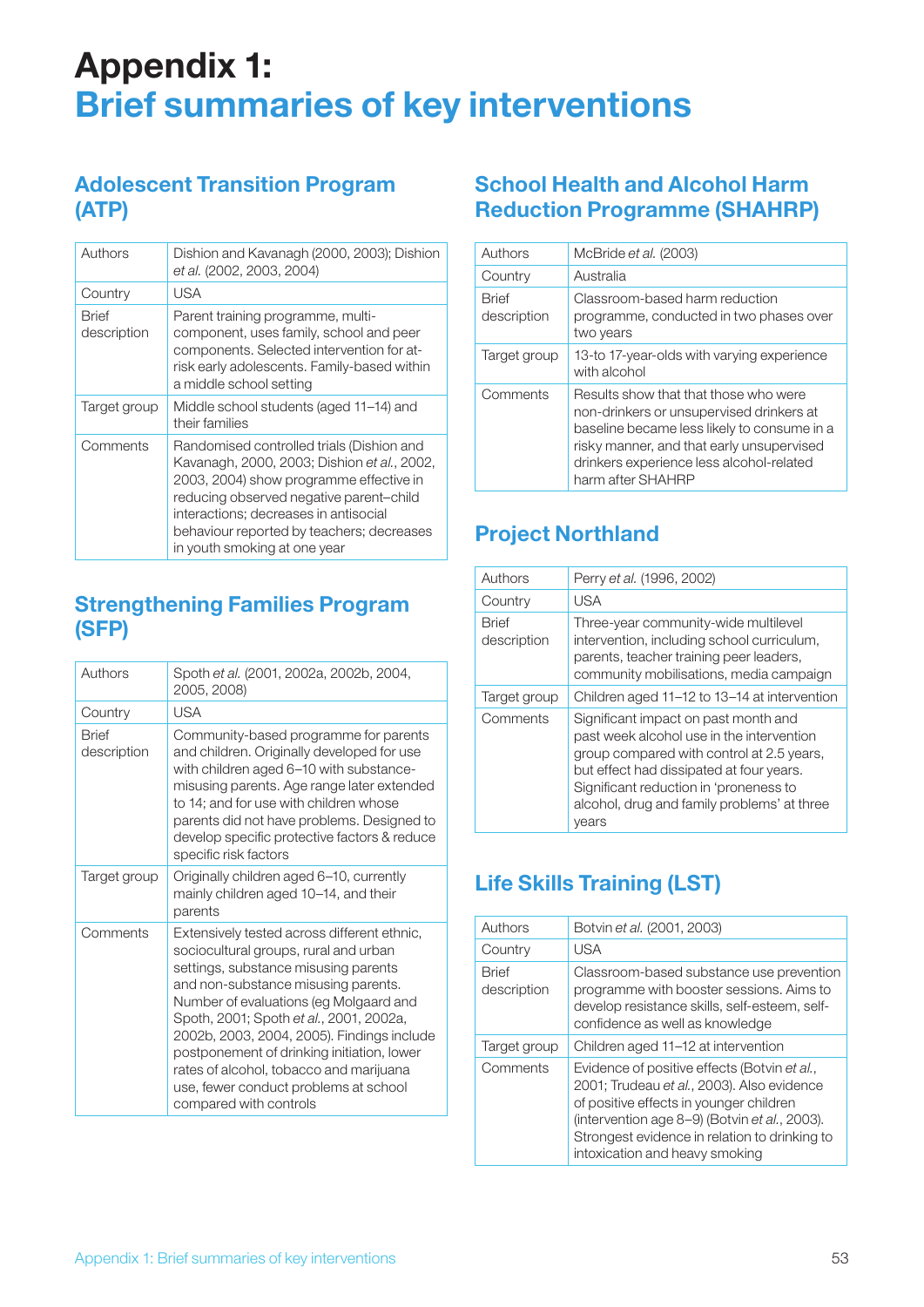## Alcohol Misuse Prevention Study (AMPS)

| Authors                     | Wynn et al. (2000)                                                                                                                                                                                               |  |  |  |
|-----------------------------|------------------------------------------------------------------------------------------------------------------------------------------------------------------------------------------------------------------|--|--|--|
| Country                     | <b>USA</b>                                                                                                                                                                                                       |  |  |  |
| <b>Rrief</b><br>description | School-based focused on reducing alcohol<br>problems rather than alcohol use, by<br>improving the pupils' ability to identify and<br>resist peer influences. Block of lessons,<br>booster sessions for two years |  |  |  |
| Target group                | Those aged 11–12 at intervention, followed<br>up until 15-16                                                                                                                                                     |  |  |  |
| Comments                    | Intervention did retard problems but only in<br>the minority who had already drunk without<br>adult supervision, ie those with the greatest<br>alcohol problems                                                  |  |  |  |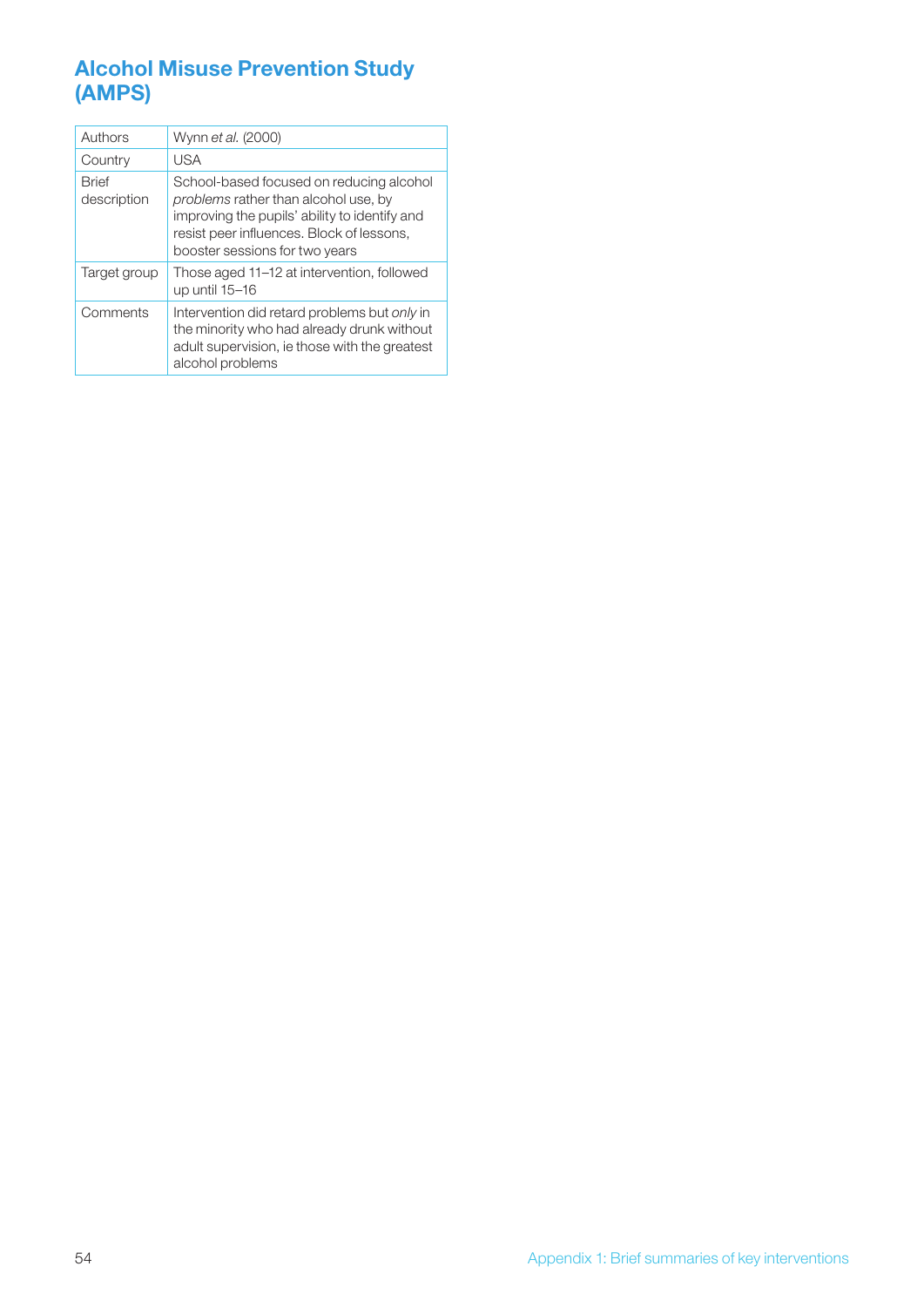## Appendix 2

#### Table 1: Risk, protective and resilience factors for children

#### General risk factors

- high levels of family disharmony;
- the presence of domestic violence;
- physical, sexual or emotional abuse;
- inconsistent, ambivalent or neglectful parenting;
- lack of an appropriate balance between 'care' and 'control' in upbringing;
- lack of parental nurturing;
- a chaotic home environment;
- the absence of a stable adult figure (such as a non-using parent, another family member or a teacher);
- parental loss following separation or divorce;
- sibling's (lack of) willingness to drink and actual drinking;
- material deprivation and neglect;
- the family not seeking help;
- parent(s) who misuse drugs/alcohol or suffer from mental health problems.

#### Substance-specific factors for children of substance misusers

- both parents being substance misusers;
- substance misuse taking place in the home;
- greater severity of the problem.
- Parental drug (as opposed to alcohol) problem specific
- exposure to and awareness of criminal activity (eg drug dealing);
- presence of the child (although not necessarily in the same room) when drugs are taken;
- witnessing someone inject drugs and seeing drug paraphernalia (eg lying around the home).

#### Risk factors related to the individual

- early age of first alcohol/drug use (not sip);
- concurrent use of any substance;
- truancy:
- having been suspended from school;
- perceived poor academic performance;
- low future academic expectations;
- low commitment to school;
- having been in trouble with the police;
- poor coping skills;
- a lack of religious belief;
- friendship with deviant peers;
- favouring peer over family opinion; and
- conduct or antisocial behaviour problems, at home or at school.

#### Protective factors

- the presence of a stable adult figure (usually a nonsubstance misuser);
- a close positive bond with at least one adult in a caring role (including parents, older siblings and grandparents);
- affection from members of extended families;

#### Protective factors (continued)

- a good support network beyond this;
- low levels of separation from the primary carer in the first year of life;
- positive family environments;
- characteristics and positive care style of parents (a balance between the two dimensions of 'care' and 'control', where 'care' includes parental support, warmth, nurturance, attachment, acceptance, cohesion and love; and 'control' includes parental discipline, punishment, supervision, and monitoring); this balance means being responsive, expecting a lot from their children, but also being authoritative (as opposed to permissive, authoritarian or indifferent);
- utilisation of rules and consequences, including having clear alcohol-specific rules, and experiencing strong parental supervision or monitoring of behaviour related to those rules;
- parents having high expectations of them, and clear and open communication of both expectations (in this case about alcohol use or non-use, but also generally for expectations) and potential disapproval if expectations are not met;
- parental self-efficacy;
- spending significant time together as a family;
- parental modelling of the behaviours expected of or wished for from their children;
- having family responsibilities:
- family observing traditions and rituals (cultural, religious, familial);
- being raised in a small family:
- larger age gaps between siblings;
- having a hobby or a creative talent or engagement in outside activities or interests (such as sport, singing, dancing, writing, drama, painting, etc) – anything that can provide an experience of success and/or approbation from others for the child's efforts;
- successful school experience;
- strong bonds with local community/community involvement;
- easy temperament and disposition:
- self-monitoring skills and self-control;
- intellectual capacity;
- a sense of humour;
- religion or faith in God;
- positive opportunities at times of life transition;
- living in a community where there is a sense of caring/ mutual protection;
- further, much research shows that, if family cohesion and harmony can be maintained in the face of substance misuse (or domestic violence or serious mental health problems), then there is a high chance that the child will *not* go on to have any problems.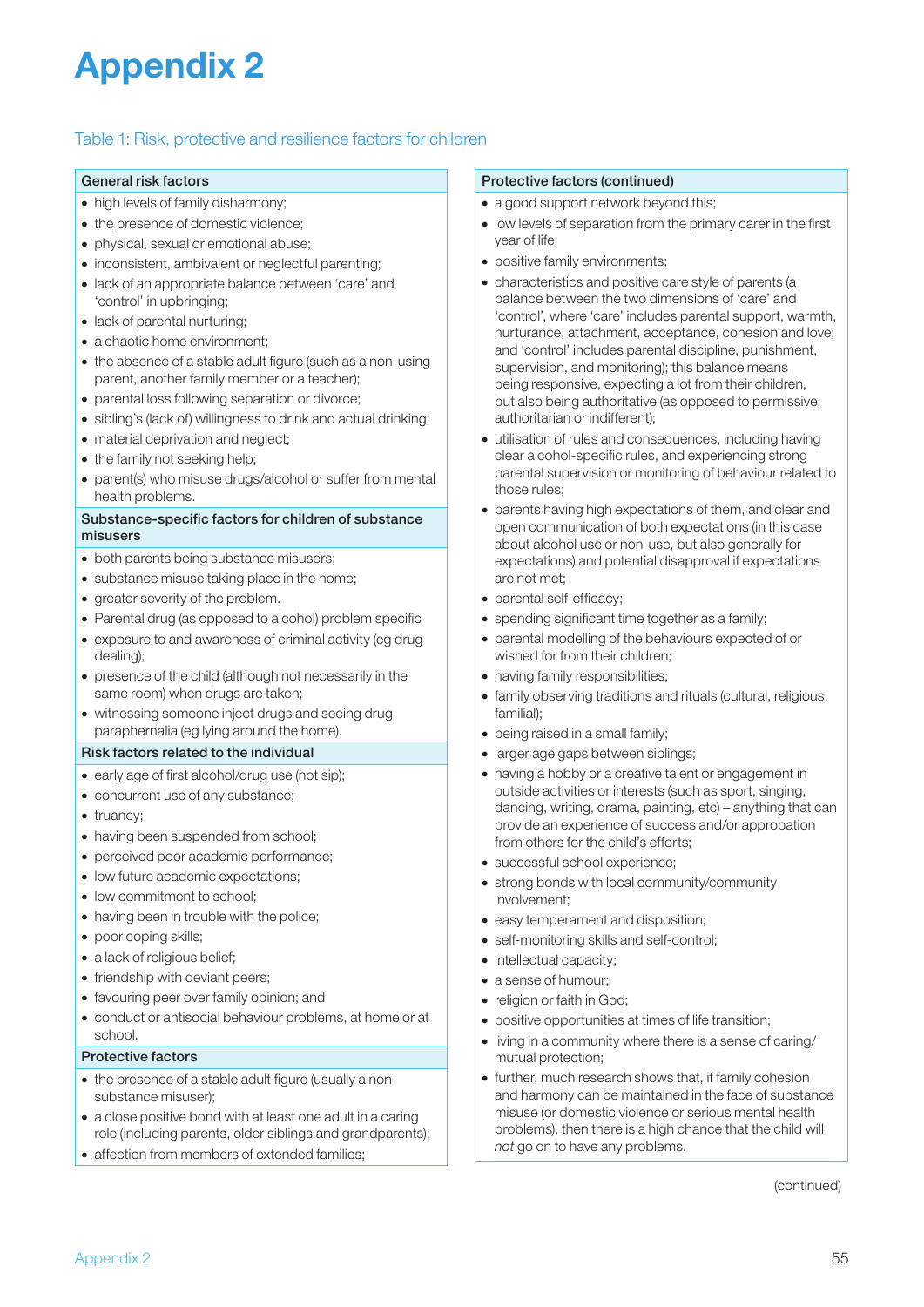#### Substance-specific factors for children of substance misusers

- deliberate planning by the child such that their adult life will be different;
- high self-esteem and confidence;
- a sense of direction or mission;
- self-efficacy;
- an ability to deal with change;
- skills and values that lead to efficient use of personal ability;

#### Substance-specific factors for children of substance misusers (continued)

- a good range of social problem-solving skills;
- aspirations for the future;
- the young person feeling that they have/had choices;
- the young person feeling that they are/were in control of their lives;
- previous experience of success and achievement.

*Sources: DrugScope (1999), Velleman and Orford (1999), Sutherland and Shepherd (2001), Velleman (2003), Mentor (2007), Velleman and Templeton (2007) and this review*

#### Table 2: Developmental assets

| <b>EXTERNAL ASSETS</b>                                                                                      | % with<br>assets |
|-------------------------------------------------------------------------------------------------------------|------------------|
| Support                                                                                                     |                  |
| 1. Family support - family life provides a high<br>level of love and support                                | 64               |
| 2. Positive family communication - young<br>person and parents are able to communicate<br>positively        | 26               |
| 3. Other adult relationships - young person<br>receives support from three or more non-parent<br>adults     | 41               |
| 4. Caring neighbourhood - young person<br>experiences caring neighbours                                     | 40               |
| 5. Caring school climate - school provides a<br>caring, encouraging environment                             | 24               |
| 6. Parent involvement in school - parents are<br>actively involved in helping child succeed in school       | 29               |
| Empowerment                                                                                                 |                  |
| 7. Community values youth - young person<br>perceives that adults in the community value<br>youth           | 20               |
| 8. Youth as resources - young people are given<br>useful roles in the community                             | 24               |
| 9. <b>Service to others</b> – young person serves in<br>the community one hour or more per week             | 50               |
| 10. Safety - young person feels safe at home, at<br>school and in the neighbourhood                         | 55               |
| Boundaries and expectations                                                                                 |                  |
| 11. Family boundaries - family has clear rules<br>and consequences, and monitors children's<br>whereabouts  | 43               |
| 12. School boundaries - school provides clear<br>rules and consequences                                     | 46               |
| 13. Neighbourhood boundaries - neighbours<br>take responsibility for monitoring young people's<br>behaviour | 46               |
| 14. Adult role models - parents and other adults<br>model positive, responsible behaviour                   | 27               |
| 15. Positive peer influence - young person's<br>best friends model responsible behaviour                    | 60               |
| 16. High expectations - both parents and<br>teachers encourage the young person to do well                  | 41               |

| <b>EXTERNAL ASSETS</b>                                                                                                                        | 70 WILII<br>assets |
|-----------------------------------------------------------------------------------------------------------------------------------------------|--------------------|
| Constructive use of time                                                                                                                      |                    |
| 17. Creative activities - young person spends<br>three or more hours per week in lessons/practice<br>in music, theatre or the arts            | 19                 |
| 18. Youth programmes - young person spends<br>three or more hours per week in sports, clubs or<br>organisations at school or in the community | 59                 |
| 19. Religious community - young person spends<br>one or more hours per week in religious activities                                           | 64                 |
| 20. Time at home - young person is out with<br>friends 'with nothing special to do' two or fewer<br>nights per week                           | 50                 |
| <b>INTERNAL ASSETS</b>                                                                                                                        | % with<br>assets   |
| Commitment to learning                                                                                                                        |                    |
| 21. Achievement motivation - young person is<br>motivated to do well in school                                                                | 63                 |
| 22. School engagement - young person is<br>actively engaged in learning                                                                       | 64                 |
| 23. Homework - young person reports doing at<br>least one hour of homework each school day                                                    | 45                 |
| 24. Bonding to school - young person cares<br>about their school                                                                              | 51                 |
| 25. Reading for pleasure - young person reads<br>for pleasure three or more hours per week                                                    | 24                 |
| Positive values                                                                                                                               |                    |
| 26. Caring - young person places a high value on<br>helping other people                                                                      | 43                 |
| 27. <b>Equality and social justice</b> – young person<br>places a high value on promoting equality and<br>reducing hunger and poverty         | 45                 |
| 28. Integrity - young person acts on convictions<br>and stands up for beliefs                                                                 | 63                 |
| 29. Honesty - young person tells the truth, even<br>when it is not easy                                                                       | 63                 |
| 30. Responsibility - young person accepts and<br>takes personal responsibility                                                                | 60                 |
| 31. Restraint - young person believes it is<br>important not to be sexually active or to use<br>alcohol and drugs                             | 42                 |

 $\left| \right|$   $\frac{0}{\sqrt{1 + \frac{1}{2}}\sqrt{1 + \frac{1}{2}}\sqrt{1 + \frac{1}{2}}\sqrt{1 + \frac{1}{2}}\sqrt{1 + \frac{1}{2}}\sqrt{1 + \frac{1}{2}}\sqrt{1 + \frac{1}{2}}\sqrt{1 + \frac{1}{2}}\sqrt{1 + \frac{1}{2}}\sqrt{1 + \frac{1}{2}}\sqrt{1 + \frac{1}{2}}\sqrt{1 + \frac{1}{2}}\sqrt{1 + \frac{1}{2}}\sqrt{1 + \frac{1}{2}}\sqrt{1 + \frac{1}{2}}\sqrt{1 + \frac{1}{2}}\sqrt{1 + \frac{1}{2}}\sqrt$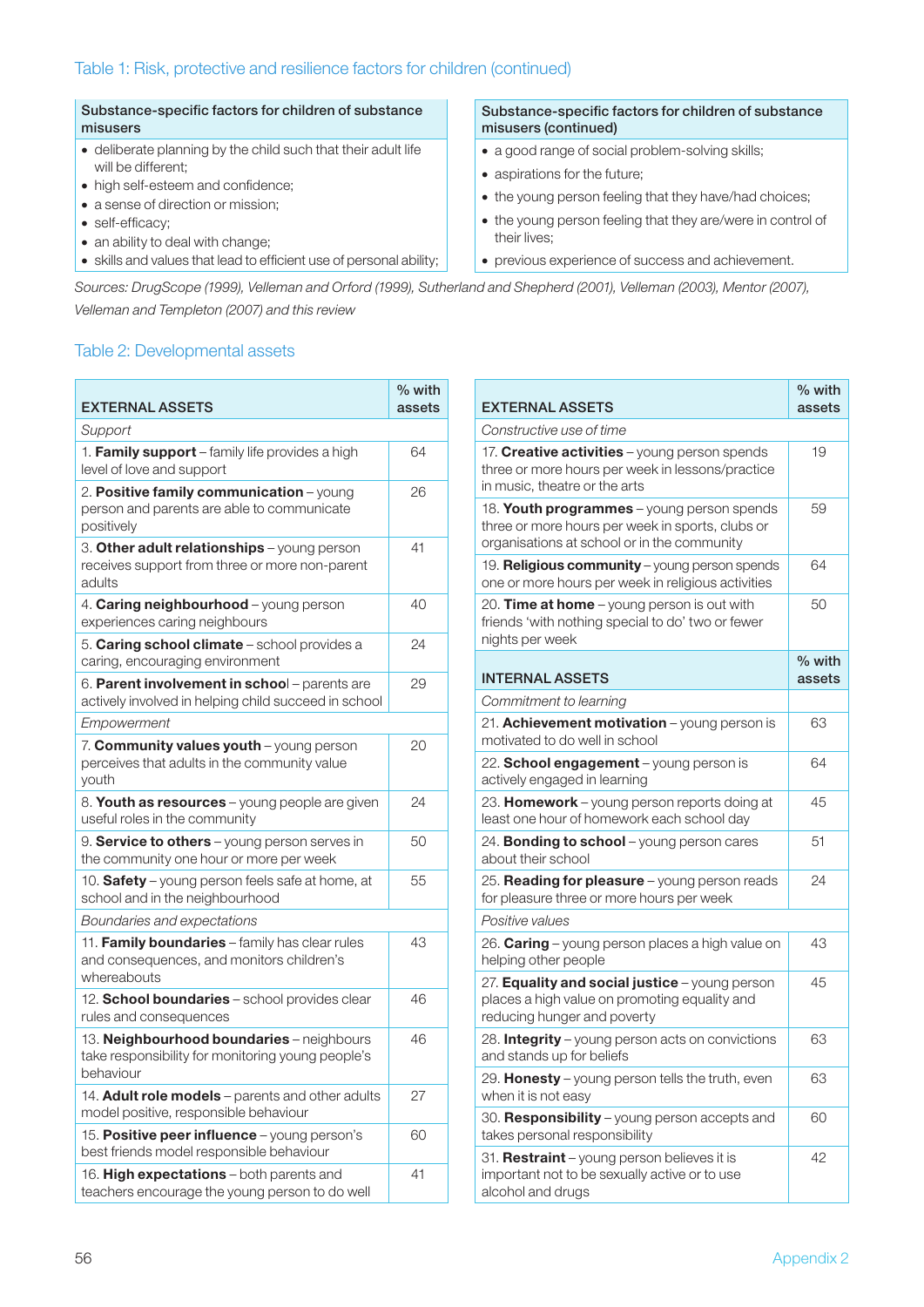## Table 2: Developmental assets (continued)

| <b>INTERNAL ASSETS</b>                                                                                                                       | % with<br>assets |
|----------------------------------------------------------------------------------------------------------------------------------------------|------------------|
| Social competencies                                                                                                                          |                  |
| 32. Planning and decision making - young<br>person knows how to plan ahead and make<br>choices                                               | 29               |
| 33. Interpersonal competence - young person<br>has empathy, sensitivity and friendship skills                                                | 43               |
| 34. <b>Cultural competence</b> – young person has<br>knowledge of and comfort with people of different<br>cultural/racial/ethnic backgrounds | 35               |
| 35. Resistance skills - young person can resist<br>negative peer pressure and dangerous situations                                           | 37               |
| 36. Peaceful conflict resolution - young<br>person seeks to resolve conflict non-violently                                                   | 44               |
| Positive identity                                                                                                                            |                  |
| 37. Personal power - young person feels control<br>over 'things that happen to me'                                                           | 45               |
| 38. Self-esteem – young person reports having<br>high self-esteem                                                                            | 47               |
| 39. Sense of purpose - young person reports<br>that 'my life has a purpose'                                                                  | 55               |
| 40. Positive view of personal future - young<br>person is optimistic about his/her personal future                                           | 70               |

## Table 3: Relation of assets to high-risk behaviour

|                      | % of young people<br>demonstrating high risk<br>behaviours for each range of<br>assets |           |           |           |
|----------------------|----------------------------------------------------------------------------------------|-----------|-----------|-----------|
| <b>Behaviour</b>     | $0 - 10$                                                                               | $11 - 20$ | $21 - 30$ | $31 - 40$ |
| Violence             | 61%                                                                                    | 35%       | 16%       | 6%        |
| Alcohol use          | 53%                                                                                    | 30%       | 11%       | 3%        |
| Antisocial behaviour | 52%                                                                                    | 23%       | 7%        | $1\%$     |
| Tobacco              | 45%                                                                                    | 21%       | 6%        | $1\%$     |
| School problems      | 43%                                                                                    | 19%       | 7%        | $2\%$     |
| Driving and alcohol  | 42%                                                                                    | 24%       | 10%       | 4%        |
| Illicit drugs        | 42%                                                                                    | 19%       | 6%        | $1\%$     |
| Depression           | 40%                                                                                    | 25%       | 13%       | 4%        |
| Gambling             | 34%                                                                                    | 23%       | 13%       | 6%        |

*Source:* Leffert *et al.* (1998)

*Source: Scales and Leffert, 1999*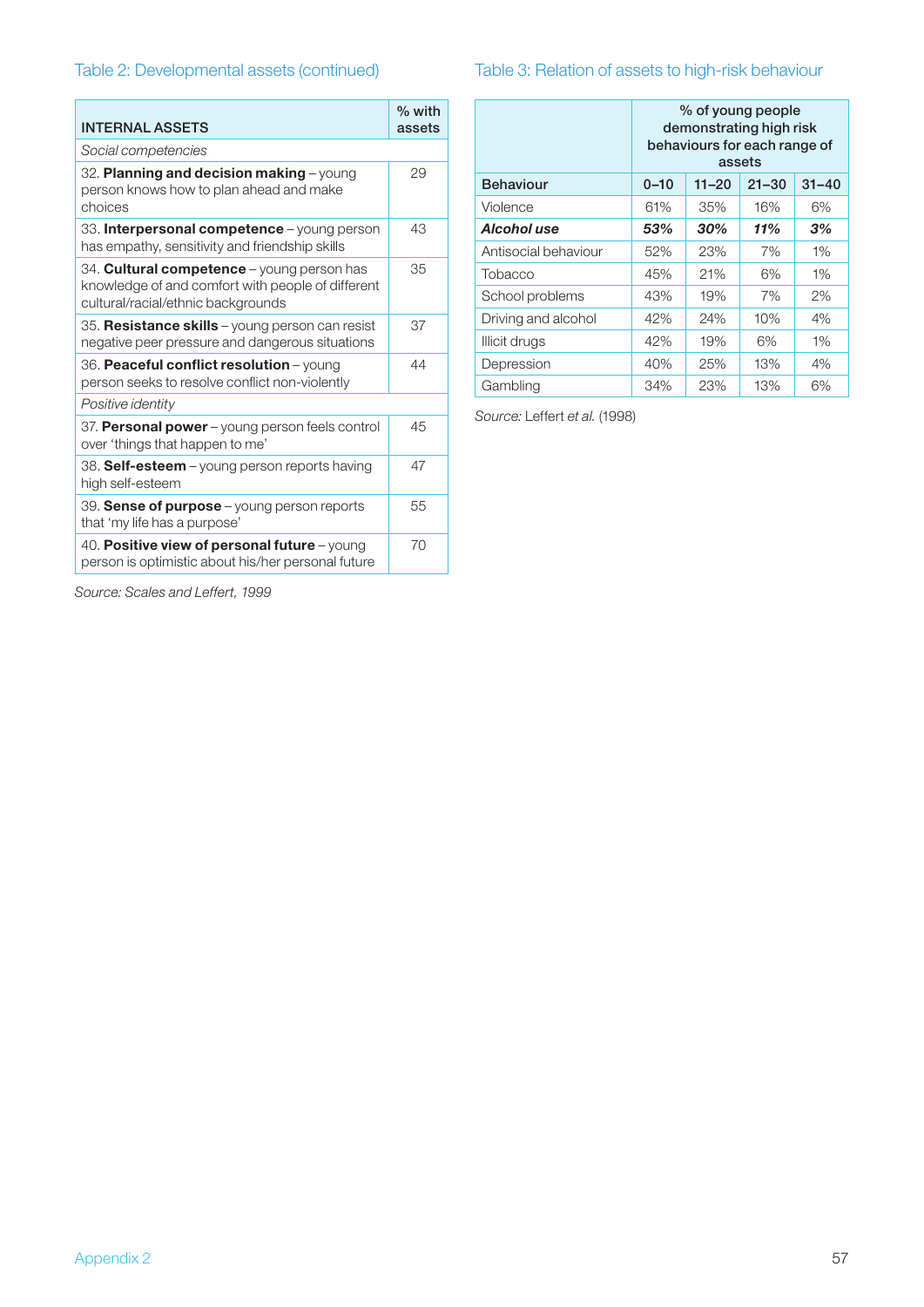## Acknowledgements

I would like to thank the Joseph Rowntree Foundation for supporting this research project. In particular, I am very grateful to Charlie Lloyd and Betsy Thom for their encouragement and advice throughout the project, and especially to Charlie's editorial excellence.

I am very grateful to Dr Anthony Hewitt, Asa Viles and Hao Li., who all helped in tracking down research papers and other publications for this review, and for the larger review (Velleman, 2009a, available online and for downloading from the University of Bath website [http://www.bath.ac.uk/ health/mhrdu/]) from which this is drawn.

I am also grateful to Dr Rachel Herring for helping to edit this report down to a manageable length.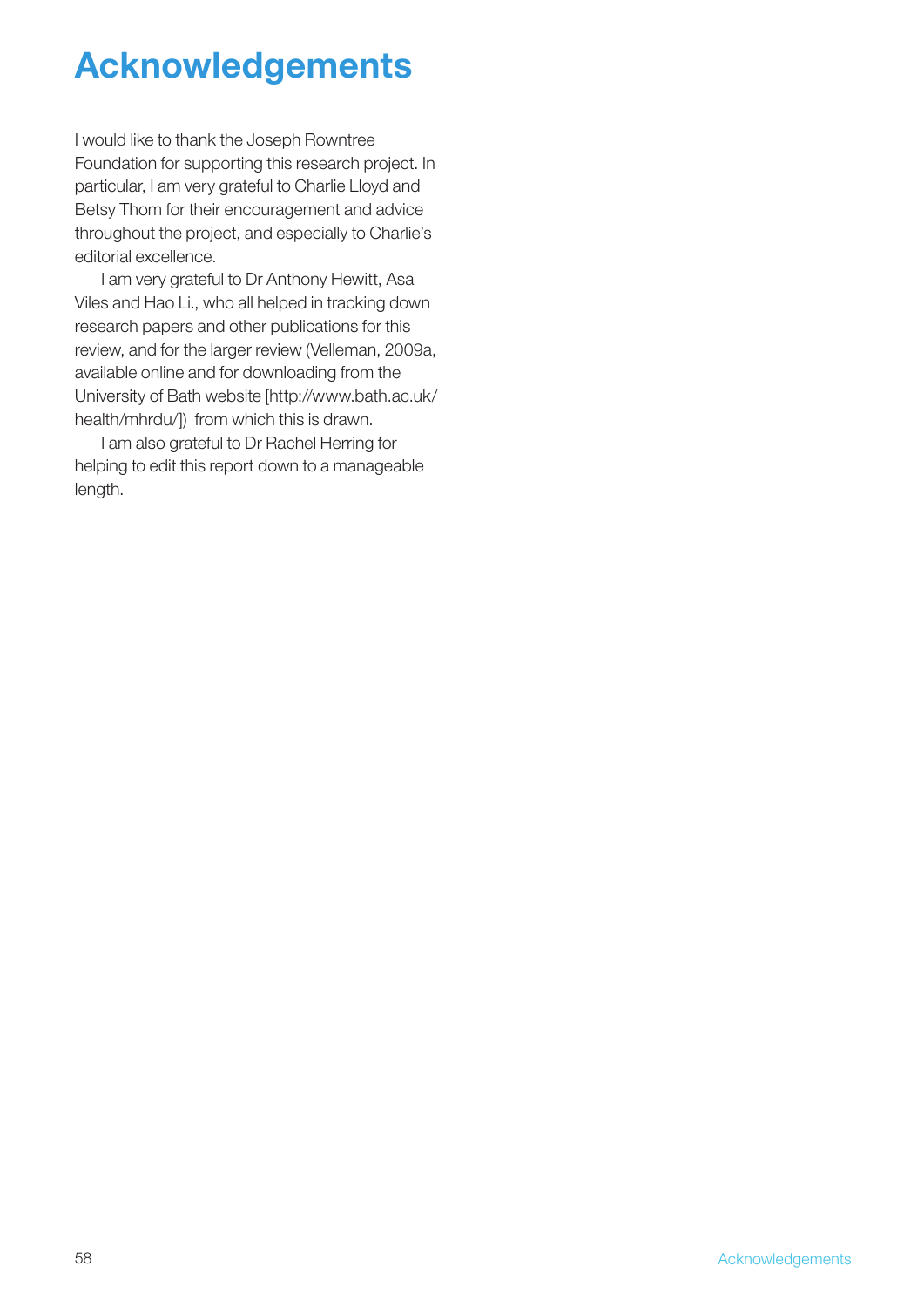The Joseph Rowntree Foundation has supported this project as part of its programme of research and innovative development projects, which it hopes will be of value to policy makers, practitioners and service users. The facts presented and views expressed in this report are, however, those of the author and not necessarily those of the Foundation.

Joseph Rowntree Foundation The Homestead 40 Water End York YO30 6WP www.jrf.org.uk

Further copies of this report, or any other JRF publication, can be obtained from the JRF website (www.jrf.org.uk/bookshop).

A CIP catalogue record for this report is available from the British Library

© Richard Velleman 2009

First published 2009 by the Joseph Rowntree Foundation

All rights reserved. Reproduction of this report by photocopying or electronic means for non-commercial purposes is permitted. Otherwise, no part of this report may be reproduced, adapted, stored in a retrieval system or transmitted by any means, electronic, mechanical, photocopying, or otherwise without the prior written permission of the Joseph Rowntree Foundation.

ISBN 978 1 85935 716 3 (pdf)